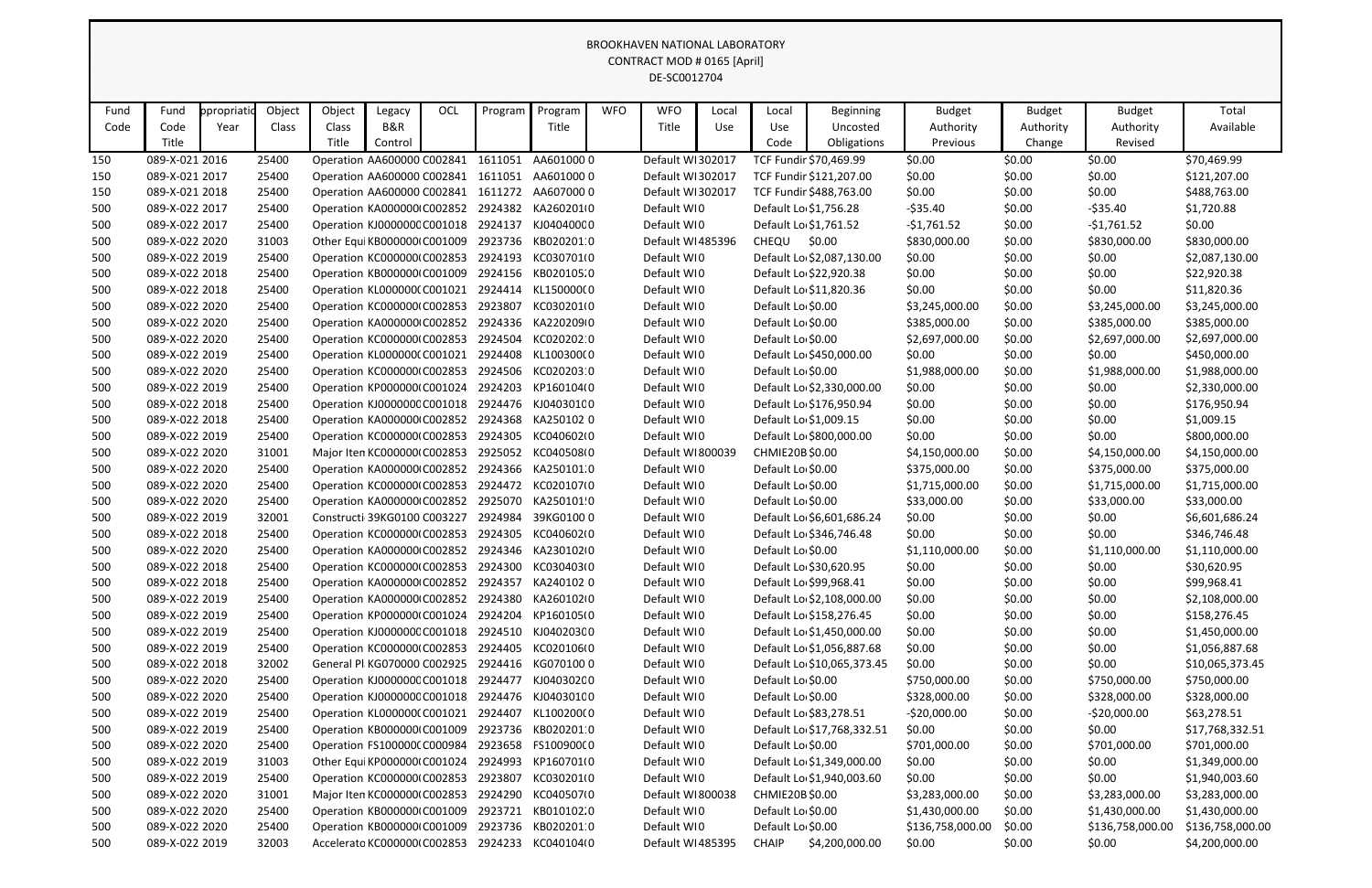|                                                                                                                                                                                                 | <b>BROOKHAVEN NATIONAL LABORATORY</b><br>CONTRACT MOD # 0165 [April]<br>DE-SC0012704                                                                                                                                                                                                                  |             |                |                                                           |         |     |         |                                                 |            |                            |       |                     |                           |                        |                  |                        |                              |
|-------------------------------------------------------------------------------------------------------------------------------------------------------------------------------------------------|-------------------------------------------------------------------------------------------------------------------------------------------------------------------------------------------------------------------------------------------------------------------------------------------------------|-------------|----------------|-----------------------------------------------------------|---------|-----|---------|-------------------------------------------------|------------|----------------------------|-------|---------------------|---------------------------|------------------------|------------------|------------------------|------------------------------|
|                                                                                                                                                                                                 |                                                                                                                                                                                                                                                                                                       |             |                |                                                           |         |     |         |                                                 |            |                            |       |                     |                           |                        |                  |                        |                              |
|                                                                                                                                                                                                 |                                                                                                                                                                                                                                                                                                       |             |                |                                                           |         |     |         |                                                 |            |                            |       |                     |                           |                        |                  |                        |                              |
|                                                                                                                                                                                                 |                                                                                                                                                                                                                                                                                                       |             |                |                                                           |         |     |         |                                                 |            |                            |       |                     |                           |                        |                  |                        |                              |
| Fund                                                                                                                                                                                            | Fund                                                                                                                                                                                                                                                                                                  | ppropriatio | Object         | Object                                                    | Legacy  | OCL | Program | Program                                         | <b>WFO</b> | <b>WFO</b>                 | Local | Local               | <b>Beginning</b>          | <b>Budget</b>          | <b>Budget</b>    | <b>Budget</b>          | Total                        |
| Code                                                                                                                                                                                            | Code                                                                                                                                                                                                                                                                                                  | Year        | Class          | Class                                                     | B&R     |     |         | Title                                           |            | Title                      | Use   | Use                 | Uncosted                  | Authority              | Authority        | Authority              | Available                    |
|                                                                                                                                                                                                 | Title                                                                                                                                                                                                                                                                                                 |             |                | Title                                                     | Control |     |         |                                                 |            |                            |       | Code                | Obligations               | Previous               | Change           | Revised                |                              |
| 500                                                                                                                                                                                             | 089-X-022 2020                                                                                                                                                                                                                                                                                        |             | 25400          | Operation FS100000(C000984                                |         |     | 2923654 | FS100400(0                                      |            | Default WI0                |       | Default Lo \$0.00   |                           | \$478,000.00           | \$0.00           | \$478,000.00           | \$478,000.00                 |
| 500                                                                                                                                                                                             | 089-X-022 2018                                                                                                                                                                                                                                                                                        |             | 31003          | Other Equi KB0000000 C001009                              |         |     |         | 2923736 KB020201:0                              |            | Default WI485396           |       | CHEQU               | \$824,000.00              | \$0.00                 | \$0.00           | \$0.00                 | \$824,000.00                 |
| 500                                                                                                                                                                                             | 089-X-022 2019                                                                                                                                                                                                                                                                                        |             | 25400          |                                                           |         |     |         | Operation KA000000 C002852 2924326 KA220103 0   |            | Default WI0                |       |                     | Default Lo \$55,000.00    | \$0.00                 | \$0.00           | \$0.00                 | \$55,000.00                  |
| 500                                                                                                                                                                                             | 089-X-022 2019                                                                                                                                                                                                                                                                                        |             | 32001          | Constructi 39KA0000 C002786                               |         |     |         | 2924263 39KA0000 0                              |            | Default WI0                |       |                     | Default Lo \$953,904.10   | \$0.00                 | \$0.00           | \$0.00                 | \$953,904.10                 |
| 500                                                                                                                                                                                             | 089-X-022 2019                                                                                                                                                                                                                                                                                        |             | 25400          | Operation KJ000000C C001018                               |         |     |         | 2924134 KJ040100C0                              |            | Default WI0                |       |                     | Default Lo \$400,000.00   | \$0.00                 | \$0.00           | \$0.00                 | \$400,000.00                 |
| 500                                                                                                                                                                                             | 089-X-022 2017                                                                                                                                                                                                                                                                                        |             | 25400          | Operation KC000000 C002853                                |         |     |         | 2923774 KC020202I0                              |            | Default WIO                |       |                     | Default Lo \$7,280.81     | $-5938.66$             | \$0.00           | $-$ \$938.66           | \$6,342.15                   |
| 500                                                                                                                                                                                             | 2924203<br>KP160104(0<br>Default Lo \$0.00<br>089-X-022 2020<br>Operation KP000000 C001024<br>Default WIO<br>\$430,000.00<br>\$0.00<br>\$430,000.00<br>25400<br>2925037<br>39KG00000<br>Default WI0<br>Default Lo \$0.00<br>089-X-022 2020<br>32001<br>Constructi 39KG0000 C003255<br>\$17,477,636.00 |             |                |                                                           |         |     |         |                                                 |            |                            |       |                     |                           | \$430,000.00           |                  |                        |                              |
| \$9,466,183.00<br>\$8,011,453.00<br>500                                                                                                                                                         |                                                                                                                                                                                                                                                                                                       |             |                |                                                           |         |     |         |                                                 |            |                            |       |                     |                           | \$17,477,636.00        |                  |                        |                              |
| 25400<br>2924407<br>KL100200(0<br>Default WI0<br>Default Lo \$0.00<br>089-X-022 2020<br>Operation KL000000(C001021<br>\$177,000.00<br>\$0.00<br>500                                             |                                                                                                                                                                                                                                                                                                       |             |                |                                                           |         |     |         |                                                 |            |                            |       |                     | \$177,000.00              | \$177,000.00           |                  |                        |                              |
| 2923755 KB040102.0<br>089-X-022 2020<br>25400<br>Operation KB000000 C001009<br>Default WIO<br>Default Lo \$0.00<br>\$146,000.00<br>\$0.00<br>\$146,000.00<br>500<br>Operation KJ000000C C001018 |                                                                                                                                                                                                                                                                                                       |             |                |                                                           |         |     |         |                                                 |            |                            |       |                     | \$146,000.00              |                        |                  |                        |                              |
| 500                                                                                                                                                                                             | 089-X-022 2019                                                                                                                                                                                                                                                                                        |             | 25400          |                                                           |         |     |         | 2924476 KJ040301C0                              |            | Default WI0                |       |                     | Default Lo \$482,000.00   | \$0.00                 | \$0.00           | \$0.00                 | \$482,000.00                 |
| 500                                                                                                                                                                                             | 089-X-022 2019                                                                                                                                                                                                                                                                                        |             | 25400          | Operation KP000000(C001024                                |         |     | 2924993 | KP1607010                                       |            | Default WIO                |       |                     | Default Lo \$3,068,783.11 | \$0.00                 | \$0.00           | \$0.00                 | \$3,068,783.11               |
| 500                                                                                                                                                                                             | 089-X-022 2019                                                                                                                                                                                                                                                                                        |             | 25400          | Operation FS100000(C000984                                |         |     |         | 2923657 FS100700(0                              |            | Default WI0                |       |                     | Default Lo \$709,000.00   | \$0.00                 | \$0.00           | \$0.00                 | \$709,000.00                 |
| 500                                                                                                                                                                                             | 089-X-022 2020                                                                                                                                                                                                                                                                                        |             | 25400          | Operation KA000000 C002852                                |         |     | 2924325 | KA2201020<br>2924200 KP160101(0                 |            | Default WI0                |       | Default Lo \$0.00   |                           | \$5,886,000.00         | \$0.00           | \$5,886,000.00         | \$5,886,000.00               |
| 500<br>500                                                                                                                                                                                      | 089-X-022 2020<br>089-X-022 2019                                                                                                                                                                                                                                                                      |             | 25400<br>25400 | Operation KP000000(C001024<br>Operation FS1000000 C000984 |         |     |         | 2923654 FS10040000                              |            | Default WIO<br>Default WI0 |       | Default Lo \$0.00   | Default Lo \$111,006.91   | \$980,000.00<br>\$0.00 | \$0.00<br>\$0.00 | \$980,000.00<br>\$0.00 | \$980,000.00<br>\$111,006.91 |
| 500                                                                                                                                                                                             | 089-X-022 2018                                                                                                                                                                                                                                                                                        |             | 32003          | Accelerato KA000000 C002852                               |         |     |         | 2924496 KA2602020                               |            | Default WI485395           |       | <b>CHAIP</b>        | \$76,475.60               | \$0.00                 | \$0.00           | \$0.00                 | \$76,475.60                  |
| 500                                                                                                                                                                                             | 089-X-022 2014                                                                                                                                                                                                                                                                                        |             | 25400          | Operation KC000000 C002853                                |         |     |         | 2923794 KC028101:0                              |            | Default WI0                |       |                     | Default Lo \$165,193.55   | \$0.00                 | \$0.00           | \$0.00                 | \$165,193.55                 |
| 500                                                                                                                                                                                             | 089-X-022 2020                                                                                                                                                                                                                                                                                        |             | 31001          | Major Iten KB000000 C001009                               |         |     | 2923737 | KB020201.0                                      |            | Default WI485499           |       | CHEQUMII \$0.00     |                           | \$9,524,000.00         | \$0.00           | \$9,524,000.00         | \$9,524,000.00               |
| 500                                                                                                                                                                                             | 089-X-022 2020                                                                                                                                                                                                                                                                                        |             | 25400          | Operation FS1000000 C000984                               |         |     |         | 2923655 FS100500(0                              |            | Default WIO                |       | Default Lo \$0.00   |                           | \$3,170,000.00         | \$0.00           | \$3,170,000.00         | \$3,170,000.00               |
| 500                                                                                                                                                                                             | 089-X-022 2020                                                                                                                                                                                                                                                                                        |             | 25400          | Operation FS1000000 C000984                               |         |     |         | 2923652 FS100100(0                              |            | Default WIO                |       | Default Lo \$0.00   |                           | \$6,761,000.00         | \$0.00           | \$6,761,000.00         | \$6,761,000.00               |
| 500                                                                                                                                                                                             | 089-X-022 2020                                                                                                                                                                                                                                                                                        |             | 25400          | Operation KB000000 C001009                                |         |     | 2923737 | KB020201.0                                      |            | Default WIO                |       | Default Lo \$0.00   |                           | \$39,045,000.00        | \$0.00           | \$39,045,000.00        | \$39,045,000.00              |
| 500                                                                                                                                                                                             | 089-X-022 2020                                                                                                                                                                                                                                                                                        |             | 25400          | Operation KP000000(C001024                                |         |     | 2924212 | KP1702010                                       |            | Default WI0                |       | Default Lo \$0.00   |                           | \$500,000.00           | \$0.00           | \$500,000.00           | \$500,000.00                 |
| 500                                                                                                                                                                                             | 089-X-022 2019                                                                                                                                                                                                                                                                                        |             | 25400          | Operation KB000000 C001009                                |         |     |         | 2923746 KB030102I0                              |            | Default WI0                |       |                     | Default Lo \$1,116,615.27 | \$0.00                 | \$0.00           | \$0.00                 | \$1,116,615.27               |
| 500                                                                                                                                                                                             | 089-X-022 2019                                                                                                                                                                                                                                                                                        |             | 31001          |                                                           |         |     |         | Major Iten KB000000 (C001009 2923737 KB020201.0 |            | Default WI485499           |       |                     | CHEQUMII \$4,440,831.74   | \$0.00                 | \$0.00           | \$0.00                 | \$4,440,831.74               |
| 500                                                                                                                                                                                             | 089-X-022 2018                                                                                                                                                                                                                                                                                        |             | 25400          |                                                           |         |     |         | Operation KC000000(C002853 2924447 KC021301(0   |            | Default WI0                |       |                     | Default Lo \$785,276.27   | \$0.00                 | \$0.00           | \$0.00                 | \$785,276.27                 |
| 500                                                                                                                                                                                             | 089-X-022 2020                                                                                                                                                                                                                                                                                        |             | 25400          |                                                           |         |     |         | Operation KP000000(C001024 2924995 KP170300(0   |            | Default WI0                |       | Default Lo \$0.00   |                           | \$445,000.00           | \$0.00           | \$445,000.00           | \$445,000.00                 |
| 500                                                                                                                                                                                             | 089-X-022 2019                                                                                                                                                                                                                                                                                        |             | 31003          | Other Equi KB000000 C001009 2923737                       |         |     |         | KB020201.0                                      |            | Default WI485396           |       |                     | CHEQU \$1,456,000.00      | \$0.00                 | \$0.00           | \$0.00                 | \$1,456,000.00               |
| 500                                                                                                                                                                                             | 089-X-022 2019                                                                                                                                                                                                                                                                                        |             | 25400          |                                                           |         |     |         | Operation KA000000 C002852 2924371 KA250103.0   |            | Default WI0                |       |                     | Default Lo \$1,163,151.16 | \$0.00                 | \$0.00           | \$0.00                 | \$1,163,151.16               |
| 500                                                                                                                                                                                             | 089-X-022 2020                                                                                                                                                                                                                                                                                        |             | 25400          |                                                           |         |     |         | Operation KA000000 C002852 2924496 KA260202 0   |            | Default WI0                |       | Default Lo \$0.00   |                           | \$4,800,000.00         | \$0.00           | \$4,800,000.00         | \$4,800,000.00               |
| 500                                                                                                                                                                                             | 089-X-022 2017                                                                                                                                                                                                                                                                                        |             | 25400          |                                                           |         |     |         | Operation KA000000 C002852 2924363 KA240301 0   |            | Default WI0                |       | Default Lo \$160.35 |                           | $-5160.35$             | \$0.00           | $-$160.35$             | \$0.00                       |
| 500                                                                                                                                                                                             | 089-X-022 2020                                                                                                                                                                                                                                                                                        |             | 25400          |                                                           |         |     |         | Operation KP000000(C001024 2924993 KP160701(0   |            | Default WI0                |       | Default Lo \$0.00   |                           | \$4,350,000.00         | \$0.00           | \$4,350,000.00         | \$4,350,000.00               |
| 500                                                                                                                                                                                             | 089-X-022 2020                                                                                                                                                                                                                                                                                        |             | 32001          | Constructi 39KG0100 C003227                               |         |     |         | 2924984 39KG0100 0                              |            | Default WI0                |       | Default Lo \$0.00   |                           | \$17,477,636.00        | \$0.00           | \$17,477,636.00        | \$17,477,636.00              |
| 500                                                                                                                                                                                             | 089-X-022 2018                                                                                                                                                                                                                                                                                        |             | 25400          |                                                           |         |     |         | Operation KA000000 C002852 2923681 KA110281 0   |            | Default WI0                |       |                     | Default Lo \$116,070.99   | \$0.00                 | \$0.00           | \$0.00                 | \$116,070.99                 |
| 500                                                                                                                                                                                             | 089-X-022 2019                                                                                                                                                                                                                                                                                        |             | 25400          |                                                           |         |     |         | Operation KP000000(C001024 2924995 KP170300(0   |            | Default WI0                |       |                     | Default Lo \$576,349.41   | \$0.00                 | \$0.00           | \$0.00                 | \$576,349.41                 |
| 500                                                                                                                                                                                             | 089-X-022 2020                                                                                                                                                                                                                                                                                        |             | 25400          |                                                           |         |     |         | Operation KA000000 C002852 2924328 KA220201 0   |            | Default WI0                |       | Default Lo \$0.00   |                           | \$2,600,000.00         | \$0.00           | \$2,600,000.00         | \$2,600,000.00               |
| 500                                                                                                                                                                                             | 089-X-022 2019                                                                                                                                                                                                                                                                                        |             | 25400          |                                                           |         |     |         | Operation KC000000(C002853 2924245 KC040305(0   |            | Default WI0                |       |                     | Default Lo \$16,414.96    | \$0.00                 | \$0.00           | \$0.00                 | \$16,414.96                  |
| Operation KB000000IC001009 2923733 KB020102 0<br>089-X-022 2020<br>Default WIO<br>Default Lo \$0.00<br>\$6,619,000.00<br>\$0.00<br>\$6,619,000.00<br>25400<br>500                               |                                                                                                                                                                                                                                                                                                       |             |                |                                                           |         |     |         |                                                 |            |                            |       | \$6,619,000.00      |                           |                        |                  |                        |                              |
| 500                                                                                                                                                                                             | 089-X-022 2018                                                                                                                                                                                                                                                                                        |             | 25400          |                                                           |         |     |         | Operation KC000000IC002853 2923803 KC030102IO   |            | Default WI0                |       | Default Lo \$3.83   |                           | \$0.00                 | \$0.00           | \$0.00                 | \$3.83                       |
| 500                                                                                                                                                                                             | 089-X-022 2020                                                                                                                                                                                                                                                                                        |             | 25400          |                                                           |         |     |         | Operation KC000000(C002853 2924242 KC040302(0   |            | Default WIO                |       | Default Lo \$0.00   |                           | \$20,033,000.00        | \$0.00           | \$20,033,000.00        | \$20,033,000.00              |
| 500                                                                                                                                                                                             | 089-X-022 2019                                                                                                                                                                                                                                                                                        |             | 25400          |                                                           |         |     |         | Operation KC000000(C002853 2924241 KC040301(0   |            | Default WI0                |       |                     | Default Lo \$16,414.96    | \$0.00                 | \$0.00           | \$0.00                 | \$16,414.96                  |
| 500                                                                                                                                                                                             | 089-X-022 2017                                                                                                                                                                                                                                                                                        |             | 31003          | Other Equi KB0000000 C001009                              |         |     |         | 2923736 KB020201:0                              |            | Default WI485396           |       | CHEQU               | \$621,412.12              | \$0.00                 | \$0.00           | \$0.00                 | \$621,412.12                 |
| 500                                                                                                                                                                                             | 089-X-022 2019                                                                                                                                                                                                                                                                                        |             | 32003          |                                                           |         |     |         | Accelerato KB000000 C001009 2923736 KB020201 0  |            | Default WI485395           |       | <b>CHAIP</b>        | \$4,513,000.00            | \$0.00                 | \$0.00           | \$0.00                 | \$4,513,000.00               |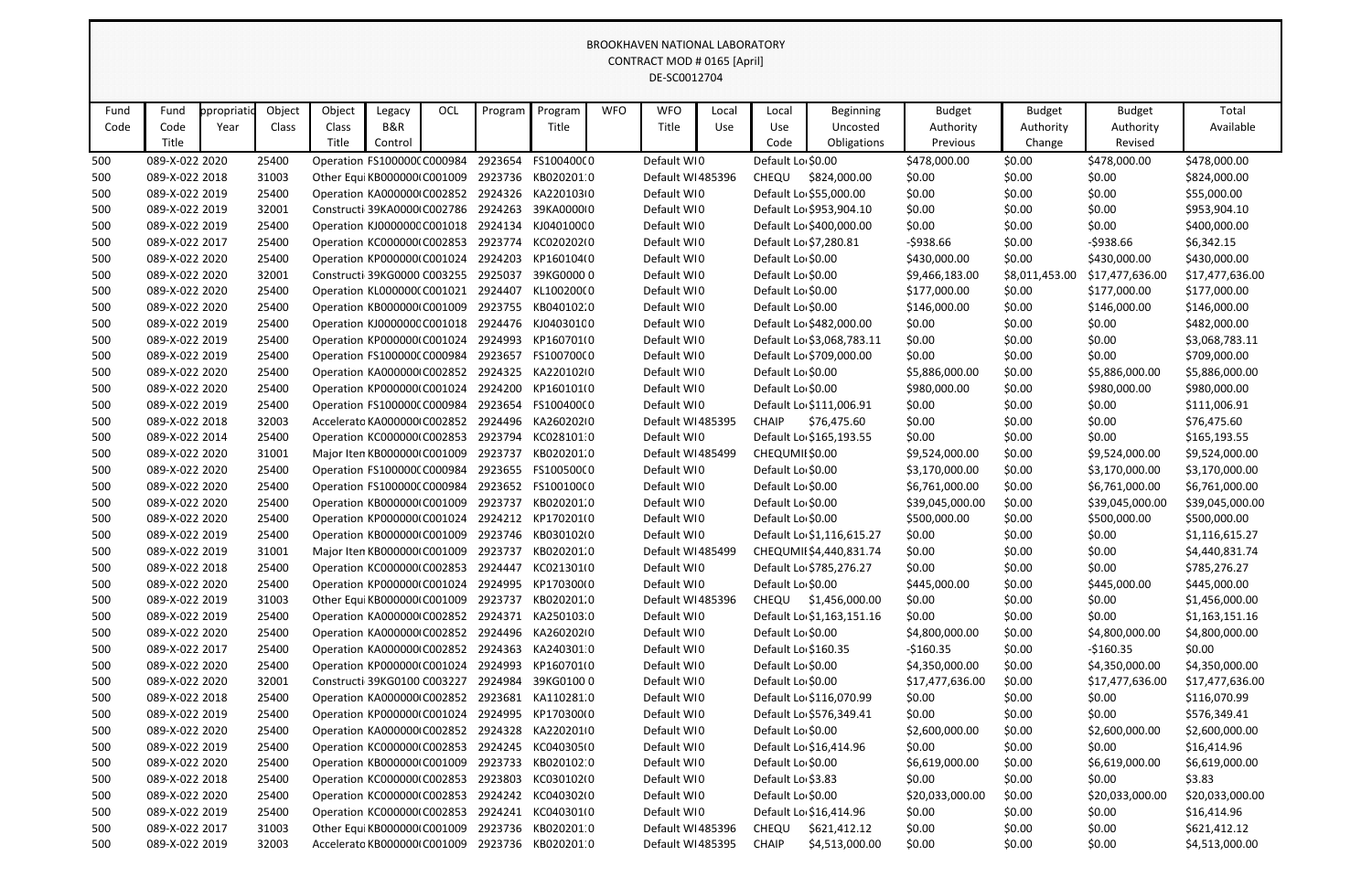|            |                                  |                        |                |                             |                             |            |         |                                               |            | BROOKHAVEN NATIONAL LABORATORY<br>CONTRACT MOD # 0165 [April] |       |                                        |                            |                  |                  |                                  |                            |
|------------|----------------------------------|------------------------|----------------|-----------------------------|-----------------------------|------------|---------|-----------------------------------------------|------------|---------------------------------------------------------------|-------|----------------------------------------|----------------------------|------------------|------------------|----------------------------------|----------------------------|
|            |                                  |                        |                |                             |                             |            |         |                                               |            | DE-SC0012704                                                  |       |                                        |                            |                  |                  |                                  |                            |
|            |                                  |                        |                |                             |                             |            |         |                                               |            |                                                               |       |                                        |                            |                  |                  |                                  |                            |
| Fund       | Fund                             | propriati <sub>®</sub> | Object         | Object                      | Legacy                      | <b>OCL</b> | Program | Program                                       | <b>WFO</b> | <b>WFO</b>                                                    | Local | Local                                  | <b>Beginning</b>           | <b>Budget</b>    | <b>Budget</b>    | <b>Budget</b>                    | Total                      |
| Code       | Code                             | Year                   | Class          | Class                       | B&R                         |            |         | Title                                         |            | Title                                                         | Use   | Use                                    | Uncosted                   | Authority        | Authority        | Authority                        | Available                  |
|            | Title                            |                        |                | Title                       | Control                     |            |         |                                               |            |                                                               |       | Code                                   | Obligations                | Previous         | Change           | Revised                          |                            |
| 500        | 089-X-022 2019                   |                        | 25400          |                             | Operation KA000000 C002852  |            | 2924327 | KA220109 0                                    |            | Default WI0                                                   |       |                                        | Default Lo \$212,714.88    | \$0.00           | \$0.00           | \$0.00                           | \$212,714.88               |
| 500        | 089-X-022 2020                   |                        | 25400          |                             | Operation KA000000 C002852  |            |         | 2924371 KA250103.0                            |            | Default WI0                                                   |       | Default Lo \$0.00                      |                            | \$1,300,000.00   | \$0.00           | \$1,300,000.00                   | \$1,300,000.00             |
| 500        | 089-X-022 2017                   |                        | 25400          |                             | Operation KC000000 C002853  |            |         | 2924295 KC020205(0                            |            | Default WI0                                                   |       |                                        | Default Lo \$6,273.76      | \$0.00           | \$0.00           | \$0.00                           | \$6,273.76                 |
| 500        | 089-X-022 2020                   |                        | 25400          |                             | Operation KC000000 C002853  |            | 2924305 | KC040602I0                                    |            | Default WI0                                                   |       | Default Lo \$0.00                      |                            | \$380,000.00     | \$0.00           | \$380,000.00                     | \$380,000.00               |
| 500        | 089-X-022 2018                   |                        | 25400          |                             | Operation KJ000000C C001018 |            |         | 2924134 KJ040100C0                            |            | Default WI0                                                   |       |                                        | Default Lo \$101,496.52    | \$0.00           | \$0.00           | \$0.00                           | \$101,496.52               |
| 500        | 089-X-022 2019                   |                        | 31001          |                             | Major Iten KA000000 C002852 |            |         | 2924320 KA2103010                             |            | Default WI485496                                              |       |                                        | CHEQUMII \$2,441,780.26    | \$0.00           | \$0.00           | \$0.00                           | \$2,441,780.26             |
| 500        | 089-X-022 2019                   |                        | 25400          |                             | Operation FS100000(C000984  |            |         | 2923655 FS100500(0                            |            | Default WI0                                                   |       |                                        | Default Lo \$3,002,135.56  | \$0.00           | \$0.00           | \$0.00                           | \$3,002,135.56             |
| 500        | 089-X-022 2018                   |                        | 25400          |                             | Operation KL000000(C001021  |            |         | 2924408 KL100300(0                            |            | Default WI0                                                   |       |                                        | Default Lo \$46,947.02     | \$0.00           | \$0.00           | \$0.00                           | \$46,947.02                |
| 500        | 089-X-022 2020                   |                        | 25400          |                             | Operation KA000000 C002852  |            | 2924327 | KA220109 0                                    |            | Default WI0                                                   |       | Default Lo \$0.00                      |                            | \$783,800.00     | \$0.00           | \$783,800.00                     | \$783,800.00               |
| 500        | 089-X-022 2019                   |                        | 25400          |                             | Operation FS100000(C000984  |            |         | 2923656 FS100600(0                            |            | Default WI0                                                   |       |                                        | Default Lo \$143,097.03    | \$0.00           | \$0.00           | \$0.00                           | \$143,097.03               |
| 500        | 089-X-022 2020                   |                        | 31001          |                             | Major Iten KA000000 C002852 |            |         | 2924320 KA2103010                             |            | Default WI485496                                              |       | CHEQUMII \$0.00                        |                            | \$8,990,000.00   | \$0.00           | \$8,990,000.00                   | \$8,990,000.00             |
| 500        | 089-X-022 2020                   |                        | 31003          |                             | Other Equi KB000000 C001009 |            | 2923737 | KB020201.0                                    |            | Default WI485396                                              |       | CHEQU                                  | \$0.00                     | \$2,756,000.00   | \$0.00           | \$2,756,000.00                   | \$2,756,000.00             |
| 500        | 089-X-022 2019                   |                        | 25400          |                             | Operation KP000000(C001024  |            |         | 2924211 KP170100(0                            |            | Default WI0                                                   |       |                                        | Default Lo \$1,428,661.09  | \$0.00           | \$0.00           | \$0.00                           | \$1,428,661.09             |
| 500        | 089-X-022 2019                   |                        | 25400          |                             | Operation KC000000 C002853  |            | 2924299 | KC030402I0                                    |            | Default WI0                                                   |       |                                        | Default Lo \$2,246,638.34  | \$0.00           | \$0.00           | \$0.00                           | \$2,246,638.34             |
| 500        | 089-X-022 2019                   |                        | 25400          |                             | Operation KA000000 C002852  |            | 2924313 | KA2101020                                     |            | Default WI0                                                   |       |                                        | Default Lo \$3,650,135.33  | \$0.00           | \$0.00           | \$0.00                           | \$3,650,135.33             |
| 500        | 089-X-022 2020                   |                        | 25400          |                             | Operation KC000000 C002853  |            | 2924299 | KC030402I0                                    |            | Default WI0                                                   |       | Default Lo \$0.00                      |                            | \$3,177,000.00   | \$0.00           | \$3,177,000.00                   | \$3,177,000.00             |
| 500        | 089-X-022 2019                   |                        | 25400          |                             | Operation KC000000 C002853  |            | 3023325 | KC020302I0                                    |            | Default WI0                                                   |       |                                        | Default Lo \$280,952.16    | \$0.00           | \$0.00           | \$0.00                           | \$280,952.16               |
| 500        | 089-X-022 2019                   |                        | 25400          |                             | Operation KB000000 C001009  |            | 2923737 | KB020201.0                                    |            | Default WI0                                                   |       |                                        | Default Lo \$15,541,298.19 | \$0.00           | \$0.00           | \$0.00                           | \$15,541,298.19            |
| 500        | 089-X-022 2014                   |                        | 25400          |                             | Operation KA000000 C002852  |            | 2923681 | KA1102810                                     |            | Default WI0                                                   |       |                                        | Default Lo \$422,791.27    | \$0.00           | \$0.00           | \$0.00                           | \$422,791.27               |
| 500        | 089-X-022 2020                   |                        | 32001          |                             | Constructi 39KA0000 C002786 |            | 2924263 | 39KA0000 0                                    |            | Default WIO                                                   |       | Default Lo \$0.00                      |                            | \$2,942,000.00   | \$0.00           | \$2,942,000.00                   | \$2,942,000.00             |
| 500        | 089-X-022 2020                   |                        | 25400          |                             | Operation KP000000(C001024  |            |         | 2924218 KP170401(0                            |            | Default WI0                                                   |       | Default Lo \$0.00                      |                            | \$250,000.00     | \$0.00           | \$250,000.00                     | \$250,000.00               |
| 500        | 089-X-022 2020                   |                        | 25400          |                             | Operation KB000000 C001009  |            | 2924211 | 2923749 KB030104.0<br>KP170100(0              |            | Default WI0                                                   |       | Default Lo \$0.00<br>Default Lo \$0.00 |                            | \$3,513,000.00   | \$0.00           | \$3,513,000.00<br>\$5,680,000.00 | \$3,513,000.00             |
| 500        | 089-X-022 2020<br>089-X-022 2018 |                        | 25400<br>25400 | Operation KA000000 C002852  | Operation KP000000(C001024  |            |         | 2924319 KA2102090                             |            | Default WI0<br>Default WI0                                    |       |                                        |                            | \$5,680,000.00   | \$0.00           | \$0.00                           | \$5,680,000.00<br>\$310.62 |
| 500<br>500 | 089-X-022 2019                   |                        | 25400          |                             | Operation KC000000 C002853  |            |         | 2923769 KC020101(0                            |            | Default WI0                                                   |       | Default Lo \$310.62                    | Default Lo \$1,599,104.15  | \$0.00<br>\$0.00 | \$0.00<br>\$0.00 | \$0.00                           | \$1,599,104.15             |
| 500        | 089-X-022 2019                   |                        | 25400          |                             | Operation KA000000 C002852  |            |         | 2924355 KA2401010                             |            | Default WI0                                                   |       |                                        | Default Lo \$1,209,355.21  | \$0.00           | \$0.00           | \$0.00                           | \$1,209,355.21             |
| 500        | 089-X-022 2019                   |                        | 25400          | Operation KC000000 C002853  |                             |            |         | 2925000 KC030403 0                            |            | Default WI0                                                   |       |                                        | Default Lo \$2,059,588.59  | \$0.00           | \$0.00           | \$0.00                           | \$2,059,588.59             |
| 500        | 089-X-022 2019                   |                        | 31003          | Other Equi KB000000 C001009 |                             |            |         | 2923736 KB020201:0                            |            | Default WI485396                                              |       |                                        | CHEQU \$1,849,000.00       | \$0.00           | \$0.00           | \$0.00                           | \$1,849,000.00             |
| 500        | 089-X-022 2020                   |                        | 31001          |                             | Major Iten KA000000 C002852 |            |         | 2924320 KA2103010                             |            | Default WI485498                                              |       | CHEQUMII \$0.00                        |                            | \$18,531,000.00  | \$0.00           | \$18,531,000.00                  | \$18,531,000.00            |
| 500        | 089-X-022 2019                   |                        | 25400          |                             | Operation KC000000 C002853  |            |         | 2924243 KC040303I0                            |            | Default WI0                                                   |       |                                        | Default Lo \$16,414.96     | \$0.00           | \$0.00           | \$0.00                           | \$16,414.96                |
| 500        | 089-X-022 2018                   |                        | 25400          |                             | Operation KP000000(C001024  |            |         | 2924209 KP1605010                             |            | Default WIO                                                   |       |                                        | Default Lo \$41,509.65     | \$0.00           | \$0.00           | \$0.00                           | \$41,509.65                |
| 500        | 089-X-022 2019                   |                        | 25400          |                             | Operation FS100000(C000984  |            |         | 2923658 FS100900(0                            |            | Default WI0                                                   |       |                                        | Default Lo \$297,414.40    | \$0.00           | \$0.00           | \$0.00                           | \$297,414.40               |
| 500        | 089-X-022 2019                   |                        | 25400          |                             |                             |            |         | Operation KC000000(C002853 2924447 KC021301(0 |            | Default WI0                                                   |       |                                        | Default Lo \$1,774,000.00  | \$0.00           | \$0.00           | \$0.00                           | \$1,774,000.00             |
| 500        | 089-X-022 2019                   |                        | 25400          |                             |                             |            |         | Operation KA000000 C002852 2924489 KA240103.0 |            | Default WI0                                                   |       |                                        | Default Lo \$1,148,358.93  | \$0.00           | \$0.00           | \$0.00                           | \$1,148,358.93             |
| 500        | 089-X-022 2018                   |                        | 25400          |                             | Operation KP000000(C001024  |            |         | 2924514 KP1606010                             |            | Default WI0                                                   |       |                                        | Default Lo \$2,094,649.43  | \$0.00           | \$0.00           | \$0.00                           | \$2,094,649.43             |
| 500        | 089-X-022 2019                   |                        | 25400          |                             | Operation KL000000(C001021  |            |         | 2924414 KL150000(0                            |            | Default WIO                                                   |       |                                        | Default Lo \$80,000.00     | \$0.00           | \$0.00           | \$0.00                           | \$80,000.00                |
| 500        | 089-X-022 2018                   |                        | 25400          |                             | Operation KC000000 C002853  |            |         | 2924460 KC030105(0                            |            | Default WI0                                                   |       | Default Lo \$8.95                      |                            | \$0.00           | \$0.00           | \$0.00                           | \$8.95                     |
| 500        | 089-X-022 2020                   |                        | 25400          |                             | Operation KJ000000C C001018 |            |         | 2924510 KJ040203C0                            |            | Default WI0                                                   |       | Default Lo \$0.00                      |                            | \$500,000.00     | \$0.00           | \$500,000.00                     | \$500,000.00               |
| 500        | 089-X-022 2019                   |                        | 31001          |                             | Major Iten KA000000 C002852 |            |         | 2924320 KA2103010                             |            | Default WI485498                                              |       |                                        | CHEQUMII \$18,525,630.59   | \$0.00           | \$0.00           | \$0.00                           | \$18,525,630.59            |
| 500        | 089-X-022 2019                   |                        | 25400          |                             | Operation KC000000 C002853  |            |         | 2924244 KC040304I0                            |            | Default WIO                                                   |       |                                        | Default Lo \$16,414.96     | \$0.00           | \$0.00           | \$0.00                           | \$16,414.96                |
| 500        | 089-X-022 2014                   |                        | 25400          |                             | Operation KC000000 C002853  |            |         | 2924248 KC040404I0                            |            | Default WI0                                                   |       |                                        | Default Lo \$2,840,641.00  | \$0.00           | \$0.00           | \$0.00                           | \$2,840,641.00             |
| 500        | 089-X-022 2015                   |                        | 25400          | Operation KP000000(C001024  |                             |            |         | 2924417 KP160600IO                            |            | Default WI0                                                   |       |                                        | Default Lo \$67,264.21     | \$0.00           | \$0.00           | \$0.00                           | \$67,264.21                |
| 500        | 089-X-022 2020                   |                        | 25400          |                             | Operation FS100000(C000984  |            |         | 2923653 FS100200(0                            |            | Default WIO                                                   |       | Default Lo \$0.00                      |                            | \$842,000.00     | \$0.00           | \$842,000.00                     | \$842,000.00               |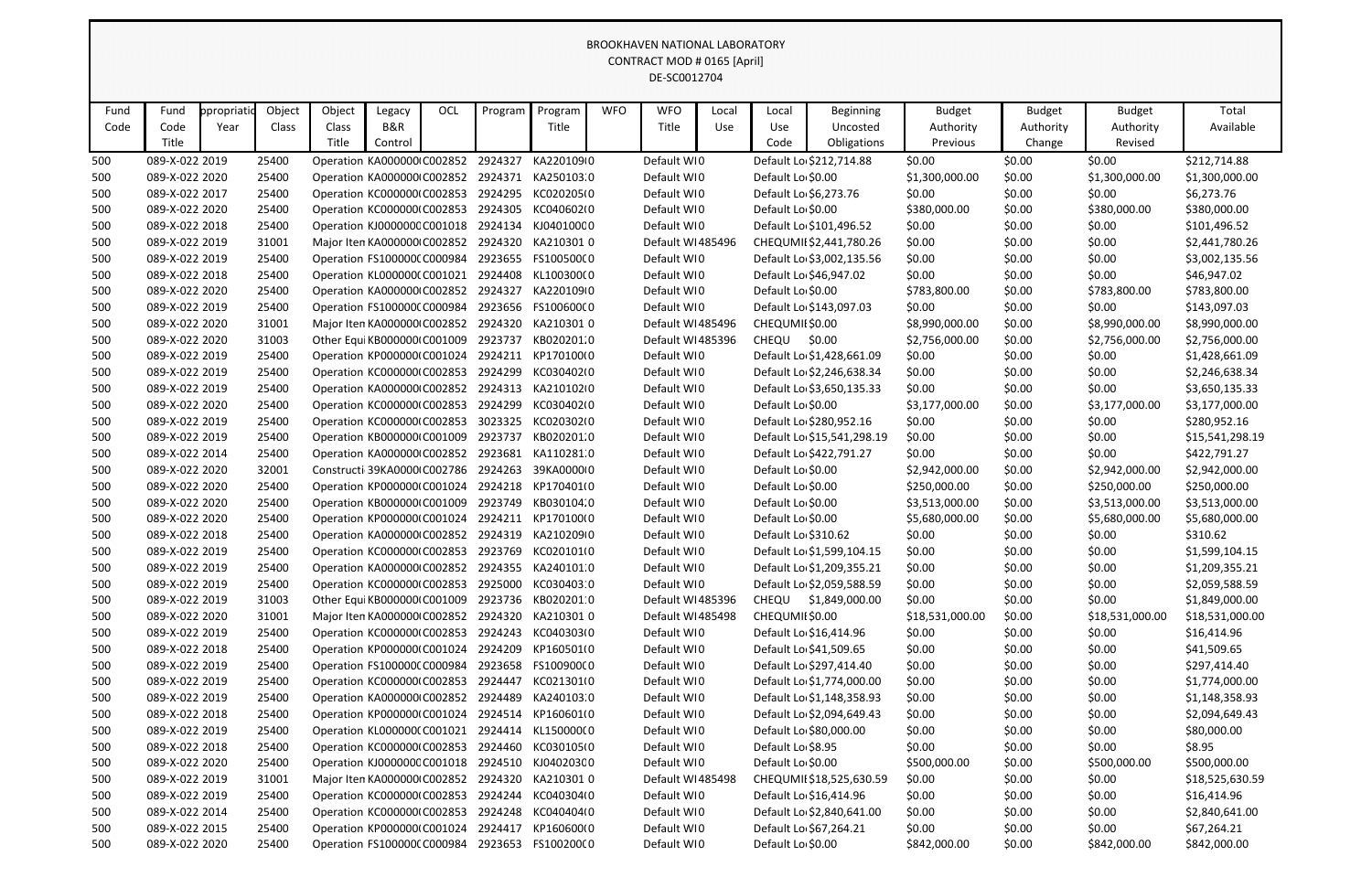|      |                                                                                                                                                                                                                                      |           |        |                              |         |     |         |                                                |            | <b>BROOKHAVEN NATIONAL LABORATORY</b> |       |                     |                            |                  |               |                  |                 |
|------|--------------------------------------------------------------------------------------------------------------------------------------------------------------------------------------------------------------------------------------|-----------|--------|------------------------------|---------|-----|---------|------------------------------------------------|------------|---------------------------------------|-------|---------------------|----------------------------|------------------|---------------|------------------|-----------------|
|      | CONTRACT MOD # 0165 [April]<br>DE-SC0012704                                                                                                                                                                                          |           |        |                              |         |     |         |                                                |            |                                       |       |                     |                            |                  |               |                  |                 |
|      |                                                                                                                                                                                                                                      |           |        |                              |         |     |         |                                                |            |                                       |       |                     |                            |                  |               |                  |                 |
|      |                                                                                                                                                                                                                                      |           |        |                              |         |     |         |                                                |            |                                       |       |                     |                            |                  |               |                  |                 |
| Fund | Fund                                                                                                                                                                                                                                 | propriati | Object | Object                       | Legacy  | OCL | Program | Program                                        | <b>WFO</b> | <b>WFO</b>                            | Local | Local               | Beginning                  | <b>Budget</b>    | <b>Budget</b> | <b>Budget</b>    | Total           |
| Code | Code                                                                                                                                                                                                                                 | Year      | Class  | Class                        | B&R     |     |         | Title                                          |            | Title                                 | Use   | Use                 | Uncosted                   | Authority        | Authority     | Authority        | Available       |
|      | Title                                                                                                                                                                                                                                |           |        | Title                        | Control |     |         |                                                |            |                                       |       | Code                | Obligations                | Previous         | Change        | Revised          |                 |
| 500  | 089-X-022 2019                                                                                                                                                                                                                       |           | 25400  | Operation KA000000 C002852   |         |     |         | 2924358 KA240102.0                             |            | Default WI0                           |       |                     | Default Lo \$424,442.87    | \$0.00           | \$0.00        | \$0.00           | \$424,442.87    |
| 500  | 089-X-022 2019                                                                                                                                                                                                                       |           | 25400  | Operation KA000000 C002852   |         |     |         | 2924336 KA2202090                              |            | Default WI0                           |       |                     | Default Lo \$169,868.66    | \$0.00           | \$0.00        | \$0.00           | \$169,868.66    |
| 500  | 089-X-022 2018                                                                                                                                                                                                                       |           | 25400  | Operation KA000000 C002852   |         |     | 2924380 | KA2601020                                      |            | Default WI0                           |       |                     | Default Lo \$57,442.12     | \$0.00           | \$0.00        | \$0.00           | \$57,442.12     |
| 500  | 089-X-022 2018                                                                                                                                                                                                                       |           | 32001  | Constructi 39KG0100 C003087  |         |     |         | 2924481 39KG0100 0                             |            | Default WI0                           |       |                     | Default Lo \$23,967,852.43 | \$0.00           | \$0.00        | \$0.00           | \$23,967,852.43 |
| 500  | 089-X-022 2020                                                                                                                                                                                                                       |           | 25400  | Operation KC000000 C002853   |         |     | 2923769 | KC020101(0                                     |            | Default WI0                           |       | Default Lo \$0.00   |                            | \$2,745,000.00   | \$0.00        | \$2,745,000.00   | \$2,745,000.00  |
| 500  | 2925129<br>KB020205:0<br>089-X-022 2020<br>25400<br>Operation KB000000 C001009<br>Default WI0<br>Default Lo \$0.00<br>\$6,500,000.00<br>\$0.00<br>\$6,500,000.00<br>\$6,500,000.00                                                   |           |        |                              |         |     |         |                                                |            |                                       |       |                     |                            |                  |               |                  |                 |
| 500  | 089-X-022 2020                                                                                                                                                                                                                       |           | 25400  | Operation FS100000(C000984   |         |     |         | 2923656 FS10060000                             |            | Default WI0                           |       | Default Lo \$0.00   |                            | \$553,000.00     | \$0.00        | \$553,000.00     | \$553,000.00    |
| 500  | 2924516 KJ040304C0<br>\$0.00<br>\$0.00<br>\$0.00<br>089-X-022 2019<br>25400<br>Operation KJ000000C C001018<br>Default WI0<br>Default Lo \$142,448.06<br>\$142,448.06                                                                 |           |        |                              |         |     |         |                                                |            |                                       |       |                     |                            |                  |               |                  |                 |
| 500  | 089-X-022 2020                                                                                                                                                                                                                       |           | 25400  | Operation KA000000 C002852   |         |     |         | 2924313 KA2101020                              |            | Default WI0                           |       | Default Lo \$0.00   |                            | \$5,440,000.00   | \$0.00        | \$5,440,000.00   | \$5,440,000.00  |
| 500  | 089-X-022 2018                                                                                                                                                                                                                       |           | 25400  |                              |         |     |         |                                                |            | Default WI0                           |       |                     |                            | $-5292,629.77$   | \$0.00        | $-$292,629.77$   | \$232,900.88    |
| 500  | 2924462 KP170304(0<br>Operation KP000000(C001024<br>Default Lo \$525,530.65<br>2923721 KB010102.0<br>\$0.00<br>\$0.00<br>089-X-022 2019<br>25400<br>Operation KB000000 C001009<br>Default WI0<br>Default Lo \$1,254,565.52<br>\$0.00 |           |        |                              |         |     |         |                                                |            |                                       |       |                     |                            | \$1,254,565.52   |               |                  |                 |
| 500  | 089-X-022 2020                                                                                                                                                                                                                       |           | 25400  | Operation KP000000(C001024   |         |     |         | 2924204 KP160105(0                             |            | Default WI0                           |       | Default Lo \$0.00   |                            | \$1,308,000.00   | \$0.00        | \$1,308,000.00   | \$1,308,000.00  |
| 500  | 089-X-022 2019                                                                                                                                                                                                                       |           | 25400  | Operation KA000000 C002852   |         |     | 2924317 | KA2102020                                      |            | Default WI0                           |       |                     | Default Lo \$13,203,817.01 | \$0.00           | \$0.00        | \$0.00           | \$13,203,817.01 |
| 500  | 089-X-022 2011                                                                                                                                                                                                                       |           | 25400  | Operation KP000000(C001024   |         |     |         | 2924206 KP160202I0                             |            | Default WI0                           |       | Default Lo \$372.03 |                            | $-5372.03$       | \$0.00        | $-5372.03$       | \$0.00          |
| 500  | 089-X-022 2020                                                                                                                                                                                                                       |           | 25400  | Operation KC000000 C002853   |         |     |         | 2924290 KC04050710                             |            | Default WI800038                      |       | CHMIE20B\$0.00      |                            | \$2,217,000.00   | \$0.00        | \$2,217,000.00   | \$2,217,000.00  |
| 500  | 089-X-022 2015                                                                                                                                                                                                                       |           | 25400  | Operation KA000000 C002852   |         |     |         | 2924313 KA2101020                              |            | Default WI485474                      |       | CHOPEMIE \$33.06    |                            | $-533.06$        | \$0.00        | $-533.06$        | \$0.00          |
| 500  | 089-X-022 2019                                                                                                                                                                                                                       |           | 25400  | Operation KA000000 C002852   |         |     |         | 2924366 KA250101.0                             |            | Default WI302557                      |       |                     | Traineeshi \$78,400.00     | \$0.00           | \$0.00        | \$0.00           | \$78,400.00     |
| 500  | 089-X-022 2019                                                                                                                                                                                                                       |           | 25400  | Operation AT000000 C000840   |         |     | 2925051 | AT10500000                                     |            | Default WI0                           |       | Default Lo \$0.00   |                            | \$160,000.00     | \$0.00        | \$160,000.00     | \$160,000.00    |
| 500  | 089-X-022 2019                                                                                                                                                                                                                       |           | 25400  | Operation KP000000(C001024   |         |     | 2924200 | KP160101(0                                     |            | Default WI0                           |       |                     | Default Lo \$2,771,000.00  | \$0.00           | \$0.00        | \$0.00           | \$2,771,000.00  |
| 500  | 089-X-022 2018                                                                                                                                                                                                                       |           | 25400  | Operation KP000000(C001024   |         |     |         | 2924216 KP170302(0                             |            | Default WI0                           |       |                     | Default Lo \$86,015.98     | \$0.00           | \$0.00        | \$0.00           | \$86,015.98     |
| 500  | 089-X-022 2019                                                                                                                                                                                                                       |           | 25400  | Operation KL0000000 C001021  |         |     |         | 2924406 KL100100(0                             |            | Default WI0                           |       |                     | Default Lo \$502,720.50    | \$20,000.00      | \$0.00        | \$20,000.00      | \$522,720.50    |
| 500  | 089-X-022 2019                                                                                                                                                                                                                       |           | 25400  | Operation FS100000(C000984   |         |     | 2923653 | FS100200(0                                     |            | Default WI0                           |       |                     | Default Lo \$508,702.69    | \$0.00           | \$0.00        | \$0.00           | \$508,702.69    |
| 500  | 089-X-022 2020                                                                                                                                                                                                                       |           | 25400  | Operation KB000000(C001009   |         |     | 2925029 | KB040501.0                                     |            | Default WI0                           |       | Default Lo \$0.00   |                            | \$402,000.00     | \$0.00        | \$402,000.00     | \$402,000.00    |
| 500  | 089-X-022 2020                                                                                                                                                                                                                       |           | 32002  | General Pl KG070000 C002925  |         |     | 2924416 | KG070100 0                                     |            | Default WI485403                      |       | <b>CHGPP</b>        | \$0.00                     | \$7,500,000.00   | \$0.00        | \$7,500,000.00   | \$7,500,000.00  |
| 500  | 089-X-022 2019                                                                                                                                                                                                                       |           | 25400  |                              |         |     |         | Operation KA000000 C002852 2924356 KA240101 0  |            | Default WI0                           |       |                     | Default Lo \$298,162.24    | \$0.00           | \$0.00        | \$0.00           | \$298,162.24    |
| 500  | 089-X-022 2019                                                                                                                                                                                                                       |           | 25400  | Operation KC000000(C002853   |         |     |         | 2924233 KC040104(0                             |            | Default WI0                           |       |                     | Default Lo \$26,835,229.75 | \$0.00           | \$0.00        | \$0.00           | \$26,835,229.75 |
| 500  | 089-X-022 2019                                                                                                                                                                                                                       |           | 25400  |                              |         |     |         | Operation KB000000IC001009 2923749 KB030104.0  |            | Default WIO                           |       |                     | Default Lo \$2,084,715.88  | \$0.00           | \$0.00        | \$0.00           | \$2,084,715.88  |
| 500  | 089-X-022 2018                                                                                                                                                                                                                       |           | 25400  | Operation KP000000(C001024   |         |     |         | 2924203 KP160104(0                             |            | Default WI0                           |       |                     | Default Lo \$78,003.33     | \$0.00           | \$0.00        | \$0.00           | \$78,003.33     |
| 500  | 089-X-022 2018                                                                                                                                                                                                                       |           | 25400  |                              |         |     |         | Operation KA000000 C002852 2924314 KA210103 0  |            | Default WI0                           |       |                     | Default Lo \$187,277.71    | \$0.00           | \$0.00        | \$0.00           | \$187,277.71    |
| 500  | 089-X-022 2018                                                                                                                                                                                                                       |           | 25400  | Operation FS100000(C000984   |         |     |         | 2923657 FS100700(0                             |            | Default WI0                           |       |                     | Default Lo \$15,266.81     | \$0.00           | \$0.00        | \$0.00           | \$15,266.81     |
| 500  | 089-X-022 2020                                                                                                                                                                                                                       |           | 25400  | Operation KB000000 C001009   |         |     |         | 2923746 KB030102(0                             |            | Default WI0                           |       | Default Lo \$0.00   |                            | \$3,668,000.00   | \$0.00        | \$3,668,000.00   | \$3,668,000.00  |
| 500  | 089-X-022 2020                                                                                                                                                                                                                       |           | 32003  | Accelerato KB0000000 C001009 |         |     |         | 2923736 KB0202010                              |            | Default WI485395                      |       | <b>CHAIP</b>        | \$0.00                     | \$2,460,000.00   | \$0.00        | \$2,460,000.00   | \$2,460,000.00  |
| 500  | 089-X-022 2017                                                                                                                                                                                                                       |           | 31001  | Major Iten KA000000 C002852  |         |     |         | 2924320 KA210301 0                             |            | Default WI485486                      |       |                     | CHEQUMII \$838,523.42      | -\$791,376.50    | \$0.00        | -\$791,376.50    | \$47,146.92     |
| 500  | 089-X-022 2020                                                                                                                                                                                                                       |           | 31003  | Other Equi KC000000 C002853  |         |     |         | 2924242 KC040302I0                             |            | Default WI485396                      |       | CHEQU               | \$0.00                     | \$4,455,000.00   | \$0.00        | \$4,455,000.00   | \$4,455,000.00  |
| 500  | 089-X-022 2017                                                                                                                                                                                                                       |           | 32003  | Accelerato KA000000 C002852  |         |     |         | 2924382 KA2602010                              |            | Default WI485395                      |       | <b>CHAIP</b>        | \$185,727.18               | \$0.00           | \$0.00        | \$0.00           | \$185,727.18    |
| 500  | 089-X-022 2019                                                                                                                                                                                                                       |           | 25400  | Operation KC000000 C002853   |         |     |         | 2924506 KC020203 0                             |            | Default WIO                           |       |                     | Default Lo \$950,597.90    | \$0.00           | \$0.00        | \$0.00           | \$950,597.90    |
| 500  | 089-X-022 2017                                                                                                                                                                                                                       |           | 25400  | Operation KC000000 C002853   |         |     |         | 2923775 KC020203I0                             |            | Default WI0                           |       | Default Lo \$305.56 |                            | \$0.00           | \$0.00        | \$0.00           | \$305.56        |
| 500  | 089-X-022 2019                                                                                                                                                                                                                       |           | 25400  | Operation KB000000 C001009   |         |     |         | 2923733 KB020102 0                             |            | Default WI0                           |       |                     | Default Lo \$2,033,870.73  | \$0.00           | \$0.00        | \$0.00           | \$2,033,870.73  |
| 500  | 089-X-022 2019                                                                                                                                                                                                                       |           | 25400  |                              |         |     |         | Operation KC000000IC002853 2924242 KC040302IO  |            | Default WIO                           |       |                     | Default Lo \$11,530,578.90 | $-$2,577,713.04$ | \$0.00        | $-52,577,713.04$ | \$8,952,865.86  |
| 500  | 089-X-022 2018                                                                                                                                                                                                                       |           | 31003  |                              |         |     |         | Other Equi KB000000 C001009 2923737 KB020201.0 |            | Default WI485396                      |       |                     | CHEQU \$797,555.36         | \$0.00           | \$0.00        | \$0.00           | \$797,555.36    |
| 500  | 089-X-022 2019                                                                                                                                                                                                                       |           | 25400  |                              |         |     |         | Operation KA000000 C002852 2924496 KA260202 0  |            | Default WI0                           |       |                     | Default Lo \$443,959.88    | \$0.00           | \$0.00        | \$0.00           | \$443,959.88    |
| 500  | 089-X-022 2018                                                                                                                                                                                                                       |           | 25400  | Operation KP000000(C001024   |         |     |         | 2924200 KP1601010                              |            | Default WI0                           |       |                     | Default Lo \$1,344,931.41  | \$0.00           | \$0.00        | \$0.00           | \$1,344,931.41  |
| 500  | 089-X-022 2018                                                                                                                                                                                                                       |           | 25400  |                              |         |     |         | Operation KA000000 C002852 2924320 KA210301 0  |            | Default WI485493                      |       |                     | CHOPEMIE \$990,040.45      | \$0.00           | \$0.00        | \$0.00           | \$990,040.45    |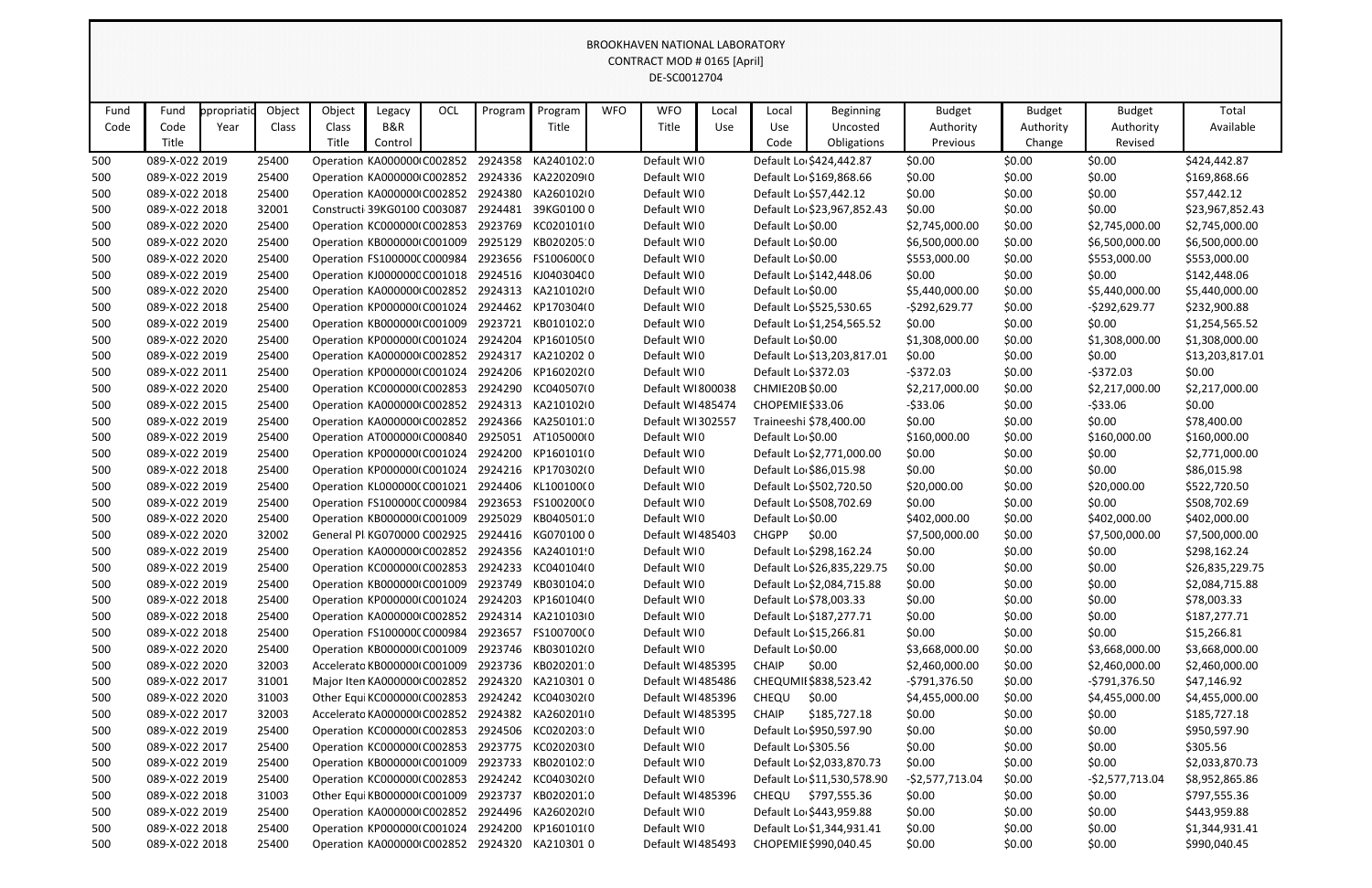|            |                                                                                                                                                                                                                                                           |      |                |       |                                    |  |         |                                                                                                |  | BROOKHAVEN NATIONAL LABORATORY |     |                   |                                             |                  |                  |                  |                              |
|------------|-----------------------------------------------------------------------------------------------------------------------------------------------------------------------------------------------------------------------------------------------------------|------|----------------|-------|------------------------------------|--|---------|------------------------------------------------------------------------------------------------|--|--------------------------------|-----|-------------------|---------------------------------------------|------------------|------------------|------------------|------------------------------|
|            | CONTRACT MOD # 0165 [April]<br>DE-SC0012704<br>Object<br>Object<br>OCL<br><b>WFO</b><br><b>WFO</b><br>Total<br>propriati<br>Program<br>Program<br><b>Budget</b><br><b>Budget</b><br>Fund<br>Legacy<br><b>Beginning</b><br><b>Budget</b><br>Local<br>Local |      |                |       |                                    |  |         |                                                                                                |  |                                |     |                   |                                             |                  |                  |                  |                              |
|            |                                                                                                                                                                                                                                                           |      |                |       |                                    |  |         |                                                                                                |  |                                |     |                   |                                             |                  |                  |                  |                              |
| Fund       |                                                                                                                                                                                                                                                           |      |                |       |                                    |  |         |                                                                                                |  |                                |     |                   |                                             |                  |                  |                  |                              |
| Code       | Code                                                                                                                                                                                                                                                      | Year | Class          | Class | B&R                                |  |         | Title                                                                                          |  | Title                          | Use | Use               | Uncosted                                    | Authority        | Authority        | Authority        | Available                    |
|            | Title                                                                                                                                                                                                                                                     |      |                | Title | Control                            |  |         |                                                                                                |  |                                |     | Code              | Obligations                                 | Previous         | Change           | Revised          |                              |
| 500        | 089-X-022 2020                                                                                                                                                                                                                                            |      | 25400          |       | Operation KC000000 C002853         |  | 2925000 | KC030403.0                                                                                     |  | Default WI0                    |     | Default Lo \$0.00 |                                             | \$5,087,000.00   | \$0.00           | \$5,087,000.00   | \$5,087,000.00               |
| 500        | 089-X-022 2014                                                                                                                                                                                                                                            |      | 25400          |       | Operation KB000000 C001009         |  | 2923728 | KB018101.0                                                                                     |  | Default WI0                    |     |                   | Default Lo \$34,228.17                      | \$0.00           | \$0.00           | \$0.00           | \$34,228.17                  |
| 500        | 089-X-022 2019                                                                                                                                                                                                                                            |      | 25400          |       | Operation KB000000 C001009         |  |         | 2923752 KB030105.0                                                                             |  | Default WI0                    |     |                   | Default Lo \$347,000.00                     | \$0.00           | \$0.00           | \$0.00           | \$347,000.00                 |
| 500        | 089-X-022 2020                                                                                                                                                                                                                                            |      | 25400          |       | Operation KL000000(C001021         |  | 2924406 | KL100100(0                                                                                     |  | Default WI0                    |     | Default Lo \$0.00 |                                             | \$1,570,000.00   | \$0.00           | \$1,570,000.00   | \$1,570,000.00               |
| 500        | 089-X-022 2019                                                                                                                                                                                                                                            |      | 25400          |       | Operation KA000000 C002852         |  |         | 2924348 KA2302010                                                                              |  | Default WI0                    |     |                   | Default Lo \$186,151.30                     | \$0.00           | \$0.00           | \$0.00           | \$186,151.30                 |
| 500        | 089-X-022 2019                                                                                                                                                                                                                                            |      | 25400          |       | Operation KJ000000C C001018        |  | 2924474 | KJ040201C0                                                                                     |  | Default WI0                    |     |                   | Default Lo \$451,512.00                     | \$0.00           | \$0.00           | \$0.00           | \$451,512.00                 |
| 500        | 089-X-022 2018                                                                                                                                                                                                                                            |      | 32003          |       | Accelerato KC000000 C002853        |  | 2924233 | KC040104(0                                                                                     |  | Default WI485395               |     | <b>CHAIP</b>      | \$111,349.54                                | \$0.00           | \$0.00           | \$0.00           | \$111,349.54                 |
| 500        | 089-X-022 2019                                                                                                                                                                                                                                            |      | 32001          |       | Constructi 39KG0100 C003087        |  | 2924481 | 39KG01000                                                                                      |  | Default WI0                    |     |                   | Default Lo \$42,200,000.00                  | \$0.00           | \$0.00           | \$0.00           | \$42,200,000.00              |
| 500        | 089-X-022 2020                                                                                                                                                                                                                                            |      | 25400          |       | Operation KA000000 C002852         |  |         | 2924356 KA240101 0                                                                             |  | Default WI0                    |     | Default Lo \$0.00 |                                             | \$231,000.00     | \$0.00           | \$231,000.00     | \$231,000.00                 |
| 500        | 089-X-022 2019                                                                                                                                                                                                                                            |      | 25400          |       | Operation KC000000 C002853         |  | 2924294 | KC020204(0                                                                                     |  | Default WIO                    |     |                   | Default Lo \$47,205.83                      | \$0.00           | \$0.00           | \$0.00           | \$47,205.83                  |
| 500        | 089-X-022 2018                                                                                                                                                                                                                                            |      | 31001          |       | Major Iten KA000000 C002852        |  | 2924350 | KA2303010                                                                                      |  | Default WI4809008              |     |                   | CHEQUMI \$409,084.99                        | -\$409,084.99    | \$0.00           | $-$409,084.99$   | \$0.00                       |
| 500        | 089-X-022 2020                                                                                                                                                                                                                                            |      | 25400          |       | Operation KJ000000C C001018        |  | 2924134 | KJ040100C0                                                                                     |  | Default WI0                    |     | Default Lo \$0.00 |                                             | \$400,000.00     | \$0.00           | \$400,000.00     | \$400,000.00                 |
| 500        | 089-X-022 2020                                                                                                                                                                                                                                            |      | 25400          |       | Operation KC000000 C002853         |  | 2924233 | KC040104(0                                                                                     |  | Default WIO                    |     | Default Lo \$0.00 |                                             | \$116,164,000.00 | \$0.00           | \$116,164,000.00 | \$116,164,000.00             |
| 500        | 089-X-022 2020                                                                                                                                                                                                                                            |      | 25400          |       | Operation KA000000 C002852         |  |         | 2924355 KA240101.0                                                                             |  | Default WI0                    |     | Default Lo \$0.00 |                                             | \$4,740,000.00   | \$0.00           | \$4,740,000.00   | \$4,740,000.00               |
| 500        | 089-X-022 2017                                                                                                                                                                                                                                            |      | 25400          |       | Operation KA000000 C002852         |  | 2924317 | KA2102020                                                                                      |  | Default WIO                    |     | Default Lo \$0.00 |                                             | \$791,376.50     | \$0.00           | \$791,376.50     | \$791,376.50                 |
| 500        | 089-X-022 2020                                                                                                                                                                                                                                            |      | 32003          |       | Accelerato KC000000 C002853        |  | 2924233 | KC040104(0                                                                                     |  | Default WI485395               |     | <b>CHAIP</b>      | \$0.00                                      | \$700,000.00     | \$0.00           | \$700,000.00     | \$700,000.00                 |
| 500        | 089-X-022 2019                                                                                                                                                                                                                                            |      | 25400          |       | Operation KC000000 C002853         |  |         | 2924192 KC0207010                                                                              |  | Default WI0                    |     |                   | Default Lo \$1,315,000.00                   | \$0.00           | \$0.00           | \$0.00           | \$1,315,000.00               |
| 500        | 089-X-022 2020                                                                                                                                                                                                                                            |      | 25400          |       | Operation KC000000 C002853         |  | 2925052 | KC04050800                                                                                     |  | Default WI800039               |     | CHMIE20B \$0.00   |                                             | \$850,000.00     | \$0.00           | \$850,000.00     | \$850,000.00                 |
| 500        | 089-X-022 2016                                                                                                                                                                                                                                            |      | 25400          |       | Operation KP000000(C001024         |  | 2924205 | KP1602010                                                                                      |  | Default WI0                    |     |                   | Default Lo \$4,286.34                       | \$0.00           | \$0.00           | \$0.00           | \$4,286.34                   |
| 500        | 089-X-022 2018                                                                                                                                                                                                                                            |      | 25400          |       | Operation KB000000 C001009         |  |         | 2923752 KB030105.0                                                                             |  | Default WIO                    |     |                   | Default Lo \$278,400.45                     | \$0.00           | \$0.00           | \$0.00           | \$278,400.45                 |
| 500        | 089-X-022 2019                                                                                                                                                                                                                                            |      | 25400          |       | Operation FS1000000 C000984        |  | 2923652 | FS100100(0                                                                                     |  | Default WI0                    |     |                   | Default Lo \$1,334,865.99                   | \$0.00           | \$0.00           | \$0.00           | \$1,334,865.99               |
| 500        | 089-X-022 2018                                                                                                                                                                                                                                            |      | 25400          |       | Operation KC000000 C002853         |  | 2924193 | KC0307010                                                                                      |  | Default WI0                    |     |                   | Default Lo \$237,487.39                     | \$0.00           | \$0.00           | \$0.00           | \$237,487.39                 |
| 500        | 089-X-022 2018                                                                                                                                                                                                                                            |      | 25400          |       | Operation KC000000 C002853         |  | 2924192 | KC020701(0                                                                                     |  | Default WI0                    |     |                   | Default Lo \$611,057.47                     | \$0.00           | \$0.00           | \$0.00           | \$611,057.47                 |
| 500        | 089-X-022 2020                                                                                                                                                                                                                                            |      | 25400          |       | Operation KC000000 C002853         |  |         | 3023325 KC020302I0                                                                             |  | Default WI0                    |     | Default Lo \$0.00 |                                             | \$2,453,000.00   | \$0.00           | \$2,453,000.00   | \$2,453,000.00               |
| 500        | 089-X-022 2020                                                                                                                                                                                                                                            |      | 25400          |       |                                    |  |         | Operation KA000000 C002852 2924317 KA210202 0                                                  |  | Default WI0                    |     | Default Lo \$0.00 |                                             | \$24,629,000.00  | \$0.00           | \$24,629,000.00  | \$24,629,000.00              |
| 500        | 089-X-022 2020                                                                                                                                                                                                                                            |      | 25400          |       |                                    |  |         | Operation KA000000 C002852 2924348 KA230201 0                                                  |  | Default WI0                    |     | Default Lo \$0.00 |                                             | \$175,000.00     | \$0.00           | \$175,000.00     | \$175,000.00                 |
| 500        | 089-X-022 2019                                                                                                                                                                                                                                            |      | 25400          |       |                                    |  |         | Operation KC000000(C002853 2924472 KC020107(0                                                  |  | Default WIO                    |     |                   | Default Lo \$2,094,051.59                   | \$0.00           | \$0.00           | \$0.00           | \$2,094,051.59               |
| 500        | 089-X-022 2019<br>089-X-022 2019                                                                                                                                                                                                                          |      | 25400          |       |                                    |  |         | Operation KA000000 C002852 2924346 KA230102 0<br>Operation KA000000 C002852 2924325 KA220102 0 |  | Default WIO<br>Default WIO     |     |                   | Default Lo \$482,872.27                     | \$0.00           | \$0.00           | \$0.00           | \$482,872.27                 |
| 500        | 089-X-022 2018                                                                                                                                                                                                                                            |      | 25400          |       |                                    |  |         | Accelerato KB000000 (C001009 2923736 KB020201 0                                                |  | Default WI485395               |     | <b>CHAIP</b>      | Default Lo \$2,645,827.48<br>\$1,199,490.39 | \$0.00           | \$0.00           | \$0.00<br>\$0.00 | \$2,645,827.48               |
| 500<br>500 | 089-X-022 2014                                                                                                                                                                                                                                            |      | 32003<br>25400 |       |                                    |  |         | Operation KB000000 C001009 2923741 KB028101 0                                                  |  | Default WIO                    |     |                   | Default Lo \$7,107.43                       | \$0.00<br>\$0.00 | \$0.00<br>\$0.00 | \$0.00           | \$1,199,490.39<br>\$7,107.43 |
| 500        | 089-X-022 2020                                                                                                                                                                                                                                            |      | 25400          |       |                                    |  |         | Operation KA000000 C002852 2924357 KA240102 0                                                  |  | Default WIO                    |     | Default Lo \$0.00 |                                             | \$190,000.00     | \$0.00           | \$190,000.00     | \$190,000.00                 |
| 500        | 089-X-022 2019                                                                                                                                                                                                                                            |      | 25400          |       |                                    |  |         | Operation KA000000 C002852 2924366 KA250101 0                                                  |  | Default WIO                    |     |                   | Default Lo \$111,366.64                     | \$0.00           | \$0.00           | \$0.00           | \$111,366.64                 |
| 500        | 089-X-022 2019                                                                                                                                                                                                                                            |      | 25400          |       |                                    |  |         | Operation KB000000 C001009 2924156 KB020105.0                                                  |  | Default WIO                    |     |                   | Default Lo \$214,000.00                     | \$0.00           | \$0.00           | \$0.00           | \$214,000.00                 |
| 500        | 089-X-022 2019                                                                                                                                                                                                                                            |      | 25400          |       |                                    |  |         | Operation KA000000 C002852 2924357 KA240102 0                                                  |  | Default WIO                    |     |                   | Default Lo \$190,000.00                     | \$0.00           | \$0.00           | \$0.00           | \$190,000.00                 |
| 500        | 089-X-022 2020                                                                                                                                                                                                                                            |      | 25400          |       |                                    |  |         | Operation KA000000 C002852 2924358 KA240102.0                                                  |  | Default WIO                    |     | Default Lo \$0.00 |                                             | \$675,000.00     | \$0.00           | \$675,000.00     | \$675,000.00                 |
| 500        | 089-X-022 2019                                                                                                                                                                                                                                            |      | 25400          |       |                                    |  |         | Operation KB000000IC001009 2923755 KB040102.0                                                  |  | Default WIO                    |     |                   | Default Lo \$411,205.13                     | \$0.00           | \$0.00           | \$0.00           | \$411,205.13                 |
| 500        | 089-X-022 2016                                                                                                                                                                                                                                            |      | 25400          |       |                                    |  |         | Operation KA000000 C002852 2924369 KA250102 0                                                  |  | Default WI0                    |     |                   | Default Lo \$43,257.33                      | \$0.00           | \$0.00           | \$0.00           | \$43,257.33                  |
| 500        | 089-X-022 2019                                                                                                                                                                                                                                            |      | 31003          |       |                                    |  |         | Other Equi KC000000 (C002853 2924242 KC040302 0                                                |  | Default WI485396               |     | CHEQU             | \$3,873,975.97                              | \$2,577,713.04   | \$0.00           | \$2,577,713.04   | \$6,451,689.01               |
| 500        | 089-X-022 2020                                                                                                                                                                                                                                            |      | 25400          |       |                                    |  |         | Operation KC000000(C002853 2924405 KC020106(0                                                  |  | Default WIO                    |     | Default Lo \$0.00 |                                             | \$2,945,000.00   | \$0.00           | \$2,945,000.00   | \$2,945,000.00               |
| 500        | 089-X-022 2020                                                                                                                                                                                                                                            |      | 25400          |       | Operation FS100000(C000984         |  | 2923657 | FS10070000                                                                                     |  | Default WIO                    |     | Default Lo \$0.00 |                                             | \$666,000.00     | \$0.00           | \$666,000.00     | \$666,000.00                 |
| 500        | 089-X-022 2020                                                                                                                                                                                                                                            |      | 25400          |       | Operation KC000000(C002853 2924294 |  |         | KC020204(0                                                                                     |  | Default WIO                    |     | Default Lo \$0.00 |                                             | \$190,000.00     | \$0.00           | \$190,000.00     | \$190,000.00                 |
| 500        | 089-X-022 2019                                                                                                                                                                                                                                            |      | 25400          |       | Operation KC000000 C002853 2924504 |  |         | KC020202:0                                                                                     |  | Default WIO                    |     |                   | Default Lo \$2,198,710.03                   | \$0.00           | \$0.00           | \$0.00           | \$2,198,710.03               |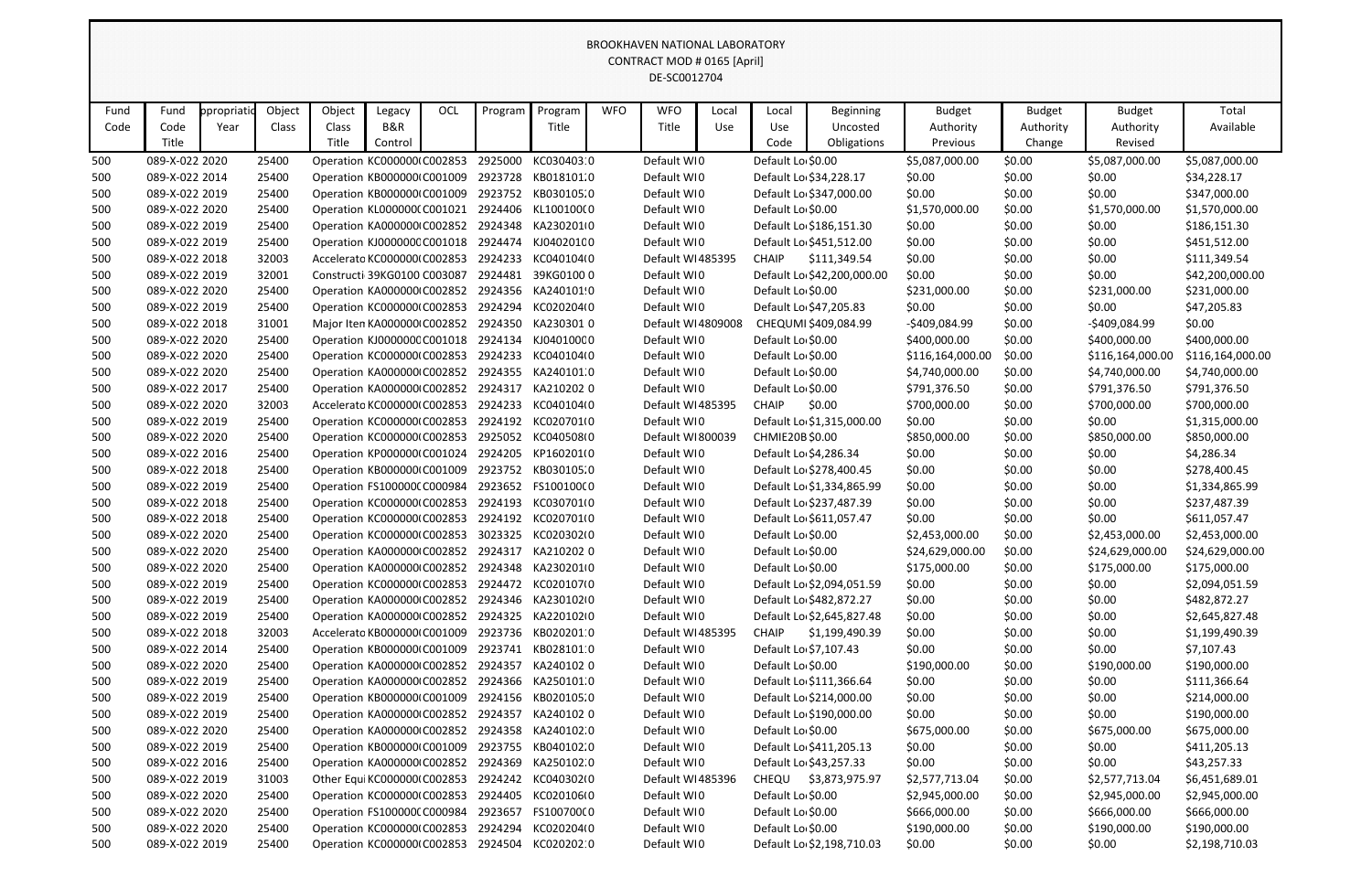|            |                                  |            |                |                                                                  |                |     |                                                     |                          |            | <b>BROOKHAVEN NATIONAL LABORATORY</b>                                                                |       |                       |                            |                       |                  |                       |                             |
|------------|----------------------------------|------------|----------------|------------------------------------------------------------------|----------------|-----|-----------------------------------------------------|--------------------------|------------|------------------------------------------------------------------------------------------------------|-------|-----------------------|----------------------------|-----------------------|------------------|-----------------------|-----------------------------|
|            |                                  |            |                |                                                                  |                |     |                                                     |                          |            | CONTRACT MOD # 0165 [April]                                                                          |       |                       |                            |                       |                  |                       |                             |
|            |                                  |            |                |                                                                  |                |     |                                                     |                          |            | DE-SC0012704                                                                                         |       |                       |                            |                       |                  |                       |                             |
|            |                                  |            |                |                                                                  |                |     |                                                     |                          |            |                                                                                                      |       |                       |                            |                       |                  |                       |                             |
| Fund       | Fund                             | ppropriati | Object         | Object                                                           | Legacy         | OCL | Program                                             | Program                  | <b>WFO</b> | <b>WFO</b>                                                                                           | Local | Local                 | <b>Beginning</b>           | <b>Budget</b>         | <b>Budget</b>    | <b>Budget</b>         | Total                       |
| Code       | Code                             | Year       | Class          | Class                                                            | <b>B&amp;R</b> |     |                                                     | Title                    |            | Title                                                                                                | Use   | Use                   | Uncosted                   | Authority             | Authority        | Authority             | Available                   |
|            | Title                            |            |                | Title                                                            | Control        |     |                                                     |                          |            |                                                                                                      |       | Code                  | Obligations                | Previous              | Change           | Revised               |                             |
| 500        | 089-X-022 2018                   |            | 25400          | Operation KC000000 C002853                                       |                |     |                                                     | 2924421 KC040603I0       |            | Default WI0                                                                                          |       |                       | Default Lo \$503,962.44    | \$0.00                | \$0.00           | \$0.00                | \$503,962.44                |
| 500        | 089-X-022 2019                   |            | 25400          | Operation KB000000 C001009                                       |                |     | 2923734 KB020102.0                                  |                          |            | Default WI0                                                                                          |       | Default Lo \$3.66     |                            | \$0.00                | \$0.00           | \$0.00                | \$3.66                      |
| 500        | 089-X-022 2019                   |            | 25400          | Operation KA000000 C002852                                       |                |     |                                                     | 2924314 KA2101030        |            | Default WIO                                                                                          |       |                       | Default Lo \$373,836.00    | \$0.00                | \$0.00           | \$0.00                | \$373,836.00                |
| 500        | 089-X-022 2019                   |            | 25400          | Operation KA000000 C002852                                       |                |     |                                                     | 2924328 KA2202010        |            | Default WIO                                                                                          |       |                       | Default Lo \$868,553.09    | \$0.00                | \$0.00           | \$0.00                | \$868,553.09                |
| 510        | 089-X-022 2020                   |            | 25400          | Operation 4.56E+08 C003005                                       |                |     | 6600199                                             | 45616502 4861208         |            | CHAGR8440                                                                                            |       | Default Lo \$0.00     |                            | \$48,543.69           | \$0.00           | \$48,543.69           | \$48,543.69                 |
| 510        | 089-X-022 2020                   |            | 25400          | Operation 4.56E+08 C003005                                       |                |     | 6600199                                             | 45616502:4861091         |            | <b>CHAGRRIK 0</b>                                                                                    |       | Default Lo \$0.00     |                            | \$808,670.25          | \$0.00           | \$808,670.25          | \$808,670.25                |
| 510        | 089-X-022 2019                   |            | 25400          | Operation 4.56E+08 C003005                                       |                |     | 6600199                                             | 45616502 4861091         |            | CHAGRRIK 0                                                                                           |       |                       | Default Lo \$126,259.91    | $-521,063.96$         | \$0.00           | $-521,063.96$         | \$105,195.95                |
| 511        | 089-X-022 2020                   |            | 25400          | Operation 4.56E+08 C003005                                       |                |     | 6600146                                             | 45616003 4861177         |            | CHAGR8440                                                                                            |       | Default Lo \$0.00     |                            | \$110,263.69          | \$0.00           | \$110,263.69          | \$110,263.69                |
| 511        | 089-X-022 2020                   |            | 25400          | Operation 4.56E+08 C003005                                       |                |     | 6600146                                             | 45616003 4861193         |            | CHAGR84C0                                                                                            |       | Default Lo \$0.00     |                            | \$58,903.08           | \$0.00           | \$58,903.08           | \$58,903.08                 |
| 511        | 089-X-022 2020                   |            | 25400          | Operation 4.56E+08 C003005                                       |                |     | 6600146                                             | 45616003 4861104         |            | CHAGR8430                                                                                            |       | Default Lo \$0.00     |                            | \$58,295.65           | \$0.00           | \$58,295.65           | \$58,295.65                 |
| 511        | 089-X-022 2020                   |            | 25400          | Operation 4.56E+08 C003005                                       |                |     | 6600146                                             | 45616003:4861186         |            | CHAGR8440                                                                                            |       | Default Lo \$0.00     |                            | \$11,178.00           | \$0.00           | \$11,178.00           | \$11,178.00                 |
| 511        | 089-X-022 2019                   |            | 25400          | Operation 4.56E+08 C003005                                       |                |     | 6600146                                             | 45616003 4861068         |            | CHAGR8420                                                                                            |       |                       | Default Lo \$16,735.45     | \$0.00                | \$0.00           | \$0.00                | \$16,735.45                 |
| 511        | 089-X-022 2019                   |            | 25400          | Operation 4.56E+08 C003005                                       |                |     | 6600146                                             | 45616003 4861162         |            | CHAGR8440                                                                                            |       |                       | Default Lo \$20,251.77     | $-$13,520.16$         | \$0.00           | $-$13,520.16$         | \$6,731.61                  |
| 511        | 089-X-022 2019                   |            | 25400          | Operation 4.56E+08 C003005                                       |                |     | 6600146                                             |                          |            | 45616003:4861052 CHAGR8410                                                                           |       |                       | Default Lo \$10,408,626.62 | \$0.00                | \$0.00           | \$0.00                | \$10,408,626.62             |
| 511        | 089-X-022 2018                   |            | 25400          | Operation 4.56E+08 C003005                                       |                |     | 6600147                                             | 45616003.4801577         |            | CH AGR87:0                                                                                           |       |                       | Default Lo \$50,485.44     | \$0.00                | \$0.00           | \$0.00                | \$50,485.44                 |
| 511        | 089-X-022 2018                   |            | 25400          | Operation 4.56E+08 C003005                                       |                |     | 6600146                                             | 45616003:4861090         |            | CHAGR8430                                                                                            |       |                       | Default Lo \$29,453.57     | \$0.00                | \$0.00           | \$0.00                | \$29,453.57                 |
| 511        | 089-X-022 2018                   |            | 25400          | Operation 4.56E+08 C003005                                       |                |     | 6600146                                             | 45616003 4861075         |            | CHAGR8430                                                                                            |       | Default Lo \$149.96   |                            | \$0.00                | \$0.00           | \$0.00                | \$149.96                    |
| 511        | 089-X-022 2020                   |            | 25400          | Operation 4.56E+08 C003005                                       |                |     | 6600146                                             | 45616003:4861128         |            | CHAGR8440                                                                                            |       | Default Lo \$0.00     |                            | \$9,787.58            | \$0.00           | \$9,787.58            | \$9,787.58                  |
| 511        | 089-X-022 2019                   |            | 25400          | Operation 4.56E+08 C003005                                       |                |     | 6600147                                             |                          |            | 45616003.4861065 CHAGR8420                                                                           |       |                       | Default Lo \$194,174.76    | \$0.00                | \$0.00           | \$0.00                | \$194,174.76                |
| 511        | 089-X-022 2019                   |            | 25400          | Operation 4.56E+08 C003005                                       |                |     | 6600146                                             | 45616003 4861159         |            | CHAGR8440                                                                                            |       | Default Lo \$7,622.05 |                            | \$0.00                | \$0.00           | \$0.00                | \$7,622.05                  |
| 511        | 089-X-022 2019                   |            | 25400          | Operation 4.56E+08 C003005                                       |                |     | 6600146                                             | 45616003:4861145         |            | CHAGR8440                                                                                            |       |                       | Default Lo \$12,149.46     | \$0.00                | \$0.00           | \$0.00                | \$12,149.46                 |
| 511        | 089-X-022 2020                   |            | 25400          | Operation 4.56E+08 C003005                                       |                |     | 6600146                                             | 45616003 4861181         |            | CHAGR8440                                                                                            |       | Default Lo \$0.00     |                            | \$44,271.84           | \$0.00           | \$44,271.84           | \$44,271.84                 |
| 511        | 089-X-022 2018                   |            | 25400          | Operation 4.56E+08 C003005                                       |                |     | 6600147                                             |                          |            | 45616003.4860984 CHAGR84C0                                                                           |       | Default Lo \$67.81    |                            | $-567.81$             | \$0.00           | $-567.81$             | \$0.00                      |
| 511        | 089-X-022 2019                   |            | 25400          | Operation 4.56E+08 C003005                                       |                |     | 6600146                                             |                          |            | 45616003 4861174 CHAGR8440                                                                           |       |                       | Default Lo \$25,000.00     | \$0.00                | \$0.00           | \$0.00                | \$25,000.00                 |
| 511        | 089-X-022 2019                   |            | 25400          | Operation 4.56E+08 C003005                                       |                |     |                                                     | 6600146 45616003 4861075 |            | CHAGR8430                                                                                            |       | Default Lo \$2,569.90 |                            | \$0.00                | \$0.00           | \$0.00                | \$2,569.90                  |
| 511        | 089-X-022 2020                   |            | 25400          |                                                                  |                |     | Operation 4.56E+08 C003005 6600146 45616003 4861187 |                          |            | CHAGR8440                                                                                            |       | Default Lo \$0.00     |                            | \$40,789.28           | \$0.00           | \$40,789.28           | \$40,789.28                 |
| 511        | 089-X-022 2019                   |            | 25400          |                                                                  |                |     |                                                     |                          |            | Operation 4.56E+08 C003005 6600146 45616003 4861130 CHAGR8440                                        |       |                       | Default Lo \$443,163.35    | \$0.00                | \$0.00           | \$0.00                | \$443,163.35                |
| 511        | 089-X-022 2020                   |            | 25400          | Operation 4.56E+08 C003005                                       |                |     |                                                     |                          |            | 6600146 45616003 4861202 CHAGR8440                                                                   |       | Default Lo \$0.00     |                            | \$29,644.66           | \$0.00           | \$29,644.66           | \$29,644.66                 |
| 511        | 089-X-022 2019                   |            | 25400          | Operation 4.56E+08 C003005                                       |                |     |                                                     |                          |            | 6600146 45616003:4861139 AGR844170                                                                   |       |                       | Default Lo \$54,055.25     | \$0.00                | \$0.00           | \$0.00                | \$54,055.25                 |
| 511        | 089-X-022 2019<br>089-X-022 2020 |            | 25400<br>25400 | Operation 4.56E+08 C003005<br>Operation 4.56E+08 C003005 6600147 |                |     |                                                     |                          |            | 6600146 45616003:4861104 CHAGR8430<br>45616003.4861189 CHAGR8440                                     |       | Default Lo \$0.00     | Default Lo \$61,831.65     | \$0.00                | \$0.00<br>\$0.00 | \$0.00<br>\$26,747.57 | \$61,831.65                 |
| 511        |                                  |            |                |                                                                  |                |     |                                                     |                          |            |                                                                                                      |       |                       |                            | \$26,747.57           |                  |                       | \$26,747.57                 |
| 511        | 089-X-022 2018<br>089-X-022 2020 |            | 25400          |                                                                  |                |     |                                                     |                          |            | Operation 4.56E+08 C003005 6600146 45616003 4861088 CHAGR8430                                        |       | Default Lo \$0.00     | Default Lo \$10,045.33     | $-$10,045.33$         | \$0.00           | $-$10,045.33$         | \$0.00                      |
| 511<br>511 | 089-X-022 2019                   |            | 25400<br>25400 | Operation 4.56E+08 C003005                                       |                |     |                                                     |                          |            | Operation 4.56E+08 C003005 6600146 45616003 4861225 CHNF-19-40<br>6600146 45616003 4860969 CHAGR8730 |       |                       | Default Lo \$194,172.07    | \$33,747.57<br>\$0.00 | \$0.00<br>\$0.00 | \$33,747.57<br>\$0.00 | \$33,747.57<br>\$194,172.07 |
|            | 089-X-022 2019                   |            |                | Operation 4.56E+08 C003005                                       |                |     |                                                     |                          |            | 6600146 45616003:4861170 CHAGR8440                                                                   |       |                       | Default Lo \$22,135.92     | \$0.00                |                  |                       |                             |
| 511        | 089-X-022 2019                   |            | 25400          | Operation 4.56E+08 C003005                                       |                |     |                                                     |                          |            | 6600146 45616003 4861120 CHAGR8430                                                                   |       |                       | Default Lo \$16,921.32     | \$0.00                | \$0.00           | \$0.00<br>\$0.00      | \$22,135.92                 |
| 511        |                                  |            | 25400          |                                                                  |                |     |                                                     |                          |            |                                                                                                      |       |                       |                            |                       | \$0.00           |                       | \$16,921.32                 |
| 511<br>511 | 089-X-022 2019<br>089-X-022 2019 |            | 25400<br>25400 | Operation 4.56E+08 C003005<br>Operation 4.56E+08 C003005         |                |     | 6600146                                             |                          |            | 45616003:4861165 CHAGR8440<br>6600146 45616003 4861135 CHAGR8440                                     |       | Default Lo \$473.59   | Default Lo \$57,129.44     | \$0.00<br>\$0.00      | \$0.00<br>\$0.00 | \$0.00<br>\$0.00      | \$473.59<br>\$57,129.44     |
|            | 089-X-022 2019                   |            | 25400          | Operation 4.56E+08 C003005 6600147                               |                |     |                                                     |                          |            | 45616003.4861176 CHAGR8440                                                                           |       |                       | Default Lo \$66,702.80     | \$0.00                | \$0.00           | \$0.00                | \$66,702.80                 |
| 511<br>511 | 089-X-022 2020                   |            | 25400          | Operation 4.56E+08 C003005                                       |                |     | 6600147                                             |                          |            | 45616003.4861201 CHAGR8440                                                                           |       | Default Lo \$0.00     |                            | \$46,601.94           | \$0.00           | \$46,601.94           | \$46,601.94                 |
| 511        | 089-X-022 2020                   |            | 25400          | Operation 4.56E+08 C003005                                       |                |     | 6600146                                             |                          |            | 45616003:4861159 CHAGR8440                                                                           |       | Default Lo \$0.00     |                            | \$17,563.33           | \$0.00           | \$17,563.33           | \$17,563.33                 |
|            | 089-X-022 2020                   |            | 25400          | Operation 4.56E+08 C003005                                       |                |     | 6600147                                             | 45616003.4861213         |            | CHAGR8440                                                                                            |       | Default Lo \$0.00     |                            | \$33,301.25           | \$0.00           | \$33,301.25           | \$33,301.25                 |
| 511        | 089-X-022 2019                   |            |                |                                                                  |                |     |                                                     |                          |            |                                                                                                      |       |                       |                            |                       |                  |                       |                             |
| 511        |                                  |            | 25400          |                                                                  |                |     |                                                     |                          |            | Operation 4.56E+08 C003005 6600146 45616003 4861151 CHAGR8440                                        |       |                       | Default Lo \$222,250.56    | \$0.00                | \$0.00           | \$0.00                | \$222,250.56                |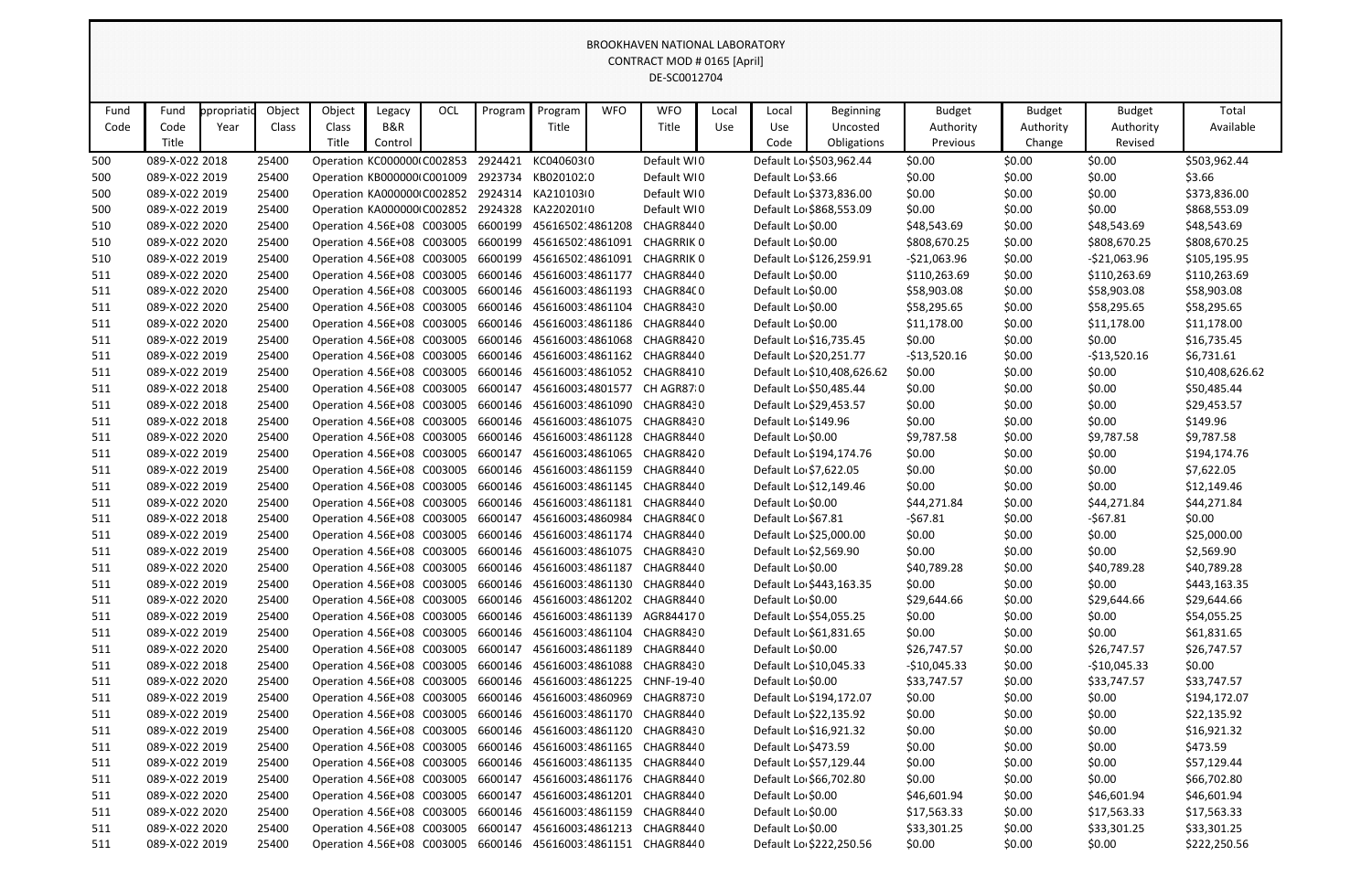| Object<br>Object<br>OCL<br><b>WFO</b><br><b>WFO</b><br>Fund<br>Program<br>Program<br>Total<br>Fund<br>ppropriati<br>Legacy<br>Local<br>Local<br><b>Beginning</b><br><b>Budget</b><br><b>Budget</b><br><b>Budget</b><br>B&R<br>Available<br>Code<br>Class<br>Title<br>Title<br>Authority<br>Code<br>Year<br>Class<br>Use<br>Use<br>Uncosted<br>Authority<br>Authority<br>Title<br>Title<br>Control<br>Code<br>Obligations<br>Previous<br>Change<br>Revised<br>Default Lo \$0.00<br>089-X-022 2020<br>Operation 4.56E+08 C003005 6600146 45616003 4861162<br>\$68.15<br>\$0.00<br>\$68.15<br>\$68.15<br>25400<br>CHAGR8440<br>511<br>\$0.00<br>\$0.00<br>089-X-022 2019<br>25400<br>Operation 4.56E+08 C003005 6600146 45616003 4860936<br>CHAGR8720<br>Default Lo \$7,788.29<br>$-57,788.29$<br>$-57,788.29$<br>511<br>Operation 4.56E+08 C003005 6600146 45616003 4861217<br>\$133,205.02<br>089-X-022 2020<br>25400<br>CHAGR8440<br>Default Lo \$0.00<br>\$133,205.02<br>\$0.00<br>\$133,205.02<br>511<br>089-X-022 2020<br>25400<br>Operation 4.56E+08 C003005 6600146 45616003 4861053<br>CHAGR8420<br>Default Lo \$0.00<br>\$85,731.00<br>\$0.00<br>\$85,731.00<br>\$85,731.00<br>511<br>Default Lo \$0.00<br>089-X-022 2020<br>25400<br>Operation 4.56E+08 C003005<br>6600146 45616003 4861190<br>CHAGR8440<br>\$41,310.38<br>\$0.00<br>\$41,310.38<br>\$41,310.38<br>511<br>089-X-022 2019<br>Operation 4.56E+08 C003005<br>6600146 45616003:4861133<br>CHAGR8440<br>Default Lo \$25,432.08<br>\$0.00<br>\$0.00<br>\$0.00<br>\$25,432.08<br>25400<br>511<br>Operation 4.56E+08 C003005 6600146 45616003 4861023<br>\$0.00<br>\$0.00<br>\$0.00<br>089-X-022 2019<br>25400<br>CHAGR84C0<br>Default Lo \$59,729.79<br>\$59,729.79<br>511<br>$-$1,730.51$<br>\$0.00<br>089-X-022 2019<br>25400<br>Operation 4.56E+08 C003005 6600146 45616003 4861138<br>AGR844160<br>Default Lo \$1,730.51<br>$-$1,730.51$<br>\$0.00<br>511<br>089-X-022 2019<br>25400<br>Operation 4.56E+08 C003005<br>6600146 45616003 4861157<br>CHAGR8440<br>Default Lo \$37,812.96<br>$-5147.10$<br>\$0.00<br>$-5147.10$<br>\$37,665.86<br>511<br>\$0.02<br>089-X-022 2019<br>25400<br>Operation 4.56E+08 C003005 6600146 45616003:4861107<br>CHAGR8430<br>Default Lo \$17,624.33<br>$-$17,624.31$<br>\$0.00<br>-\$17,624.31<br>511<br>089-X-022 2020<br>25400<br>Operation 4.56E+08 C003005<br>6600147<br>45616003.4801577<br>CH AGR8710<br>Default Lo \$0.00<br>\$50,485.44<br>\$0.00<br>\$50,485.44<br>\$50,485.44<br>511<br>\$0.00<br>\$517.07<br>089-X-022 2019<br>25400<br>Operation 4.56E+08 C003005 6600146 45616003 4861173<br>CHAGR8440<br>Default Lo \$517.07<br>\$0.00<br>\$0.00<br>511<br>089-X-022 2020<br>Operation 4.56E+08 C003005 6600146 45616003 4861133 CHAGR8440<br>Default Lo \$0.00<br>\$41,504.03<br>\$0.00<br>\$41,504.03<br>\$41,504.03<br>25400<br>511<br>Default Lo \$0.00<br>\$0.00<br>089-X-022 2020<br>25400<br>Operation 4.56E+08 C003005 6600147 45616003.4861176 CHAGR8440<br>\$242,718.45<br>\$242,718.45<br>\$242,718.45<br>511<br>Default Lo \$0.00<br>\$50,000.00<br>\$50,000.00<br>089-X-022 2020<br>25400<br>Operation 4.56E+08 C003005 6600146 45616003:4861224<br>CHNF-20-10<br>\$0.00<br>\$50,000.00<br>511<br>$-54.86$<br>\$0.00<br>$-54.86$<br>089-X-022 2018<br>25400<br>Operation 4.56E+08 C003005 6600146 45616003 4861114 CHAGR8430<br>Default Lo \$1,896.61<br>\$1,891.75<br>511<br>Default Lo \$0.00<br>089-X-022 2020<br>25400<br>Operation 4.56E+08 C003005 6600146 45616003 4861052<br>CHAGR8410<br>\$2,863,477.13<br>\$0.00<br>\$2,863,477.13<br>\$2,863,477.13<br>511<br>089-X-022 2020<br>Operation 4.56E+08 C003005<br>6600146<br>45616003:4861212<br>CHAGR8440<br>Default Lo \$0.00<br>\$75,000.00<br>\$0.00<br>\$75,000.00<br>25400<br>\$75,000.00<br>511<br>\$0.00<br>\$0.00<br>089-X-022 2014<br>25400<br>Operation 4.56E+08 C003005 6600146 45616003 4860871 CHAGR8720<br>Default Lo \$70,159.64<br>\$0.00<br>\$70,159.64<br>511<br>089-X-022 2019<br>25400<br>Operation 4.56E+08 C003005 6600146 45616003 4861178<br>CHAGR8440<br>Default Lo \$46,593.37<br>\$0.00<br>\$0.00<br>\$0.00<br>\$46,593.37<br>511<br>089-X-022 2019<br>25400<br>Operation 4.56E+08 C003005<br>6600146 45616003 4861098<br>CHAGR8430<br>Default Lo \$31,889.11<br>\$0.00<br>\$0.00<br>\$0.00<br>\$31,889.11<br>511<br>Operation 4.56E+08 C003005 6600147<br>\$0.00<br>\$0.00<br>089-X-022 2018<br>25400<br>45616003.4861065<br>CHAGR8420<br>Default Lo \$128,364.60<br>\$0.00<br>\$128,364.60<br>511<br>089-X-022 2020<br>25400<br>Operation 4.56E+08 C003005<br>6600146<br>45616003 4861222<br>Default Lo \$0.00<br>\$60,000.00<br>\$0.00<br>\$60,000.00<br>\$60,000.00<br>511<br>CHNF-20-10<br>089-X-022 2020<br>25400<br>Operation 4.56E+08 C003005 6600146 45616003:4861120 CHAGR8430<br>Default Lo \$0.00<br>\$317,212.30<br>\$0.00<br>\$317,212.30<br>\$317,212.30<br>511<br>25400<br>Operation 4.56E+08 C003005 6600147 45616003.4861175 CHAGR8440<br>Default Lo \$30,694.87<br>\$0.00<br>\$30,694.87<br>511<br>089-X-022 2019<br>\$0.00<br>\$0.00<br>\$0.00<br>\$0.00<br>\$0.00<br>089-X-022 2019<br>25400<br>Operation 4.56E+08 C003005 6600147 45616003.4801577<br>Default Lo \$50,485.44<br>\$50,485.44<br>511<br>CH AGR87 0<br>Default Lo \$0.00<br>089-X-022 2020<br>Operation 4.56E+08 C003005 6600146 45616003 4861182<br>\$20,512.16<br>\$0.00<br>\$20,512.16<br>\$20,512.16<br>511<br>25400<br>CHAGR8440<br>Operation 4.56E+08 C003005 6600146 45616003 4861121 CHAGR8440<br>\$0.00<br>\$0.00<br>089-X-022 2019<br>Default Lo \$121,934.75<br>\$0.00<br>\$121,934.75<br>511<br>25400<br>Default Lo \$0.00<br>\$91,700.48<br>089-X-022 2020<br>25400<br>Operation 4.56E+08 C003005 6600146 45616003 4861139<br>AGR844170<br>\$91,700.48<br>\$0.00<br>\$91,700.48<br>511<br>\$3,427.80<br>089-X-022 2019<br>Operation 4.56E+08 C003005<br>6600146 45616003 4861144 CHAGR8440<br>Default Lo \$3,427.80<br>\$0.00<br>\$0.00<br>\$0.00<br>511<br>25400<br>089-X-022 2019<br>\$0.00<br>25400<br>Operation 4.56E+08 C003005 6600146 45616003 4861102 CHAGR8430<br>Default Lo \$1,020.18<br>$-$1,020.18$<br>\$0.00<br>$-$1,020.18$<br>511<br>\$0.00<br>\$0.00<br>089-X-022 2019<br>Operation 4.56E+08 C003005 6600147 45616003.4861184<br>CHAGR8440<br>Default Lo \$23,335.70<br>\$0.00<br>\$23,335.70<br>25400<br>511<br>Default Lo \$309.19<br>$-5309.19$<br>\$0.00<br>$-5309.19$<br>\$0.00<br>089-X-022 2019<br>25400<br>Operation 4.56E+08 C003005 6600146 45616003 4861089<br>CHAGR8430<br>511<br>Default Lo \$0.00<br>089-X-022 2020<br>25400<br>Operation 4.56E+08 C003005 6600146 45616003 4861178 CHAGR8440<br>\$116,875.00<br>\$0.00<br>\$116,875.00<br>\$116,875.00<br>511<br>089-X-022 2020<br>25400<br>Operation 4.56E+08 C003005 6600147<br>45616003.4861184 CHAGR8440<br>Default Lo \$0.00<br>\$4,113.34<br>\$0.00<br>\$4,113.34<br>\$4,113.34<br>511<br>089-X-022 2019<br>$-53,497.04$<br>25400<br>Operation 4.56E+08 C003005<br>6600146 45616003 4861160<br>CHAGR8440<br>Default Lo \$23,324.26<br>$-$3,497.04$<br>\$0.00<br>\$19,827.22<br>511<br>\$4,811.25<br>\$4,811.25<br>\$4,811.25<br>089-X-022 2020<br>Operation 4.56E+08 C003005<br>6600146 45616003:4861121<br>CHAGR8440<br>Default Lo \$0.00<br>\$0.00<br>511<br>25400<br>Default Lo \$0.00<br>089-X-022 2020<br>25400<br>Operation 4.56E+08 C003005 6600146 45616003 4861200<br>CHAGR8440<br>\$265,631.07<br>\$0.00<br>\$265,631.07<br>\$265,631.07<br>511<br>\$0.00<br>089-X-022 2019<br>Operation 4.56E+08 C003005 6600146 45616003 4861177<br>CHAGR8440<br>Default Lo \$13,333.00<br>\$0.00<br>\$0.00<br>\$13,333.00<br>511<br>25400<br>Default Lo \$0.00<br>089-X-022 2020<br>25400<br>Operation 4.56E+08 C003005<br>6600147<br>45616003.4861161 CHAGR8440<br>\$55,502.09<br>\$0.00<br>\$55,502.09<br>\$55,502.09<br>511<br>\$0.00<br>\$0.00<br>089-X-022 2019<br>Operation 4.56E+08 C003005 6600147<br>45616003.4861076 CHAGR8430<br>Default Lo \$265,095.87<br>\$0.00<br>\$265,095.87<br>511<br>25400<br>089-X-022 2019<br>Operation 4.56E+08 C003005<br>6600146 45616003 4861134<br>CHAGR8440<br>Default Lo \$166,471.93<br>\$0.00<br>\$0.00<br>\$0.00<br>\$166,471.93<br>511<br>25400<br>Default Lo \$0.00<br>089-X-022 2020<br>Operation 4.56E+08 C003005 6600146 45616003 4861198 CHAGR8440<br>\$0.00<br>511<br>25400 |  |  |  |  |  | <u>DINOONI IAVEIV INATIONAL LADONATOINI</u><br>CONTRACT MOD # 0165 [April]<br>DE-SC0012704 |  |            |            |            |
|------------------------------------------------------------------------------------------------------------------------------------------------------------------------------------------------------------------------------------------------------------------------------------------------------------------------------------------------------------------------------------------------------------------------------------------------------------------------------------------------------------------------------------------------------------------------------------------------------------------------------------------------------------------------------------------------------------------------------------------------------------------------------------------------------------------------------------------------------------------------------------------------------------------------------------------------------------------------------------------------------------------------------------------------------------------------------------------------------------------------------------------------------------------------------------------------------------------------------------------------------------------------------------------------------------------------------------------------------------------------------------------------------------------------------------------------------------------------------------------------------------------------------------------------------------------------------------------------------------------------------------------------------------------------------------------------------------------------------------------------------------------------------------------------------------------------------------------------------------------------------------------------------------------------------------------------------------------------------------------------------------------------------------------------------------------------------------------------------------------------------------------------------------------------------------------------------------------------------------------------------------------------------------------------------------------------------------------------------------------------------------------------------------------------------------------------------------------------------------------------------------------------------------------------------------------------------------------------------------------------------------------------------------------------------------------------------------------------------------------------------------------------------------------------------------------------------------------------------------------------------------------------------------------------------------------------------------------------------------------------------------------------------------------------------------------------------------------------------------------------------------------------------------------------------------------------------------------------------------------------------------------------------------------------------------------------------------------------------------------------------------------------------------------------------------------------------------------------------------------------------------------------------------------------------------------------------------------------------------------------------------------------------------------------------------------------------------------------------------------------------------------------------------------------------------------------------------------------------------------------------------------------------------------------------------------------------------------------------------------------------------------------------------------------------------------------------------------------------------------------------------------------------------------------------------------------------------------------------------------------------------------------------------------------------------------------------------------------------------------------------------------------------------------------------------------------------------------------------------------------------------------------------------------------------------------------------------------------------------------------------------------------------------------------------------------------------------------------------------------------------------------------------------------------------------------------------------------------------------------------------------------------------------------------------------------------------------------------------------------------------------------------------------------------------------------------------------------------------------------------------------------------------------------------------------------------------------------------------------------------------------------------------------------------------------------------------------------------------------------------------------------------------------------------------------------------------------------------------------------------------------------------------------------------------------------------------------------------------------------------------------------------------------------------------------------------------------------------------------------------------------------------------------------------------------------------------------------------------------------------------------------------------------------------------------------------------------------------------------------------------------------------------------------------------------------------------------------------------------------------------------------------------------------------------------------------------------------------------------------------------------------------------------------------------------------------------------------------------------------------------------------------------------------------------------------------------------------------------------------------------------------------------------------------------------------------------------------------------------------------------------------------------------------------------------------------------------------------------------------------------------------------------------------------------------------------------------------------------------------------------------------------------------------------------------------------------------------------------------------------------------------------------------------------------------------------------------------------------------------------------------------------------------------------------------------------------------------------------------------------------------------------------------------------------------------------------------------------------------------------------------------------------------------------------------------------------------------------------------------------------------------------------------------------------------------------------------------------------------------------------------------------------------------------------------------------------------------------------------------------------------------------------------------------------------------------------------------------------------------------------------------------------------------------------------------------------------------------------------------------------------------------------------------------------------------------------------------------------------------------------------------------------------------------------------------------------------------------------------------------------------------------------------------------------------------------------------------|--|--|--|--|--|--------------------------------------------------------------------------------------------|--|------------|------------|------------|
|                                                                                                                                                                                                                                                                                                                                                                                                                                                                                                                                                                                                                                                                                                                                                                                                                                                                                                                                                                                                                                                                                                                                                                                                                                                                                                                                                                                                                                                                                                                                                                                                                                                                                                                                                                                                                                                                                                                                                                                                                                                                                                                                                                                                                                                                                                                                                                                                                                                                                                                                                                                                                                                                                                                                                                                                                                                                                                                                                                                                                                                                                                                                                                                                                                                                                                                                                                                                                                                                                                                                                                                                                                                                                                                                                                                                                                                                                                                                                                                                                                                                                                                                                                                                                                                                                                                                                                                                                                                                                                                                                                                                                                                                                                                                                                                                                                                                                                                                                                                                                                                                                                                                                                                                                                                                                                                                                                                                                                                                                                                                                                                                                                                                                                                                                                                                                                                                                                                                                                                                                                                                                                                                                                                                                                                                                                                                                                                                                                                                                                                                                                                                                                                                                                                                                                                                                                                                                                                                                                                                                                                                                                                                                                                                                                                                                                                                                                                                                                                                                                                                                                                                                                                                                                                                                                                                                                                                                                                                                                                                                                                                                                                                                                                                                                                                                                                                          |  |  |  |  |  |                                                                                            |  |            |            |            |
|                                                                                                                                                                                                                                                                                                                                                                                                                                                                                                                                                                                                                                                                                                                                                                                                                                                                                                                                                                                                                                                                                                                                                                                                                                                                                                                                                                                                                                                                                                                                                                                                                                                                                                                                                                                                                                                                                                                                                                                                                                                                                                                                                                                                                                                                                                                                                                                                                                                                                                                                                                                                                                                                                                                                                                                                                                                                                                                                                                                                                                                                                                                                                                                                                                                                                                                                                                                                                                                                                                                                                                                                                                                                                                                                                                                                                                                                                                                                                                                                                                                                                                                                                                                                                                                                                                                                                                                                                                                                                                                                                                                                                                                                                                                                                                                                                                                                                                                                                                                                                                                                                                                                                                                                                                                                                                                                                                                                                                                                                                                                                                                                                                                                                                                                                                                                                                                                                                                                                                                                                                                                                                                                                                                                                                                                                                                                                                                                                                                                                                                                                                                                                                                                                                                                                                                                                                                                                                                                                                                                                                                                                                                                                                                                                                                                                                                                                                                                                                                                                                                                                                                                                                                                                                                                                                                                                                                                                                                                                                                                                                                                                                                                                                                                                                                                                                                                          |  |  |  |  |  |                                                                                            |  |            |            |            |
|                                                                                                                                                                                                                                                                                                                                                                                                                                                                                                                                                                                                                                                                                                                                                                                                                                                                                                                                                                                                                                                                                                                                                                                                                                                                                                                                                                                                                                                                                                                                                                                                                                                                                                                                                                                                                                                                                                                                                                                                                                                                                                                                                                                                                                                                                                                                                                                                                                                                                                                                                                                                                                                                                                                                                                                                                                                                                                                                                                                                                                                                                                                                                                                                                                                                                                                                                                                                                                                                                                                                                                                                                                                                                                                                                                                                                                                                                                                                                                                                                                                                                                                                                                                                                                                                                                                                                                                                                                                                                                                                                                                                                                                                                                                                                                                                                                                                                                                                                                                                                                                                                                                                                                                                                                                                                                                                                                                                                                                                                                                                                                                                                                                                                                                                                                                                                                                                                                                                                                                                                                                                                                                                                                                                                                                                                                                                                                                                                                                                                                                                                                                                                                                                                                                                                                                                                                                                                                                                                                                                                                                                                                                                                                                                                                                                                                                                                                                                                                                                                                                                                                                                                                                                                                                                                                                                                                                                                                                                                                                                                                                                                                                                                                                                                                                                                                                                          |  |  |  |  |  |                                                                                            |  |            |            |            |
|                                                                                                                                                                                                                                                                                                                                                                                                                                                                                                                                                                                                                                                                                                                                                                                                                                                                                                                                                                                                                                                                                                                                                                                                                                                                                                                                                                                                                                                                                                                                                                                                                                                                                                                                                                                                                                                                                                                                                                                                                                                                                                                                                                                                                                                                                                                                                                                                                                                                                                                                                                                                                                                                                                                                                                                                                                                                                                                                                                                                                                                                                                                                                                                                                                                                                                                                                                                                                                                                                                                                                                                                                                                                                                                                                                                                                                                                                                                                                                                                                                                                                                                                                                                                                                                                                                                                                                                                                                                                                                                                                                                                                                                                                                                                                                                                                                                                                                                                                                                                                                                                                                                                                                                                                                                                                                                                                                                                                                                                                                                                                                                                                                                                                                                                                                                                                                                                                                                                                                                                                                                                                                                                                                                                                                                                                                                                                                                                                                                                                                                                                                                                                                                                                                                                                                                                                                                                                                                                                                                                                                                                                                                                                                                                                                                                                                                                                                                                                                                                                                                                                                                                                                                                                                                                                                                                                                                                                                                                                                                                                                                                                                                                                                                                                                                                                                                                          |  |  |  |  |  |                                                                                            |  |            |            |            |
|                                                                                                                                                                                                                                                                                                                                                                                                                                                                                                                                                                                                                                                                                                                                                                                                                                                                                                                                                                                                                                                                                                                                                                                                                                                                                                                                                                                                                                                                                                                                                                                                                                                                                                                                                                                                                                                                                                                                                                                                                                                                                                                                                                                                                                                                                                                                                                                                                                                                                                                                                                                                                                                                                                                                                                                                                                                                                                                                                                                                                                                                                                                                                                                                                                                                                                                                                                                                                                                                                                                                                                                                                                                                                                                                                                                                                                                                                                                                                                                                                                                                                                                                                                                                                                                                                                                                                                                                                                                                                                                                                                                                                                                                                                                                                                                                                                                                                                                                                                                                                                                                                                                                                                                                                                                                                                                                                                                                                                                                                                                                                                                                                                                                                                                                                                                                                                                                                                                                                                                                                                                                                                                                                                                                                                                                                                                                                                                                                                                                                                                                                                                                                                                                                                                                                                                                                                                                                                                                                                                                                                                                                                                                                                                                                                                                                                                                                                                                                                                                                                                                                                                                                                                                                                                                                                                                                                                                                                                                                                                                                                                                                                                                                                                                                                                                                                                                          |  |  |  |  |  |                                                                                            |  |            |            |            |
|                                                                                                                                                                                                                                                                                                                                                                                                                                                                                                                                                                                                                                                                                                                                                                                                                                                                                                                                                                                                                                                                                                                                                                                                                                                                                                                                                                                                                                                                                                                                                                                                                                                                                                                                                                                                                                                                                                                                                                                                                                                                                                                                                                                                                                                                                                                                                                                                                                                                                                                                                                                                                                                                                                                                                                                                                                                                                                                                                                                                                                                                                                                                                                                                                                                                                                                                                                                                                                                                                                                                                                                                                                                                                                                                                                                                                                                                                                                                                                                                                                                                                                                                                                                                                                                                                                                                                                                                                                                                                                                                                                                                                                                                                                                                                                                                                                                                                                                                                                                                                                                                                                                                                                                                                                                                                                                                                                                                                                                                                                                                                                                                                                                                                                                                                                                                                                                                                                                                                                                                                                                                                                                                                                                                                                                                                                                                                                                                                                                                                                                                                                                                                                                                                                                                                                                                                                                                                                                                                                                                                                                                                                                                                                                                                                                                                                                                                                                                                                                                                                                                                                                                                                                                                                                                                                                                                                                                                                                                                                                                                                                                                                                                                                                                                                                                                                                                          |  |  |  |  |  |                                                                                            |  |            |            |            |
|                                                                                                                                                                                                                                                                                                                                                                                                                                                                                                                                                                                                                                                                                                                                                                                                                                                                                                                                                                                                                                                                                                                                                                                                                                                                                                                                                                                                                                                                                                                                                                                                                                                                                                                                                                                                                                                                                                                                                                                                                                                                                                                                                                                                                                                                                                                                                                                                                                                                                                                                                                                                                                                                                                                                                                                                                                                                                                                                                                                                                                                                                                                                                                                                                                                                                                                                                                                                                                                                                                                                                                                                                                                                                                                                                                                                                                                                                                                                                                                                                                                                                                                                                                                                                                                                                                                                                                                                                                                                                                                                                                                                                                                                                                                                                                                                                                                                                                                                                                                                                                                                                                                                                                                                                                                                                                                                                                                                                                                                                                                                                                                                                                                                                                                                                                                                                                                                                                                                                                                                                                                                                                                                                                                                                                                                                                                                                                                                                                                                                                                                                                                                                                                                                                                                                                                                                                                                                                                                                                                                                                                                                                                                                                                                                                                                                                                                                                                                                                                                                                                                                                                                                                                                                                                                                                                                                                                                                                                                                                                                                                                                                                                                                                                                                                                                                                                                          |  |  |  |  |  |                                                                                            |  |            |            |            |
|                                                                                                                                                                                                                                                                                                                                                                                                                                                                                                                                                                                                                                                                                                                                                                                                                                                                                                                                                                                                                                                                                                                                                                                                                                                                                                                                                                                                                                                                                                                                                                                                                                                                                                                                                                                                                                                                                                                                                                                                                                                                                                                                                                                                                                                                                                                                                                                                                                                                                                                                                                                                                                                                                                                                                                                                                                                                                                                                                                                                                                                                                                                                                                                                                                                                                                                                                                                                                                                                                                                                                                                                                                                                                                                                                                                                                                                                                                                                                                                                                                                                                                                                                                                                                                                                                                                                                                                                                                                                                                                                                                                                                                                                                                                                                                                                                                                                                                                                                                                                                                                                                                                                                                                                                                                                                                                                                                                                                                                                                                                                                                                                                                                                                                                                                                                                                                                                                                                                                                                                                                                                                                                                                                                                                                                                                                                                                                                                                                                                                                                                                                                                                                                                                                                                                                                                                                                                                                                                                                                                                                                                                                                                                                                                                                                                                                                                                                                                                                                                                                                                                                                                                                                                                                                                                                                                                                                                                                                                                                                                                                                                                                                                                                                                                                                                                                                                          |  |  |  |  |  |                                                                                            |  |            |            |            |
|                                                                                                                                                                                                                                                                                                                                                                                                                                                                                                                                                                                                                                                                                                                                                                                                                                                                                                                                                                                                                                                                                                                                                                                                                                                                                                                                                                                                                                                                                                                                                                                                                                                                                                                                                                                                                                                                                                                                                                                                                                                                                                                                                                                                                                                                                                                                                                                                                                                                                                                                                                                                                                                                                                                                                                                                                                                                                                                                                                                                                                                                                                                                                                                                                                                                                                                                                                                                                                                                                                                                                                                                                                                                                                                                                                                                                                                                                                                                                                                                                                                                                                                                                                                                                                                                                                                                                                                                                                                                                                                                                                                                                                                                                                                                                                                                                                                                                                                                                                                                                                                                                                                                                                                                                                                                                                                                                                                                                                                                                                                                                                                                                                                                                                                                                                                                                                                                                                                                                                                                                                                                                                                                                                                                                                                                                                                                                                                                                                                                                                                                                                                                                                                                                                                                                                                                                                                                                                                                                                                                                                                                                                                                                                                                                                                                                                                                                                                                                                                                                                                                                                                                                                                                                                                                                                                                                                                                                                                                                                                                                                                                                                                                                                                                                                                                                                                                          |  |  |  |  |  |                                                                                            |  |            |            |            |
|                                                                                                                                                                                                                                                                                                                                                                                                                                                                                                                                                                                                                                                                                                                                                                                                                                                                                                                                                                                                                                                                                                                                                                                                                                                                                                                                                                                                                                                                                                                                                                                                                                                                                                                                                                                                                                                                                                                                                                                                                                                                                                                                                                                                                                                                                                                                                                                                                                                                                                                                                                                                                                                                                                                                                                                                                                                                                                                                                                                                                                                                                                                                                                                                                                                                                                                                                                                                                                                                                                                                                                                                                                                                                                                                                                                                                                                                                                                                                                                                                                                                                                                                                                                                                                                                                                                                                                                                                                                                                                                                                                                                                                                                                                                                                                                                                                                                                                                                                                                                                                                                                                                                                                                                                                                                                                                                                                                                                                                                                                                                                                                                                                                                                                                                                                                                                                                                                                                                                                                                                                                                                                                                                                                                                                                                                                                                                                                                                                                                                                                                                                                                                                                                                                                                                                                                                                                                                                                                                                                                                                                                                                                                                                                                                                                                                                                                                                                                                                                                                                                                                                                                                                                                                                                                                                                                                                                                                                                                                                                                                                                                                                                                                                                                                                                                                                                                          |  |  |  |  |  |                                                                                            |  |            |            |            |
|                                                                                                                                                                                                                                                                                                                                                                                                                                                                                                                                                                                                                                                                                                                                                                                                                                                                                                                                                                                                                                                                                                                                                                                                                                                                                                                                                                                                                                                                                                                                                                                                                                                                                                                                                                                                                                                                                                                                                                                                                                                                                                                                                                                                                                                                                                                                                                                                                                                                                                                                                                                                                                                                                                                                                                                                                                                                                                                                                                                                                                                                                                                                                                                                                                                                                                                                                                                                                                                                                                                                                                                                                                                                                                                                                                                                                                                                                                                                                                                                                                                                                                                                                                                                                                                                                                                                                                                                                                                                                                                                                                                                                                                                                                                                                                                                                                                                                                                                                                                                                                                                                                                                                                                                                                                                                                                                                                                                                                                                                                                                                                                                                                                                                                                                                                                                                                                                                                                                                                                                                                                                                                                                                                                                                                                                                                                                                                                                                                                                                                                                                                                                                                                                                                                                                                                                                                                                                                                                                                                                                                                                                                                                                                                                                                                                                                                                                                                                                                                                                                                                                                                                                                                                                                                                                                                                                                                                                                                                                                                                                                                                                                                                                                                                                                                                                                                                          |  |  |  |  |  |                                                                                            |  |            |            |            |
|                                                                                                                                                                                                                                                                                                                                                                                                                                                                                                                                                                                                                                                                                                                                                                                                                                                                                                                                                                                                                                                                                                                                                                                                                                                                                                                                                                                                                                                                                                                                                                                                                                                                                                                                                                                                                                                                                                                                                                                                                                                                                                                                                                                                                                                                                                                                                                                                                                                                                                                                                                                                                                                                                                                                                                                                                                                                                                                                                                                                                                                                                                                                                                                                                                                                                                                                                                                                                                                                                                                                                                                                                                                                                                                                                                                                                                                                                                                                                                                                                                                                                                                                                                                                                                                                                                                                                                                                                                                                                                                                                                                                                                                                                                                                                                                                                                                                                                                                                                                                                                                                                                                                                                                                                                                                                                                                                                                                                                                                                                                                                                                                                                                                                                                                                                                                                                                                                                                                                                                                                                                                                                                                                                                                                                                                                                                                                                                                                                                                                                                                                                                                                                                                                                                                                                                                                                                                                                                                                                                                                                                                                                                                                                                                                                                                                                                                                                                                                                                                                                                                                                                                                                                                                                                                                                                                                                                                                                                                                                                                                                                                                                                                                                                                                                                                                                                                          |  |  |  |  |  |                                                                                            |  |            |            |            |
|                                                                                                                                                                                                                                                                                                                                                                                                                                                                                                                                                                                                                                                                                                                                                                                                                                                                                                                                                                                                                                                                                                                                                                                                                                                                                                                                                                                                                                                                                                                                                                                                                                                                                                                                                                                                                                                                                                                                                                                                                                                                                                                                                                                                                                                                                                                                                                                                                                                                                                                                                                                                                                                                                                                                                                                                                                                                                                                                                                                                                                                                                                                                                                                                                                                                                                                                                                                                                                                                                                                                                                                                                                                                                                                                                                                                                                                                                                                                                                                                                                                                                                                                                                                                                                                                                                                                                                                                                                                                                                                                                                                                                                                                                                                                                                                                                                                                                                                                                                                                                                                                                                                                                                                                                                                                                                                                                                                                                                                                                                                                                                                                                                                                                                                                                                                                                                                                                                                                                                                                                                                                                                                                                                                                                                                                                                                                                                                                                                                                                                                                                                                                                                                                                                                                                                                                                                                                                                                                                                                                                                                                                                                                                                                                                                                                                                                                                                                                                                                                                                                                                                                                                                                                                                                                                                                                                                                                                                                                                                                                                                                                                                                                                                                                                                                                                                                                          |  |  |  |  |  |                                                                                            |  |            |            |            |
|                                                                                                                                                                                                                                                                                                                                                                                                                                                                                                                                                                                                                                                                                                                                                                                                                                                                                                                                                                                                                                                                                                                                                                                                                                                                                                                                                                                                                                                                                                                                                                                                                                                                                                                                                                                                                                                                                                                                                                                                                                                                                                                                                                                                                                                                                                                                                                                                                                                                                                                                                                                                                                                                                                                                                                                                                                                                                                                                                                                                                                                                                                                                                                                                                                                                                                                                                                                                                                                                                                                                                                                                                                                                                                                                                                                                                                                                                                                                                                                                                                                                                                                                                                                                                                                                                                                                                                                                                                                                                                                                                                                                                                                                                                                                                                                                                                                                                                                                                                                                                                                                                                                                                                                                                                                                                                                                                                                                                                                                                                                                                                                                                                                                                                                                                                                                                                                                                                                                                                                                                                                                                                                                                                                                                                                                                                                                                                                                                                                                                                                                                                                                                                                                                                                                                                                                                                                                                                                                                                                                                                                                                                                                                                                                                                                                                                                                                                                                                                                                                                                                                                                                                                                                                                                                                                                                                                                                                                                                                                                                                                                                                                                                                                                                                                                                                                                                          |  |  |  |  |  |                                                                                            |  |            |            |            |
|                                                                                                                                                                                                                                                                                                                                                                                                                                                                                                                                                                                                                                                                                                                                                                                                                                                                                                                                                                                                                                                                                                                                                                                                                                                                                                                                                                                                                                                                                                                                                                                                                                                                                                                                                                                                                                                                                                                                                                                                                                                                                                                                                                                                                                                                                                                                                                                                                                                                                                                                                                                                                                                                                                                                                                                                                                                                                                                                                                                                                                                                                                                                                                                                                                                                                                                                                                                                                                                                                                                                                                                                                                                                                                                                                                                                                                                                                                                                                                                                                                                                                                                                                                                                                                                                                                                                                                                                                                                                                                                                                                                                                                                                                                                                                                                                                                                                                                                                                                                                                                                                                                                                                                                                                                                                                                                                                                                                                                                                                                                                                                                                                                                                                                                                                                                                                                                                                                                                                                                                                                                                                                                                                                                                                                                                                                                                                                                                                                                                                                                                                                                                                                                                                                                                                                                                                                                                                                                                                                                                                                                                                                                                                                                                                                                                                                                                                                                                                                                                                                                                                                                                                                                                                                                                                                                                                                                                                                                                                                                                                                                                                                                                                                                                                                                                                                                                          |  |  |  |  |  |                                                                                            |  |            |            |            |
|                                                                                                                                                                                                                                                                                                                                                                                                                                                                                                                                                                                                                                                                                                                                                                                                                                                                                                                                                                                                                                                                                                                                                                                                                                                                                                                                                                                                                                                                                                                                                                                                                                                                                                                                                                                                                                                                                                                                                                                                                                                                                                                                                                                                                                                                                                                                                                                                                                                                                                                                                                                                                                                                                                                                                                                                                                                                                                                                                                                                                                                                                                                                                                                                                                                                                                                                                                                                                                                                                                                                                                                                                                                                                                                                                                                                                                                                                                                                                                                                                                                                                                                                                                                                                                                                                                                                                                                                                                                                                                                                                                                                                                                                                                                                                                                                                                                                                                                                                                                                                                                                                                                                                                                                                                                                                                                                                                                                                                                                                                                                                                                                                                                                                                                                                                                                                                                                                                                                                                                                                                                                                                                                                                                                                                                                                                                                                                                                                                                                                                                                                                                                                                                                                                                                                                                                                                                                                                                                                                                                                                                                                                                                                                                                                                                                                                                                                                                                                                                                                                                                                                                                                                                                                                                                                                                                                                                                                                                                                                                                                                                                                                                                                                                                                                                                                                                                          |  |  |  |  |  |                                                                                            |  |            |            |            |
|                                                                                                                                                                                                                                                                                                                                                                                                                                                                                                                                                                                                                                                                                                                                                                                                                                                                                                                                                                                                                                                                                                                                                                                                                                                                                                                                                                                                                                                                                                                                                                                                                                                                                                                                                                                                                                                                                                                                                                                                                                                                                                                                                                                                                                                                                                                                                                                                                                                                                                                                                                                                                                                                                                                                                                                                                                                                                                                                                                                                                                                                                                                                                                                                                                                                                                                                                                                                                                                                                                                                                                                                                                                                                                                                                                                                                                                                                                                                                                                                                                                                                                                                                                                                                                                                                                                                                                                                                                                                                                                                                                                                                                                                                                                                                                                                                                                                                                                                                                                                                                                                                                                                                                                                                                                                                                                                                                                                                                                                                                                                                                                                                                                                                                                                                                                                                                                                                                                                                                                                                                                                                                                                                                                                                                                                                                                                                                                                                                                                                                                                                                                                                                                                                                                                                                                                                                                                                                                                                                                                                                                                                                                                                                                                                                                                                                                                                                                                                                                                                                                                                                                                                                                                                                                                                                                                                                                                                                                                                                                                                                                                                                                                                                                                                                                                                                                                          |  |  |  |  |  |                                                                                            |  |            |            |            |
|                                                                                                                                                                                                                                                                                                                                                                                                                                                                                                                                                                                                                                                                                                                                                                                                                                                                                                                                                                                                                                                                                                                                                                                                                                                                                                                                                                                                                                                                                                                                                                                                                                                                                                                                                                                                                                                                                                                                                                                                                                                                                                                                                                                                                                                                                                                                                                                                                                                                                                                                                                                                                                                                                                                                                                                                                                                                                                                                                                                                                                                                                                                                                                                                                                                                                                                                                                                                                                                                                                                                                                                                                                                                                                                                                                                                                                                                                                                                                                                                                                                                                                                                                                                                                                                                                                                                                                                                                                                                                                                                                                                                                                                                                                                                                                                                                                                                                                                                                                                                                                                                                                                                                                                                                                                                                                                                                                                                                                                                                                                                                                                                                                                                                                                                                                                                                                                                                                                                                                                                                                                                                                                                                                                                                                                                                                                                                                                                                                                                                                                                                                                                                                                                                                                                                                                                                                                                                                                                                                                                                                                                                                                                                                                                                                                                                                                                                                                                                                                                                                                                                                                                                                                                                                                                                                                                                                                                                                                                                                                                                                                                                                                                                                                                                                                                                                                                          |  |  |  |  |  |                                                                                            |  |            |            |            |
|                                                                                                                                                                                                                                                                                                                                                                                                                                                                                                                                                                                                                                                                                                                                                                                                                                                                                                                                                                                                                                                                                                                                                                                                                                                                                                                                                                                                                                                                                                                                                                                                                                                                                                                                                                                                                                                                                                                                                                                                                                                                                                                                                                                                                                                                                                                                                                                                                                                                                                                                                                                                                                                                                                                                                                                                                                                                                                                                                                                                                                                                                                                                                                                                                                                                                                                                                                                                                                                                                                                                                                                                                                                                                                                                                                                                                                                                                                                                                                                                                                                                                                                                                                                                                                                                                                                                                                                                                                                                                                                                                                                                                                                                                                                                                                                                                                                                                                                                                                                                                                                                                                                                                                                                                                                                                                                                                                                                                                                                                                                                                                                                                                                                                                                                                                                                                                                                                                                                                                                                                                                                                                                                                                                                                                                                                                                                                                                                                                                                                                                                                                                                                                                                                                                                                                                                                                                                                                                                                                                                                                                                                                                                                                                                                                                                                                                                                                                                                                                                                                                                                                                                                                                                                                                                                                                                                                                                                                                                                                                                                                                                                                                                                                                                                                                                                                                                          |  |  |  |  |  |                                                                                            |  |            |            |            |
|                                                                                                                                                                                                                                                                                                                                                                                                                                                                                                                                                                                                                                                                                                                                                                                                                                                                                                                                                                                                                                                                                                                                                                                                                                                                                                                                                                                                                                                                                                                                                                                                                                                                                                                                                                                                                                                                                                                                                                                                                                                                                                                                                                                                                                                                                                                                                                                                                                                                                                                                                                                                                                                                                                                                                                                                                                                                                                                                                                                                                                                                                                                                                                                                                                                                                                                                                                                                                                                                                                                                                                                                                                                                                                                                                                                                                                                                                                                                                                                                                                                                                                                                                                                                                                                                                                                                                                                                                                                                                                                                                                                                                                                                                                                                                                                                                                                                                                                                                                                                                                                                                                                                                                                                                                                                                                                                                                                                                                                                                                                                                                                                                                                                                                                                                                                                                                                                                                                                                                                                                                                                                                                                                                                                                                                                                                                                                                                                                                                                                                                                                                                                                                                                                                                                                                                                                                                                                                                                                                                                                                                                                                                                                                                                                                                                                                                                                                                                                                                                                                                                                                                                                                                                                                                                                                                                                                                                                                                                                                                                                                                                                                                                                                                                                                                                                                                                          |  |  |  |  |  |                                                                                            |  |            |            |            |
|                                                                                                                                                                                                                                                                                                                                                                                                                                                                                                                                                                                                                                                                                                                                                                                                                                                                                                                                                                                                                                                                                                                                                                                                                                                                                                                                                                                                                                                                                                                                                                                                                                                                                                                                                                                                                                                                                                                                                                                                                                                                                                                                                                                                                                                                                                                                                                                                                                                                                                                                                                                                                                                                                                                                                                                                                                                                                                                                                                                                                                                                                                                                                                                                                                                                                                                                                                                                                                                                                                                                                                                                                                                                                                                                                                                                                                                                                                                                                                                                                                                                                                                                                                                                                                                                                                                                                                                                                                                                                                                                                                                                                                                                                                                                                                                                                                                                                                                                                                                                                                                                                                                                                                                                                                                                                                                                                                                                                                                                                                                                                                                                                                                                                                                                                                                                                                                                                                                                                                                                                                                                                                                                                                                                                                                                                                                                                                                                                                                                                                                                                                                                                                                                                                                                                                                                                                                                                                                                                                                                                                                                                                                                                                                                                                                                                                                                                                                                                                                                                                                                                                                                                                                                                                                                                                                                                                                                                                                                                                                                                                                                                                                                                                                                                                                                                                                                          |  |  |  |  |  |                                                                                            |  |            |            |            |
|                                                                                                                                                                                                                                                                                                                                                                                                                                                                                                                                                                                                                                                                                                                                                                                                                                                                                                                                                                                                                                                                                                                                                                                                                                                                                                                                                                                                                                                                                                                                                                                                                                                                                                                                                                                                                                                                                                                                                                                                                                                                                                                                                                                                                                                                                                                                                                                                                                                                                                                                                                                                                                                                                                                                                                                                                                                                                                                                                                                                                                                                                                                                                                                                                                                                                                                                                                                                                                                                                                                                                                                                                                                                                                                                                                                                                                                                                                                                                                                                                                                                                                                                                                                                                                                                                                                                                                                                                                                                                                                                                                                                                                                                                                                                                                                                                                                                                                                                                                                                                                                                                                                                                                                                                                                                                                                                                                                                                                                                                                                                                                                                                                                                                                                                                                                                                                                                                                                                                                                                                                                                                                                                                                                                                                                                                                                                                                                                                                                                                                                                                                                                                                                                                                                                                                                                                                                                                                                                                                                                                                                                                                                                                                                                                                                                                                                                                                                                                                                                                                                                                                                                                                                                                                                                                                                                                                                                                                                                                                                                                                                                                                                                                                                                                                                                                                                                          |  |  |  |  |  |                                                                                            |  |            |            |            |
|                                                                                                                                                                                                                                                                                                                                                                                                                                                                                                                                                                                                                                                                                                                                                                                                                                                                                                                                                                                                                                                                                                                                                                                                                                                                                                                                                                                                                                                                                                                                                                                                                                                                                                                                                                                                                                                                                                                                                                                                                                                                                                                                                                                                                                                                                                                                                                                                                                                                                                                                                                                                                                                                                                                                                                                                                                                                                                                                                                                                                                                                                                                                                                                                                                                                                                                                                                                                                                                                                                                                                                                                                                                                                                                                                                                                                                                                                                                                                                                                                                                                                                                                                                                                                                                                                                                                                                                                                                                                                                                                                                                                                                                                                                                                                                                                                                                                                                                                                                                                                                                                                                                                                                                                                                                                                                                                                                                                                                                                                                                                                                                                                                                                                                                                                                                                                                                                                                                                                                                                                                                                                                                                                                                                                                                                                                                                                                                                                                                                                                                                                                                                                                                                                                                                                                                                                                                                                                                                                                                                                                                                                                                                                                                                                                                                                                                                                                                                                                                                                                                                                                                                                                                                                                                                                                                                                                                                                                                                                                                                                                                                                                                                                                                                                                                                                                                                          |  |  |  |  |  |                                                                                            |  |            |            |            |
|                                                                                                                                                                                                                                                                                                                                                                                                                                                                                                                                                                                                                                                                                                                                                                                                                                                                                                                                                                                                                                                                                                                                                                                                                                                                                                                                                                                                                                                                                                                                                                                                                                                                                                                                                                                                                                                                                                                                                                                                                                                                                                                                                                                                                                                                                                                                                                                                                                                                                                                                                                                                                                                                                                                                                                                                                                                                                                                                                                                                                                                                                                                                                                                                                                                                                                                                                                                                                                                                                                                                                                                                                                                                                                                                                                                                                                                                                                                                                                                                                                                                                                                                                                                                                                                                                                                                                                                                                                                                                                                                                                                                                                                                                                                                                                                                                                                                                                                                                                                                                                                                                                                                                                                                                                                                                                                                                                                                                                                                                                                                                                                                                                                                                                                                                                                                                                                                                                                                                                                                                                                                                                                                                                                                                                                                                                                                                                                                                                                                                                                                                                                                                                                                                                                                                                                                                                                                                                                                                                                                                                                                                                                                                                                                                                                                                                                                                                                                                                                                                                                                                                                                                                                                                                                                                                                                                                                                                                                                                                                                                                                                                                                                                                                                                                                                                                                                          |  |  |  |  |  |                                                                                            |  |            |            |            |
|                                                                                                                                                                                                                                                                                                                                                                                                                                                                                                                                                                                                                                                                                                                                                                                                                                                                                                                                                                                                                                                                                                                                                                                                                                                                                                                                                                                                                                                                                                                                                                                                                                                                                                                                                                                                                                                                                                                                                                                                                                                                                                                                                                                                                                                                                                                                                                                                                                                                                                                                                                                                                                                                                                                                                                                                                                                                                                                                                                                                                                                                                                                                                                                                                                                                                                                                                                                                                                                                                                                                                                                                                                                                                                                                                                                                                                                                                                                                                                                                                                                                                                                                                                                                                                                                                                                                                                                                                                                                                                                                                                                                                                                                                                                                                                                                                                                                                                                                                                                                                                                                                                                                                                                                                                                                                                                                                                                                                                                                                                                                                                                                                                                                                                                                                                                                                                                                                                                                                                                                                                                                                                                                                                                                                                                                                                                                                                                                                                                                                                                                                                                                                                                                                                                                                                                                                                                                                                                                                                                                                                                                                                                                                                                                                                                                                                                                                                                                                                                                                                                                                                                                                                                                                                                                                                                                                                                                                                                                                                                                                                                                                                                                                                                                                                                                                                                                          |  |  |  |  |  |                                                                                            |  |            |            |            |
|                                                                                                                                                                                                                                                                                                                                                                                                                                                                                                                                                                                                                                                                                                                                                                                                                                                                                                                                                                                                                                                                                                                                                                                                                                                                                                                                                                                                                                                                                                                                                                                                                                                                                                                                                                                                                                                                                                                                                                                                                                                                                                                                                                                                                                                                                                                                                                                                                                                                                                                                                                                                                                                                                                                                                                                                                                                                                                                                                                                                                                                                                                                                                                                                                                                                                                                                                                                                                                                                                                                                                                                                                                                                                                                                                                                                                                                                                                                                                                                                                                                                                                                                                                                                                                                                                                                                                                                                                                                                                                                                                                                                                                                                                                                                                                                                                                                                                                                                                                                                                                                                                                                                                                                                                                                                                                                                                                                                                                                                                                                                                                                                                                                                                                                                                                                                                                                                                                                                                                                                                                                                                                                                                                                                                                                                                                                                                                                                                                                                                                                                                                                                                                                                                                                                                                                                                                                                                                                                                                                                                                                                                                                                                                                                                                                                                                                                                                                                                                                                                                                                                                                                                                                                                                                                                                                                                                                                                                                                                                                                                                                                                                                                                                                                                                                                                                                                          |  |  |  |  |  |                                                                                            |  |            |            |            |
|                                                                                                                                                                                                                                                                                                                                                                                                                                                                                                                                                                                                                                                                                                                                                                                                                                                                                                                                                                                                                                                                                                                                                                                                                                                                                                                                                                                                                                                                                                                                                                                                                                                                                                                                                                                                                                                                                                                                                                                                                                                                                                                                                                                                                                                                                                                                                                                                                                                                                                                                                                                                                                                                                                                                                                                                                                                                                                                                                                                                                                                                                                                                                                                                                                                                                                                                                                                                                                                                                                                                                                                                                                                                                                                                                                                                                                                                                                                                                                                                                                                                                                                                                                                                                                                                                                                                                                                                                                                                                                                                                                                                                                                                                                                                                                                                                                                                                                                                                                                                                                                                                                                                                                                                                                                                                                                                                                                                                                                                                                                                                                                                                                                                                                                                                                                                                                                                                                                                                                                                                                                                                                                                                                                                                                                                                                                                                                                                                                                                                                                                                                                                                                                                                                                                                                                                                                                                                                                                                                                                                                                                                                                                                                                                                                                                                                                                                                                                                                                                                                                                                                                                                                                                                                                                                                                                                                                                                                                                                                                                                                                                                                                                                                                                                                                                                                                                          |  |  |  |  |  |                                                                                            |  |            |            |            |
|                                                                                                                                                                                                                                                                                                                                                                                                                                                                                                                                                                                                                                                                                                                                                                                                                                                                                                                                                                                                                                                                                                                                                                                                                                                                                                                                                                                                                                                                                                                                                                                                                                                                                                                                                                                                                                                                                                                                                                                                                                                                                                                                                                                                                                                                                                                                                                                                                                                                                                                                                                                                                                                                                                                                                                                                                                                                                                                                                                                                                                                                                                                                                                                                                                                                                                                                                                                                                                                                                                                                                                                                                                                                                                                                                                                                                                                                                                                                                                                                                                                                                                                                                                                                                                                                                                                                                                                                                                                                                                                                                                                                                                                                                                                                                                                                                                                                                                                                                                                                                                                                                                                                                                                                                                                                                                                                                                                                                                                                                                                                                                                                                                                                                                                                                                                                                                                                                                                                                                                                                                                                                                                                                                                                                                                                                                                                                                                                                                                                                                                                                                                                                                                                                                                                                                                                                                                                                                                                                                                                                                                                                                                                                                                                                                                                                                                                                                                                                                                                                                                                                                                                                                                                                                                                                                                                                                                                                                                                                                                                                                                                                                                                                                                                                                                                                                                                          |  |  |  |  |  |                                                                                            |  |            |            |            |
|                                                                                                                                                                                                                                                                                                                                                                                                                                                                                                                                                                                                                                                                                                                                                                                                                                                                                                                                                                                                                                                                                                                                                                                                                                                                                                                                                                                                                                                                                                                                                                                                                                                                                                                                                                                                                                                                                                                                                                                                                                                                                                                                                                                                                                                                                                                                                                                                                                                                                                                                                                                                                                                                                                                                                                                                                                                                                                                                                                                                                                                                                                                                                                                                                                                                                                                                                                                                                                                                                                                                                                                                                                                                                                                                                                                                                                                                                                                                                                                                                                                                                                                                                                                                                                                                                                                                                                                                                                                                                                                                                                                                                                                                                                                                                                                                                                                                                                                                                                                                                                                                                                                                                                                                                                                                                                                                                                                                                                                                                                                                                                                                                                                                                                                                                                                                                                                                                                                                                                                                                                                                                                                                                                                                                                                                                                                                                                                                                                                                                                                                                                                                                                                                                                                                                                                                                                                                                                                                                                                                                                                                                                                                                                                                                                                                                                                                                                                                                                                                                                                                                                                                                                                                                                                                                                                                                                                                                                                                                                                                                                                                                                                                                                                                                                                                                                                                          |  |  |  |  |  |                                                                                            |  |            |            |            |
|                                                                                                                                                                                                                                                                                                                                                                                                                                                                                                                                                                                                                                                                                                                                                                                                                                                                                                                                                                                                                                                                                                                                                                                                                                                                                                                                                                                                                                                                                                                                                                                                                                                                                                                                                                                                                                                                                                                                                                                                                                                                                                                                                                                                                                                                                                                                                                                                                                                                                                                                                                                                                                                                                                                                                                                                                                                                                                                                                                                                                                                                                                                                                                                                                                                                                                                                                                                                                                                                                                                                                                                                                                                                                                                                                                                                                                                                                                                                                                                                                                                                                                                                                                                                                                                                                                                                                                                                                                                                                                                                                                                                                                                                                                                                                                                                                                                                                                                                                                                                                                                                                                                                                                                                                                                                                                                                                                                                                                                                                                                                                                                                                                                                                                                                                                                                                                                                                                                                                                                                                                                                                                                                                                                                                                                                                                                                                                                                                                                                                                                                                                                                                                                                                                                                                                                                                                                                                                                                                                                                                                                                                                                                                                                                                                                                                                                                                                                                                                                                                                                                                                                                                                                                                                                                                                                                                                                                                                                                                                                                                                                                                                                                                                                                                                                                                                                                          |  |  |  |  |  |                                                                                            |  |            |            |            |
|                                                                                                                                                                                                                                                                                                                                                                                                                                                                                                                                                                                                                                                                                                                                                                                                                                                                                                                                                                                                                                                                                                                                                                                                                                                                                                                                                                                                                                                                                                                                                                                                                                                                                                                                                                                                                                                                                                                                                                                                                                                                                                                                                                                                                                                                                                                                                                                                                                                                                                                                                                                                                                                                                                                                                                                                                                                                                                                                                                                                                                                                                                                                                                                                                                                                                                                                                                                                                                                                                                                                                                                                                                                                                                                                                                                                                                                                                                                                                                                                                                                                                                                                                                                                                                                                                                                                                                                                                                                                                                                                                                                                                                                                                                                                                                                                                                                                                                                                                                                                                                                                                                                                                                                                                                                                                                                                                                                                                                                                                                                                                                                                                                                                                                                                                                                                                                                                                                                                                                                                                                                                                                                                                                                                                                                                                                                                                                                                                                                                                                                                                                                                                                                                                                                                                                                                                                                                                                                                                                                                                                                                                                                                                                                                                                                                                                                                                                                                                                                                                                                                                                                                                                                                                                                                                                                                                                                                                                                                                                                                                                                                                                                                                                                                                                                                                                                                          |  |  |  |  |  |                                                                                            |  |            |            |            |
|                                                                                                                                                                                                                                                                                                                                                                                                                                                                                                                                                                                                                                                                                                                                                                                                                                                                                                                                                                                                                                                                                                                                                                                                                                                                                                                                                                                                                                                                                                                                                                                                                                                                                                                                                                                                                                                                                                                                                                                                                                                                                                                                                                                                                                                                                                                                                                                                                                                                                                                                                                                                                                                                                                                                                                                                                                                                                                                                                                                                                                                                                                                                                                                                                                                                                                                                                                                                                                                                                                                                                                                                                                                                                                                                                                                                                                                                                                                                                                                                                                                                                                                                                                                                                                                                                                                                                                                                                                                                                                                                                                                                                                                                                                                                                                                                                                                                                                                                                                                                                                                                                                                                                                                                                                                                                                                                                                                                                                                                                                                                                                                                                                                                                                                                                                                                                                                                                                                                                                                                                                                                                                                                                                                                                                                                                                                                                                                                                                                                                                                                                                                                                                                                                                                                                                                                                                                                                                                                                                                                                                                                                                                                                                                                                                                                                                                                                                                                                                                                                                                                                                                                                                                                                                                                                                                                                                                                                                                                                                                                                                                                                                                                                                                                                                                                                                                                          |  |  |  |  |  |                                                                                            |  |            |            |            |
|                                                                                                                                                                                                                                                                                                                                                                                                                                                                                                                                                                                                                                                                                                                                                                                                                                                                                                                                                                                                                                                                                                                                                                                                                                                                                                                                                                                                                                                                                                                                                                                                                                                                                                                                                                                                                                                                                                                                                                                                                                                                                                                                                                                                                                                                                                                                                                                                                                                                                                                                                                                                                                                                                                                                                                                                                                                                                                                                                                                                                                                                                                                                                                                                                                                                                                                                                                                                                                                                                                                                                                                                                                                                                                                                                                                                                                                                                                                                                                                                                                                                                                                                                                                                                                                                                                                                                                                                                                                                                                                                                                                                                                                                                                                                                                                                                                                                                                                                                                                                                                                                                                                                                                                                                                                                                                                                                                                                                                                                                                                                                                                                                                                                                                                                                                                                                                                                                                                                                                                                                                                                                                                                                                                                                                                                                                                                                                                                                                                                                                                                                                                                                                                                                                                                                                                                                                                                                                                                                                                                                                                                                                                                                                                                                                                                                                                                                                                                                                                                                                                                                                                                                                                                                                                                                                                                                                                                                                                                                                                                                                                                                                                                                                                                                                                                                                                                          |  |  |  |  |  |                                                                                            |  |            |            |            |
|                                                                                                                                                                                                                                                                                                                                                                                                                                                                                                                                                                                                                                                                                                                                                                                                                                                                                                                                                                                                                                                                                                                                                                                                                                                                                                                                                                                                                                                                                                                                                                                                                                                                                                                                                                                                                                                                                                                                                                                                                                                                                                                                                                                                                                                                                                                                                                                                                                                                                                                                                                                                                                                                                                                                                                                                                                                                                                                                                                                                                                                                                                                                                                                                                                                                                                                                                                                                                                                                                                                                                                                                                                                                                                                                                                                                                                                                                                                                                                                                                                                                                                                                                                                                                                                                                                                                                                                                                                                                                                                                                                                                                                                                                                                                                                                                                                                                                                                                                                                                                                                                                                                                                                                                                                                                                                                                                                                                                                                                                                                                                                                                                                                                                                                                                                                                                                                                                                                                                                                                                                                                                                                                                                                                                                                                                                                                                                                                                                                                                                                                                                                                                                                                                                                                                                                                                                                                                                                                                                                                                                                                                                                                                                                                                                                                                                                                                                                                                                                                                                                                                                                                                                                                                                                                                                                                                                                                                                                                                                                                                                                                                                                                                                                                                                                                                                                                          |  |  |  |  |  |                                                                                            |  |            |            |            |
|                                                                                                                                                                                                                                                                                                                                                                                                                                                                                                                                                                                                                                                                                                                                                                                                                                                                                                                                                                                                                                                                                                                                                                                                                                                                                                                                                                                                                                                                                                                                                                                                                                                                                                                                                                                                                                                                                                                                                                                                                                                                                                                                                                                                                                                                                                                                                                                                                                                                                                                                                                                                                                                                                                                                                                                                                                                                                                                                                                                                                                                                                                                                                                                                                                                                                                                                                                                                                                                                                                                                                                                                                                                                                                                                                                                                                                                                                                                                                                                                                                                                                                                                                                                                                                                                                                                                                                                                                                                                                                                                                                                                                                                                                                                                                                                                                                                                                                                                                                                                                                                                                                                                                                                                                                                                                                                                                                                                                                                                                                                                                                                                                                                                                                                                                                                                                                                                                                                                                                                                                                                                                                                                                                                                                                                                                                                                                                                                                                                                                                                                                                                                                                                                                                                                                                                                                                                                                                                                                                                                                                                                                                                                                                                                                                                                                                                                                                                                                                                                                                                                                                                                                                                                                                                                                                                                                                                                                                                                                                                                                                                                                                                                                                                                                                                                                                                                          |  |  |  |  |  |                                                                                            |  |            |            |            |
|                                                                                                                                                                                                                                                                                                                                                                                                                                                                                                                                                                                                                                                                                                                                                                                                                                                                                                                                                                                                                                                                                                                                                                                                                                                                                                                                                                                                                                                                                                                                                                                                                                                                                                                                                                                                                                                                                                                                                                                                                                                                                                                                                                                                                                                                                                                                                                                                                                                                                                                                                                                                                                                                                                                                                                                                                                                                                                                                                                                                                                                                                                                                                                                                                                                                                                                                                                                                                                                                                                                                                                                                                                                                                                                                                                                                                                                                                                                                                                                                                                                                                                                                                                                                                                                                                                                                                                                                                                                                                                                                                                                                                                                                                                                                                                                                                                                                                                                                                                                                                                                                                                                                                                                                                                                                                                                                                                                                                                                                                                                                                                                                                                                                                                                                                                                                                                                                                                                                                                                                                                                                                                                                                                                                                                                                                                                                                                                                                                                                                                                                                                                                                                                                                                                                                                                                                                                                                                                                                                                                                                                                                                                                                                                                                                                                                                                                                                                                                                                                                                                                                                                                                                                                                                                                                                                                                                                                                                                                                                                                                                                                                                                                                                                                                                                                                                                                          |  |  |  |  |  |                                                                                            |  |            |            |            |
|                                                                                                                                                                                                                                                                                                                                                                                                                                                                                                                                                                                                                                                                                                                                                                                                                                                                                                                                                                                                                                                                                                                                                                                                                                                                                                                                                                                                                                                                                                                                                                                                                                                                                                                                                                                                                                                                                                                                                                                                                                                                                                                                                                                                                                                                                                                                                                                                                                                                                                                                                                                                                                                                                                                                                                                                                                                                                                                                                                                                                                                                                                                                                                                                                                                                                                                                                                                                                                                                                                                                                                                                                                                                                                                                                                                                                                                                                                                                                                                                                                                                                                                                                                                                                                                                                                                                                                                                                                                                                                                                                                                                                                                                                                                                                                                                                                                                                                                                                                                                                                                                                                                                                                                                                                                                                                                                                                                                                                                                                                                                                                                                                                                                                                                                                                                                                                                                                                                                                                                                                                                                                                                                                                                                                                                                                                                                                                                                                                                                                                                                                                                                                                                                                                                                                                                                                                                                                                                                                                                                                                                                                                                                                                                                                                                                                                                                                                                                                                                                                                                                                                                                                                                                                                                                                                                                                                                                                                                                                                                                                                                                                                                                                                                                                                                                                                                                          |  |  |  |  |  |                                                                                            |  |            |            |            |
|                                                                                                                                                                                                                                                                                                                                                                                                                                                                                                                                                                                                                                                                                                                                                                                                                                                                                                                                                                                                                                                                                                                                                                                                                                                                                                                                                                                                                                                                                                                                                                                                                                                                                                                                                                                                                                                                                                                                                                                                                                                                                                                                                                                                                                                                                                                                                                                                                                                                                                                                                                                                                                                                                                                                                                                                                                                                                                                                                                                                                                                                                                                                                                                                                                                                                                                                                                                                                                                                                                                                                                                                                                                                                                                                                                                                                                                                                                                                                                                                                                                                                                                                                                                                                                                                                                                                                                                                                                                                                                                                                                                                                                                                                                                                                                                                                                                                                                                                                                                                                                                                                                                                                                                                                                                                                                                                                                                                                                                                                                                                                                                                                                                                                                                                                                                                                                                                                                                                                                                                                                                                                                                                                                                                                                                                                                                                                                                                                                                                                                                                                                                                                                                                                                                                                                                                                                                                                                                                                                                                                                                                                                                                                                                                                                                                                                                                                                                                                                                                                                                                                                                                                                                                                                                                                                                                                                                                                                                                                                                                                                                                                                                                                                                                                                                                                                                                          |  |  |  |  |  |                                                                                            |  |            |            |            |
|                                                                                                                                                                                                                                                                                                                                                                                                                                                                                                                                                                                                                                                                                                                                                                                                                                                                                                                                                                                                                                                                                                                                                                                                                                                                                                                                                                                                                                                                                                                                                                                                                                                                                                                                                                                                                                                                                                                                                                                                                                                                                                                                                                                                                                                                                                                                                                                                                                                                                                                                                                                                                                                                                                                                                                                                                                                                                                                                                                                                                                                                                                                                                                                                                                                                                                                                                                                                                                                                                                                                                                                                                                                                                                                                                                                                                                                                                                                                                                                                                                                                                                                                                                                                                                                                                                                                                                                                                                                                                                                                                                                                                                                                                                                                                                                                                                                                                                                                                                                                                                                                                                                                                                                                                                                                                                                                                                                                                                                                                                                                                                                                                                                                                                                                                                                                                                                                                                                                                                                                                                                                                                                                                                                                                                                                                                                                                                                                                                                                                                                                                                                                                                                                                                                                                                                                                                                                                                                                                                                                                                                                                                                                                                                                                                                                                                                                                                                                                                                                                                                                                                                                                                                                                                                                                                                                                                                                                                                                                                                                                                                                                                                                                                                                                                                                                                                                          |  |  |  |  |  |                                                                                            |  |            |            |            |
|                                                                                                                                                                                                                                                                                                                                                                                                                                                                                                                                                                                                                                                                                                                                                                                                                                                                                                                                                                                                                                                                                                                                                                                                                                                                                                                                                                                                                                                                                                                                                                                                                                                                                                                                                                                                                                                                                                                                                                                                                                                                                                                                                                                                                                                                                                                                                                                                                                                                                                                                                                                                                                                                                                                                                                                                                                                                                                                                                                                                                                                                                                                                                                                                                                                                                                                                                                                                                                                                                                                                                                                                                                                                                                                                                                                                                                                                                                                                                                                                                                                                                                                                                                                                                                                                                                                                                                                                                                                                                                                                                                                                                                                                                                                                                                                                                                                                                                                                                                                                                                                                                                                                                                                                                                                                                                                                                                                                                                                                                                                                                                                                                                                                                                                                                                                                                                                                                                                                                                                                                                                                                                                                                                                                                                                                                                                                                                                                                                                                                                                                                                                                                                                                                                                                                                                                                                                                                                                                                                                                                                                                                                                                                                                                                                                                                                                                                                                                                                                                                                                                                                                                                                                                                                                                                                                                                                                                                                                                                                                                                                                                                                                                                                                                                                                                                                                                          |  |  |  |  |  |                                                                                            |  |            |            |            |
|                                                                                                                                                                                                                                                                                                                                                                                                                                                                                                                                                                                                                                                                                                                                                                                                                                                                                                                                                                                                                                                                                                                                                                                                                                                                                                                                                                                                                                                                                                                                                                                                                                                                                                                                                                                                                                                                                                                                                                                                                                                                                                                                                                                                                                                                                                                                                                                                                                                                                                                                                                                                                                                                                                                                                                                                                                                                                                                                                                                                                                                                                                                                                                                                                                                                                                                                                                                                                                                                                                                                                                                                                                                                                                                                                                                                                                                                                                                                                                                                                                                                                                                                                                                                                                                                                                                                                                                                                                                                                                                                                                                                                                                                                                                                                                                                                                                                                                                                                                                                                                                                                                                                                                                                                                                                                                                                                                                                                                                                                                                                                                                                                                                                                                                                                                                                                                                                                                                                                                                                                                                                                                                                                                                                                                                                                                                                                                                                                                                                                                                                                                                                                                                                                                                                                                                                                                                                                                                                                                                                                                                                                                                                                                                                                                                                                                                                                                                                                                                                                                                                                                                                                                                                                                                                                                                                                                                                                                                                                                                                                                                                                                                                                                                                                                                                                                                                          |  |  |  |  |  |                                                                                            |  |            |            |            |
|                                                                                                                                                                                                                                                                                                                                                                                                                                                                                                                                                                                                                                                                                                                                                                                                                                                                                                                                                                                                                                                                                                                                                                                                                                                                                                                                                                                                                                                                                                                                                                                                                                                                                                                                                                                                                                                                                                                                                                                                                                                                                                                                                                                                                                                                                                                                                                                                                                                                                                                                                                                                                                                                                                                                                                                                                                                                                                                                                                                                                                                                                                                                                                                                                                                                                                                                                                                                                                                                                                                                                                                                                                                                                                                                                                                                                                                                                                                                                                                                                                                                                                                                                                                                                                                                                                                                                                                                                                                                                                                                                                                                                                                                                                                                                                                                                                                                                                                                                                                                                                                                                                                                                                                                                                                                                                                                                                                                                                                                                                                                                                                                                                                                                                                                                                                                                                                                                                                                                                                                                                                                                                                                                                                                                                                                                                                                                                                                                                                                                                                                                                                                                                                                                                                                                                                                                                                                                                                                                                                                                                                                                                                                                                                                                                                                                                                                                                                                                                                                                                                                                                                                                                                                                                                                                                                                                                                                                                                                                                                                                                                                                                                                                                                                                                                                                                                                          |  |  |  |  |  |                                                                                            |  |            |            |            |
|                                                                                                                                                                                                                                                                                                                                                                                                                                                                                                                                                                                                                                                                                                                                                                                                                                                                                                                                                                                                                                                                                                                                                                                                                                                                                                                                                                                                                                                                                                                                                                                                                                                                                                                                                                                                                                                                                                                                                                                                                                                                                                                                                                                                                                                                                                                                                                                                                                                                                                                                                                                                                                                                                                                                                                                                                                                                                                                                                                                                                                                                                                                                                                                                                                                                                                                                                                                                                                                                                                                                                                                                                                                                                                                                                                                                                                                                                                                                                                                                                                                                                                                                                                                                                                                                                                                                                                                                                                                                                                                                                                                                                                                                                                                                                                                                                                                                                                                                                                                                                                                                                                                                                                                                                                                                                                                                                                                                                                                                                                                                                                                                                                                                                                                                                                                                                                                                                                                                                                                                                                                                                                                                                                                                                                                                                                                                                                                                                                                                                                                                                                                                                                                                                                                                                                                                                                                                                                                                                                                                                                                                                                                                                                                                                                                                                                                                                                                                                                                                                                                                                                                                                                                                                                                                                                                                                                                                                                                                                                                                                                                                                                                                                                                                                                                                                                                                          |  |  |  |  |  |                                                                                            |  |            |            |            |
|                                                                                                                                                                                                                                                                                                                                                                                                                                                                                                                                                                                                                                                                                                                                                                                                                                                                                                                                                                                                                                                                                                                                                                                                                                                                                                                                                                                                                                                                                                                                                                                                                                                                                                                                                                                                                                                                                                                                                                                                                                                                                                                                                                                                                                                                                                                                                                                                                                                                                                                                                                                                                                                                                                                                                                                                                                                                                                                                                                                                                                                                                                                                                                                                                                                                                                                                                                                                                                                                                                                                                                                                                                                                                                                                                                                                                                                                                                                                                                                                                                                                                                                                                                                                                                                                                                                                                                                                                                                                                                                                                                                                                                                                                                                                                                                                                                                                                                                                                                                                                                                                                                                                                                                                                                                                                                                                                                                                                                                                                                                                                                                                                                                                                                                                                                                                                                                                                                                                                                                                                                                                                                                                                                                                                                                                                                                                                                                                                                                                                                                                                                                                                                                                                                                                                                                                                                                                                                                                                                                                                                                                                                                                                                                                                                                                                                                                                                                                                                                                                                                                                                                                                                                                                                                                                                                                                                                                                                                                                                                                                                                                                                                                                                                                                                                                                                                                          |  |  |  |  |  |                                                                                            |  |            |            |            |
|                                                                                                                                                                                                                                                                                                                                                                                                                                                                                                                                                                                                                                                                                                                                                                                                                                                                                                                                                                                                                                                                                                                                                                                                                                                                                                                                                                                                                                                                                                                                                                                                                                                                                                                                                                                                                                                                                                                                                                                                                                                                                                                                                                                                                                                                                                                                                                                                                                                                                                                                                                                                                                                                                                                                                                                                                                                                                                                                                                                                                                                                                                                                                                                                                                                                                                                                                                                                                                                                                                                                                                                                                                                                                                                                                                                                                                                                                                                                                                                                                                                                                                                                                                                                                                                                                                                                                                                                                                                                                                                                                                                                                                                                                                                                                                                                                                                                                                                                                                                                                                                                                                                                                                                                                                                                                                                                                                                                                                                                                                                                                                                                                                                                                                                                                                                                                                                                                                                                                                                                                                                                                                                                                                                                                                                                                                                                                                                                                                                                                                                                                                                                                                                                                                                                                                                                                                                                                                                                                                                                                                                                                                                                                                                                                                                                                                                                                                                                                                                                                                                                                                                                                                                                                                                                                                                                                                                                                                                                                                                                                                                                                                                                                                                                                                                                                                                                          |  |  |  |  |  |                                                                                            |  | \$8,325.31 | \$8,325.31 | \$8,325.31 |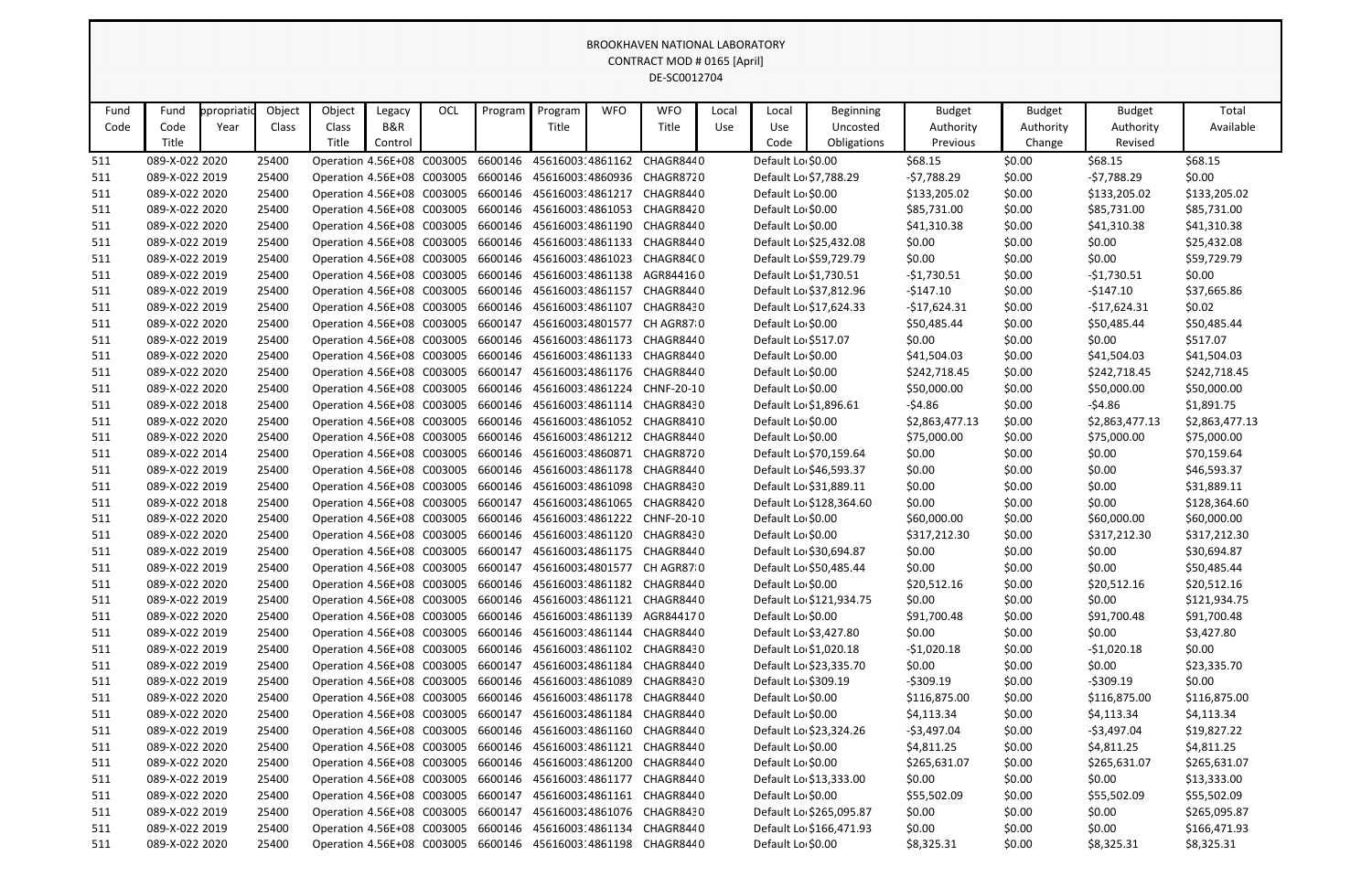|      |                |             |        |                                    |         |            |                                                     |                  |            | <b>BROOKHAVEN NATIONAL LABORATORY</b>                          |       |                       |                           |               |               |                |                |
|------|----------------|-------------|--------|------------------------------------|---------|------------|-----------------------------------------------------|------------------|------------|----------------------------------------------------------------|-------|-----------------------|---------------------------|---------------|---------------|----------------|----------------|
|      |                |             |        |                                    |         |            |                                                     |                  |            | CONTRACT MOD # 0165 [April]                                    |       |                       |                           |               |               |                |                |
|      |                |             |        |                                    |         |            |                                                     |                  |            | DE-SC0012704                                                   |       |                       |                           |               |               |                |                |
|      |                |             |        |                                    |         |            |                                                     |                  |            |                                                                |       |                       |                           |               |               |                |                |
| Fund | Fund           | ppropriatio | Object | Object                             | Legacy  | <b>OCL</b> | Program                                             | Program          | <b>WFO</b> | <b>WFO</b>                                                     | Local | Local                 | <b>Beginning</b>          | <b>Budget</b> | <b>Budget</b> | <b>Budget</b>  | Total          |
| Code | Code           | Year        | Class  | Class                              | B&R     |            |                                                     | Title            |            | Title                                                          | Use   | Use                   | Uncosted                  | Authority     | Authority     | Authority      | Available      |
|      | Title          |             |        | Title                              | Control |            |                                                     |                  |            |                                                                |       | Code                  | Obligations               | Previous      | Change        | Revised        |                |
| 511  | 089-X-022 2019 |             | 25400  | Operation 4.56E+08 C003005         |         |            | 6600146                                             | 45616003 4861053 |            | CHAGR8420                                                      |       | Default Lo \$6,766.57 |                           | \$0.00        | \$0.00        | \$0.00         | \$6,766.57     |
| 511  | 089-X-022 2019 |             | 25400  |                                    |         |            | Operation 4.56E+08 C003005 6600146 45616003 4861179 |                  |            | CHAGR8440                                                      |       |                       | Default Lo \$20,000.00    | $-5382.93$    | \$0.00        | $-5382.93$     | \$19,617.07    |
| 511  | 089-X-022 2019 |             | 25400  | Operation 4.56E+08 C003005         |         |            | 6600146 45616003:4861109                            |                  |            | CHAGR8430                                                      |       | Default Lo \$666.73   |                           | $-$144.85$    | \$0.00        | $-$144.85$     | \$521.88       |
| 511  | 089-X-022 2019 |             | 25400  |                                    |         |            | Operation 4.56E+08 C003005 6600146 45616003 4861128 |                  |            | CHAGR8440                                                      |       |                       | Default Lo \$72,436.83    | \$0.00        | \$0.00        | \$0.00         | \$72,436.83    |
| 511  | 089-X-022 2019 |             | 25400  |                                    |         |            | Operation 4.56E+08 C003005 6600146 45616003 4861099 |                  |            | CHAGR8430                                                      |       |                       | Default Lo \$98,452.58    | \$0.00        | \$0.00        | \$0.00         | \$98,452.58    |
| 511  | 089-X-022 2020 |             | 25400  | Operation 4.56E+08 C003005         |         |            | 6600146 45616003 4861191                            |                  |            | CHAGR8440                                                      |       | Default Lo \$0.00     |                           | \$94,258.00   | \$0.00        | \$94,258.00    | \$94,258.00    |
| 511  | 089-X-022 2019 |             | 25400  | Operation 4.56E+08 C003005         |         |            | 6600146                                             | 45616003 4861115 |            | CHAGR8430                                                      |       |                       | Default Lo \$18,670.77    | \$0.00        | \$0.00        | \$0.00         | \$18,670.77    |
| 511  | 089-X-022 2019 |             | 25400  | Operation 4.56E+08 C003005         |         |            | 6600146                                             | 45616003 4860946 |            | CHAGR8730                                                      |       | Default Lo \$702.48   |                           | \$0.00        | \$0.00        | \$0.00         | \$702.48       |
| 511  | 089-X-022 2019 |             | 25400  | Operation 4.56E+08 C003005         |         |            | 6600146 45616003:4861158                            |                  |            | CHAGR8440                                                      |       | Default Lo \$6,021.68 |                           | $-$447.24$    | \$0.00        | $-5447.24$     | \$5,574.44     |
| 511  | 089-X-022 2020 |             | 25400  |                                    |         |            | Operation 4.56E+08 C003005 6600146 45616003 4861203 |                  |            | CHAGR8440                                                      |       | Default Lo \$0.00     |                           | \$18,440.99   | \$0.00        | \$18,440.99    | \$18,440.99    |
| 511  | 089-X-022 2019 |             | 25400  |                                    |         |            | Operation 4.56E+08 C003005 6600146 45616003 4861163 |                  |            | CHAGR8440                                                      |       | Default Lo \$5,557.10 |                           | \$0.00        | \$0.00        | \$0.00         | \$5,557.10     |
| 511  | 089-X-022 2019 |             | 25400  | Operation 4.56E+08 C003005         |         |            | 6600147                                             | 45616003.4861167 |            | CHAGR8440                                                      |       | Default Lo \$3,229.20 |                           | \$0.00        | \$0.00        | \$0.00         | \$3,229.20     |
| 511  | 089-X-022 2020 |             | 25400  | Operation 4.56E+08 C003005         |         |            | 6600146                                             | 45616003:4861196 |            | CHAGR8440                                                      |       | Default Lo \$0.00     |                           | \$13,055.47   | \$0.00        | \$13,055.47    | \$13,055.47    |
| 511  | 089-X-022 2020 |             | 25400  | Operation 4.56E+08 C003005         |         |            | 6600146                                             | 45616003 4861204 |            | CHAGR8440                                                      |       | Default Lo \$0.00     |                           | \$200,000.00  | \$0.00        | \$200,000.00   | \$200,000.00   |
| 511  | 089-X-022 2019 |             | 25400  | Operation 4.56E+08 C003005         |         |            | 6600146                                             | 45616003 4861182 |            | CHAGR8440                                                      |       |                       | Default Lo \$21,667.00    | \$0.00        | \$0.00        | \$0.00         | \$21,667.00    |
| 511  | 089-X-022 2019 |             | 25400  | Operation 4.56E+08 C003005 6600147 |         |            |                                                     |                  |            | 45616003.4861032 CHAGR8410                                     |       | Default Lo \$7,756.88 |                           | \$0.00        | \$0.00        | \$0.00         | \$7,756.88     |
| 511  | 089-X-022 2019 |             | 25400  | Operation 4.56E+08 C003005         |         |            | 6600146 45616003 4861100                            |                  |            | CHAGR8430                                                      |       |                       | Default Lo \$10,900.53    | \$0.00        | \$0.00        | \$0.00         | \$10,900.53    |
| 511  | 089-X-022 2017 |             | 25400  | Operation 4.56E+08 C003005         |         |            | 6600147                                             | 45616003.4801577 |            | CH AGR87:0                                                     |       |                       | Default Lo \$13,862.87    | \$0.00        | \$0.00        | \$0.00         | \$13,862.87    |
| 511  | 089-X-022 2020 |             | 25400  | Operation 4.56E+08 C003005         |         |            | 6600146                                             | 45616003:4861223 |            | CHNF-20-10                                                     |       | Default Lo \$0.00     |                           | \$67,345.00   | \$0.00        | \$67,345.00    | \$67,345.00    |
| 511  | 089-X-022 2020 |             | 25400  | Operation 4.56E+08 C003005         |         |            | 6600146                                             | 45616003 4861195 |            | CHAGR8440                                                      |       | Default Lo \$0.00     |                           | \$166,043.77  | \$0.00        | \$166,043.77   | \$166,043.77   |
| 511  | 089-X-022 2020 |             | 25400  | Operation 4.56E+08 C003005         |         |            | 6600147                                             | 45616003.4861210 |            | CHAGR8440                                                      |       | Default Lo \$0.00     |                           | \$7,381.78    | \$0.00        | \$7,381.78     | \$7,381.78     |
| 511  | 089-X-022 2020 |             | 25400  | Operation 4.56E+08 C003005         |         |            | 6600146                                             | 45616003 4861023 |            | CHAGR84C0                                                      |       | Default Lo \$0.00     |                           | \$74,380.51   | \$0.00        | \$74,380.51    | \$74,380.51    |
| 511  | 089-X-022 2019 |             | 25400  | Operation 4.56E+08 C003005         |         |            | 6600147                                             | 45616003.4861161 |            | CHAGR8440                                                      |       |                       | Default Lo \$33,419.95    | \$0.00        | \$0.00        | \$0.00         | \$33,419.95    |
| 511  | 089-X-022 2019 |             | 25400  |                                    |         |            | Operation 4.56E+08 C003005 6600146 45616003 4861063 |                  |            | CHAGR8420                                                      |       | Default Lo \$9,628.13 |                           | \$0.00        | \$0.00        | \$0.00         | \$9,628.13     |
| 511  | 089-X-022 2019 |             | 25400  |                                    |         |            | Operation 4.56E+08 C003005 6600146 45616003 4861153 |                  |            | CHAGR8440                                                      |       | Default Lo \$182.63   |                           | $-5182.63$    | \$0.00        | $-5182.63$     | \$0.00         |
| 511  | 089-X-022 2020 |             | 25400  |                                    |         |            |                                                     |                  |            | Operation 4.56E+08 C003005 6600146 45616003 4861115 CHAGR8430  |       | Default Lo \$0.00     |                           | \$9,079.60    | \$0.00        | \$9,079.60     | \$9,079.60     |
| 511  | 089-X-022 2020 |             | 25400  |                                    |         |            | Operation 4.56E+08 C003005 6600147                  |                  |            | 45616003.4861175 CHAGR8440                                     |       | Default Lo \$0.00     |                           | \$38,834.96   | \$0.00        | \$38,834.96    | \$38,834.96    |
| 511  | 089-X-022 2016 |             | 25400  |                                    |         |            | Operation 4.56E+08 C003005 6600146 45616003 4860871 |                  |            | CHAGR8720                                                      |       |                       | Default Lo \$13,578.50    | \$0.00        | \$0.00        | \$0.00         | \$13,578.50    |
| 511  | 089-X-022 2020 |             | 25400  |                                    |         |            | Operation 4.56E+08 C003005 6600146 45616003 4861098 |                  |            | CHAGR8430                                                      |       | Default Lo \$0.00     |                           | \$54,464.78   | \$0.00        | \$54,464.78    | \$54,464.78    |
| 511  | 089-X-022 2019 |             | 25400  |                                    |         |            |                                                     |                  |            | Operation 4.56E+08 C003005 6600146 45616003 4861136 CHAGR8440  |       |                       | Default Lo \$20,035.01    | \$0.00        | \$0.00        | \$0.00         | \$20,035.01    |
| 511  | 089-X-022 2018 |             | 25400  |                                    |         |            | Operation 4.56E+08 C003005 6600146 45616003 4861072 |                  |            | CHAGR8420                                                      |       | Default Lo \$2,578.06 |                           | \$0.00        | \$0.00        | \$0.00         | \$2,578.06     |
| 511  | 089-X-022 2019 |             | 25400  |                                    |         |            | Operation 4.56E+08 C003005 6600146 45616003 4861164 |                  |            | CHAGR8440                                                      |       | Default Lo \$4,583.97 |                           | -\$4,583.97   | \$0.00        | -\$4,583.97    | \$0.00         |
| 511  | 089-X-022 2020 |             | 25400  |                                    |         |            | Operation 4.56E+08 C003005 6600146 45616003 4861192 |                  |            | CHAGR8440                                                      |       | Default Lo \$0.00     |                           | \$44,271.84   | \$0.00        | \$44,271.84    | \$44,271.84    |
| 511  | 089-X-022 2020 |             | 25400  |                                    |         |            | Operation 4.56E+08 C003005 6600146 45616003:4861197 |                  |            | CHAGR8440                                                      |       | Default Lo \$0.00     |                           | \$24,975.94   | \$0.00        | \$24,975.94    | \$24,975.94    |
| 511  | 089-X-022 2020 |             | 25400  |                                    |         |            |                                                     |                  |            | Operation 4.56E+08 C003005 6600146 45616003 4861163 CHAGR8440  |       | Default Lo \$0.00     |                           | \$9,025.19    | \$0.00        | \$9,025.19     | \$9,025.19     |
| 511  | 089-X-022 2017 |             | 25400  |                                    |         |            |                                                     |                  |            | Operation 4.56E+08 C003005 6600147 45616003.4861015 CHAGR84C0  |       |                       | Default Lo \$581,487.16   | -\$581,743.15 | \$0.00        | $-5581,743.15$ | -\$255.99      |
| 511  | 089-X-022 2018 |             | 25400  |                                    |         |            | Operation 4.56E+08 C003005 6600146 45616003 4861079 |                  |            | CHAGR8430                                                      |       |                       | Default Lo \$41,439.06    | \$0.00        | \$0.00        | \$0.00         | \$41,439.06    |
| 511  | 089-X-022 2019 |             | 25400  |                                    |         |            | Operation 4.56E+08 C003005 6600146 45616003 4861022 |                  |            | CHAGR8410                                                      |       |                       | Default Lo \$176,129.53   | \$0.00        | \$0.00        | \$0.00         | \$176,129.53   |
| 511  | 089-X-022 2020 |             | 25400  |                                    |         |            | Operation 4.56E+08 C003005 6600146 45616003 4861135 |                  |            | CHAGR8440                                                      |       | Default Lo \$0.00     |                           | \$221,359.20  | \$0.00        | \$221,359.20   | \$221,359.20   |
| 512  | 089-X-022 2015 |             | 25400  | Operation 4.56E+08 C003005 6600053 |         |            |                                                     | 45614022(4803492 |            | CH AGRNII 0                                                    |       |                       | Default Lo \$822,752.00   | \$0.00        | \$0.00        | \$0.00         | \$822,752.00   |
| 512  | 089-X-022 2015 |             | 25400  | Operation 4.56E+08 C003005 6600099 |         |            |                                                     | 4561403744860913 |            | CHAGRNR(0                                                      |       | Default Lo \$151.73   |                           | \$0.00        | \$0.00        | \$0.00         | \$151.73       |
| 512  | 089-X-022 2017 |             | 25400  |                                    |         |            | Operation 4.56E+08 C003005 6600099 45614037 4860901 |                  |            | CHAGRNR(0                                                      |       |                       | Default Lo \$34,547.10    | \$0.00        | \$0.00        | \$0.00         | \$34,547.10    |
| 512  | 089-X-022 2018 |             | 25400  |                                    |         |            |                                                     |                  |            | Operation 4.56E+08 C003005 6600066 45614035 4861127 CH1931CP 0 |       |                       | Default Lo \$8,220,896.20 | \$0.00        | \$0.00        | \$0.00         | \$8,220,896.20 |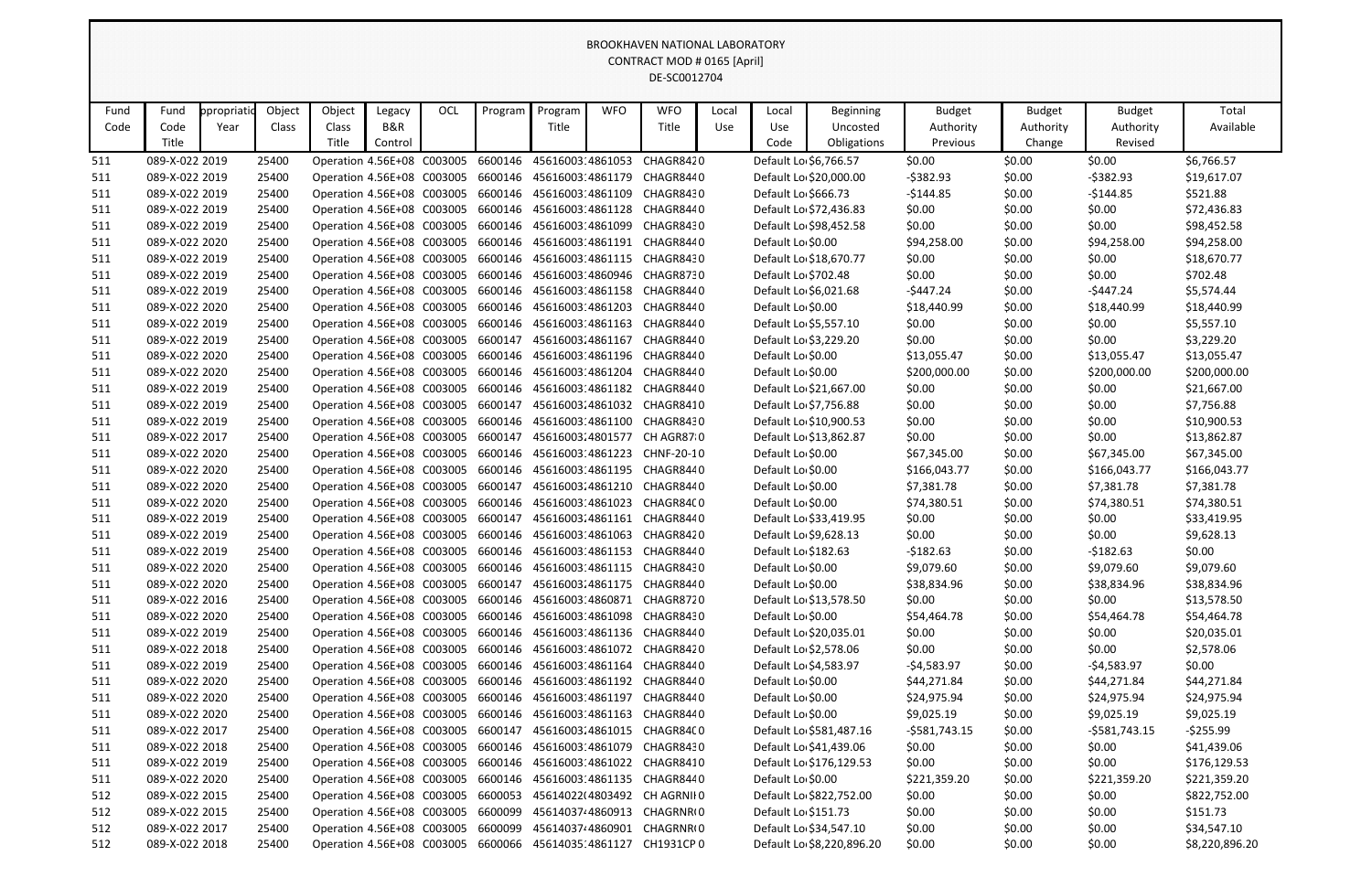|      |                |            |        |                                    |         |     |                                                      |                  |            | <b>BROOKHAVEN NATIONAL LABORATORY</b>                         |       |                     |                           |                |               |                |                |
|------|----------------|------------|--------|------------------------------------|---------|-----|------------------------------------------------------|------------------|------------|---------------------------------------------------------------|-------|---------------------|---------------------------|----------------|---------------|----------------|----------------|
|      |                |            |        |                                    |         |     |                                                      |                  |            | CONTRACT MOD # 0165 [April]                                   |       |                     |                           |                |               |                |                |
|      |                |            |        |                                    |         |     |                                                      |                  |            | DE-SC0012704                                                  |       |                     |                           |                |               |                |                |
|      |                |            |        |                                    |         |     |                                                      |                  |            |                                                               |       |                     |                           |                |               |                |                |
| Fund | Fund           | ppropriati | Object | Object                             | Legacy  | OCL | Program                                              | Program          | <b>WFO</b> | <b>WFO</b>                                                    | Local | Local               | <b>Beginning</b>          | <b>Budget</b>  | <b>Budget</b> | <b>Budget</b>  | Total          |
| Code | Code           | Year       | Class  | Class                              | B&R     |     |                                                      | Title            |            | Title                                                         | Use   | Use                 | Uncosted                  | Authority      | Authority     | Authority      | Available      |
|      | Title          |            |        | Title                              | Control |     |                                                      |                  |            |                                                               |       | Code                | Obligations               | Previous       | Change        | Revised        |                |
| 512  | 089-X-022 2017 |            | 25400  | Operation 4.56E+08 C003005         |         |     | 6600007                                              | 45614005(4861041 |            | CHAGR2010                                                     |       | Default Lo \$109.78 |                           | \$0.00         | \$0.00        | \$0.00         | \$109.78       |
| 512  | 089-X-022 2018 |            | 25400  | Operation 4.56E+08 C003005         |         |     | 6600053                                              | 45614022(4860902 |            | CHAGRP410                                                     |       |                     | Default Lo \$94,589.38    | \$0.00         | \$0.00        | \$0.00         | \$94,589.38    |
| 512  | 089-X-022 2013 |            | 25400  | Operation 4.56E+08 C003005         |         |     | 6600007                                              | 45614005(4860561 |            | CHAGR9EV0                                                     |       |                     | Default Lo \$11,621.01    | \$0.00         | \$0.00        | \$0.00         | \$11,621.01    |
| 512  | 089-X-022 2019 |            | 25400  | Operation 4.56E+08 C003005         |         |     | 6600073                                              | 45614035 3015354 |            | CRAGR0840                                                     |       |                     | Default Lo \$194,174.76   | \$0.00         | \$0.00        | \$0.00         | \$194,174.76   |
| 512  | 089-X-022 2015 |            | 25400  | Operation 4.56E+08 C003005         |         |     | 6600007                                              | 45614005(4860959 |            | CHAGR2010                                                     |       | Default Lo \$473.22 |                           | \$0.00         | \$0.00        | \$0.00         | \$473.22       |
| 512  | 089-X-022 2020 |            | 25400  | Operation 4.56E+08 C003005         |         |     | 6600096                                              | 45614037 4861228 |            | CH3131000                                                     |       | Default Lo \$0.00   |                           | \$48,543.69    | \$0.00        | \$48,543.69    | \$48,543.69    |
| 512  | 089-X-022 2013 |            | 25400  | Operation 4.56E+08 C003005         |         |     | 6600066                                              | 45614035 4860844 |            | CHAGRSIA 0                                                    |       |                     | Default Lo \$3,823.49     | \$0.00         | \$0.00        | \$0.00         | \$3,823.49     |
| 512  | 089-X-022 2016 |            | 25400  | Operation 4.56E+08 C003005         |         |     | 6600099                                              | 4561403744860941 |            | CHAGRNR(0                                                     |       |                     | Default Lo \$26,293.22    | \$0.00         | \$0.00        | \$0.00         | \$26,293.22    |
| 512  | 089-X-022 2016 |            | 25400  | Operation 4.56E+08 C003005         |         |     | 6600099                                              | 456140374860817  |            | CH189V640                                                     |       |                     | Default Lo \$1,784.78     | \$0.00         | \$0.00        | \$0.00         | \$1,784.78     |
| 512  | 089-X-022 2018 |            | 25400  | Operation 4.56E+08 C003005         |         |     | 6600050                                              | 45614019(4861069 |            | CHAGR80F0                                                     |       |                     | Default Lo \$134,939.61   | \$0.00         | \$0.00        | \$0.00         | \$134,939.61   |
| 512  | 089-X-022 2020 |            | 25400  | Operation 4.56E+08 C003005         |         |     | 6600096                                              | 45614037 4861125 |            | CHNRC3130                                                     |       | Default Lo \$0.00   |                           | \$169,902.91   | \$0.00        | \$169,902.91   | \$169,902.91   |
| 512  | 089-X-022 2016 |            | 25400  | Operation 4.56E+08 C003005         |         |     | 6600099                                              | 45614037 4860760 |            | CH189N690                                                     |       |                     | Default Lo \$13,279.83    | \$0.00         | \$0.00        | \$0.00         | \$13,279.83    |
| 512  | 089-X-022 2014 |            | 25400  | Operation 4.56E+08 C003005         |         |     | 6600053                                              | 45614022(4803492 |            | CH AGRNII 0                                                   |       |                     | Default Lo \$731,897.00   | \$0.00         | \$0.00        | \$0.00         | \$731,897.00   |
| 512  | 089-X-022 2014 |            | 25400  | Operation 4.56E+08 C003005         |         |     | 6600073                                              |                  |            | 45614035 3011110 CRAGRS-O 0                                   |       | Default Lo \$121.25 |                           | $-5121.25$     | \$0.00        | $-5121.25$     | \$0.00         |
| 512  | 089-X-022 2019 |            | 25400  | Operation 4.56E+08 C003005         |         |     | 6600050                                              | 45614019(4861169 |            | CHAGR80C0                                                     |       |                     | Default Lo \$273,330.10   | \$0.00         | \$0.00        | \$0.00         | \$273,330.10   |
| 512  | 089-X-022 2019 |            | 25400  | Operation 4.56E+08 C003005         |         |     | 6600050                                              | 45614019(4861154 |            | CHAGR80L0                                                     |       |                     | Default Lo \$17,223.11    | \$0.00         | \$0.00        | \$0.00         | \$17,223.11    |
| 512  | 089-X-022 2019 |            | 25400  | Operation 4.56E+08 C003005         |         |     | 6600050                                              | 45614019(4861073 |            | CHAGR80I 0                                                    |       |                     | Default Lo \$144,726.35   | \$0.00         | \$0.00        | \$0.00         | \$144,726.35   |
| 512  | 089-X-022 2015 |            | 25400  | Operation 4.56E+08 C003005         |         |     | 6600050                                              | 45614019(4860927 |            | <b>CHARGNN 0</b>                                              |       | Default Lo \$354.45 |                           | \$0.00         | \$0.00        | \$0.00         | \$354.45       |
| 512  | 089-X-022 2015 |            | 25400  | Operation 4.56E+08 C003005         |         |     | 6600067                                              | 45614035.4860964 |            | CHAGR1930                                                     |       |                     | Default Lo \$68,048.75    | \$0.00         | \$0.00        | \$0.00         | \$68,048.75    |
| 512  | 089-X-022 2019 |            | 25400  | Operation 4.56E+08 C003005 6600007 |         |     |                                                      | 45614005(4861119 |            | CHAGRP180                                                     |       |                     | Default Lo \$699,896.32   | \$0.00         | \$0.00        | \$0.00         | \$699,896.32   |
| 512  | 089-X-022 2005 |            | 25400  | Operation 4.56E+08 C003005         |         |     | 6600066                                              | 45614035 4806666 |            | CHAGRRW0                                                      |       |                     | Default Lo \$394,234.20   | \$0.00         | \$0.00        | \$0.00         | \$394,234.20   |
| 512  | 089-X-022 2011 |            | 25400  | Operation 4.56E+08 C003005         |         |     | 6600096                                              | 45614037 4860532 |            | CH189J4140                                                    |       |                     | Default Lo \$3,429.21     | \$0.00         | \$0.00        | \$0.00         | \$3,429.21     |
| 512  | 089-X-022 2018 |            | 25400  | Operation 4.56E+08 C003005         |         |     | 6600096                                              | 45614037 4860873 |            | CHAGRNR(0                                                     |       |                     | Default Lo \$129,900.08   | \$0.00         | \$0.00        | \$0.00         | \$129,900.08   |
| 512  | 089-X-022 2018 |            | 25400  | Operation 4.56E+08 C003005         |         |     | 6600007                                              | 45614005(4860850 |            | CHAGR2010                                                     |       | Default Lo \$193.69 |                           | \$0.00         | \$0.00        | \$0.00         | \$193.69       |
| 512  | 089-X-022 2014 |            | 25400  |                                    |         |     | Operation 4.56E+08 C003005 6600073 45614035 4860852  |                  |            | CHAGR0170                                                     |       |                     | Default Lo \$83,084.91    | \$0.00         | \$0.00        | \$0.00         | \$83,084.91    |
| 512  | 089-X-022 2017 |            | 25400  |                                    |         |     | Operation 4.56E+08 C003005 6600007 45614005(4860843  |                  |            | CHAGR2010                                                     |       | Default Lo \$611.68 |                           | \$0.00         | \$0.00        | \$0.00         | \$611.68       |
| 512  | 089-X-022 2018 |            | 25400  |                                    |         |     | Operation 4.56E+08 C003005 6600051 45614020(4861105  |                  |            | CHAGR1830                                                     |       |                     | Default Lo \$10,509.17    | \$0.00         | \$0.00        | \$0.00         | \$10,509.17    |
| 512  | 089-X-022 2017 |            | 25400  | Operation 4.56E+08 C003005 6600099 |         |     |                                                      | 45614037 4860947 |            | CHAGRNR(0                                                     |       |                     | Default Lo \$1,430.36     | -\$1,430.36    | \$0.00        | $-$1,430.36$   | \$0.00         |
| 512  | 089-X-022 2017 |            | 25400  |                                    |         |     | Operation 4.56E+08 C003005 6600100 45614037! 4860765 |                  |            | CH189N750                                                     |       | Default Lo \$280.57 |                           | \$0.00         | \$0.00        | \$0.00         | \$280.57       |
| 512  | 089-X-022 2018 |            | 25400  |                                    |         |     | Operation 4.56E+08 C003005 6600069 45614035 4860930  |                  |            | <b>CHAGRAID0</b>                                              |       |                     | Default Lo \$59,493.70    | \$0.00         | \$0.00        | \$0.00         | \$59,493.70    |
| 512  | 089-X-022 2013 |            | 25400  |                                    |         |     | Operation 4.56E+08 C003005 6600053 45614022(4860794  |                  |            | CHAGRAGI0                                                     |       |                     | Default Lo \$8,934.17     | \$0.00         | \$0.00        | \$0.00         | \$8,934.17     |
| 512  | 089-X-022 2020 |            | 25400  |                                    |         |     | Operation 4.56E+08 C003005 6600096 45614037 4860873  |                  |            | CHAGRNR(0                                                     |       | Default Lo \$0.00   |                           | \$194,174.75   | \$0.00        | \$194,174.75   | \$194,174.75   |
| 512  | 089-X-022 2016 |            | 25400  |                                    |         |     |                                                      |                  |            | Operation 4.56E+08 C003005 6600066 45614035 4861012 CHAGR1930 |       |                     | Default Lo \$702,340.86   | \$0.00         | \$0.00        | \$0.00         | \$702,340.86   |
| 512  | 089-X-022 2013 |            | 25400  | Operation 4.56E+08 C003005 6600067 |         |     |                                                      |                  |            | 45614035.4860796 CHAGRSIA.0                                   |       | Default Lo \$19.78  |                           | \$0.00         | \$0.00        | \$0.00         | \$19.78        |
| 512  | 089-X-022 2019 |            | 25400  |                                    |         |     |                                                      |                  |            | Operation 4.56E+08 C003005 6600050 45614019(4860942 CHAGRNN.0 |       |                     | Default Lo \$181,755.69   | \$0.00         | \$0.00        | \$0.00         | \$181,755.69   |
| 512  | 089-X-022 2012 |            | 25400  |                                    |         |     |                                                      |                  |            | Operation 4.56E+08 C003005 6600053 45614022(4804168 CH AGRY10 |       |                     | Default Lo \$3,309.73     | \$0.00         | \$0.00        | \$0.00         | \$3,309.73     |
| 512  | 089-X-022 2020 |            | 25400  |                                    |         |     | Operation 4.56E+08 C003005 6600096 45614037 4861185  |                  |            | CHNRC3130                                                     |       | Default Lo \$0.00   |                           | \$97,087.38    | \$0.00        | \$97,087.38    | \$97,087.38    |
| 512  | 089-X-022 2017 |            | 25400  |                                    |         |     | Operation 4.56E+08 C003005 6600066 45614035 4861057  |                  |            | CH1931CP 0                                                    |       |                     | Default Lo \$1,583,240.81 | \$0.00         | \$0.00        | \$0.00         | \$1,583,240.81 |
| 512  | 089-X-022 2019 |            | 25400  |                                    |         |     |                                                      |                  |            | Operation 4.56E+08 C003005 6600050 45614019(4860991 CHAGRNN 0 |       |                     | Default Lo \$112,621.36   | \$0.00         | \$0.00        | \$0.00         | \$112,621.36   |
| 512  | 089-X-022 2018 |            | 25400  |                                    |         |     | Operation 4.56E+08 C003005 6600050 45614019(4860992  |                  |            | CHAGRNN.0                                                     |       | Default Lo \$50.71  |                           | \$0.00         | \$0.00        | \$0.00         | \$50.71        |
| 512  | 089-X-022 2020 |            | 25400  |                                    |         |     |                                                      |                  |            | Operation 4.56E+08 C003005 6600096 45614037 4861126 CHNRC3130 |       | Default Lo \$0.00   |                           | \$1,213,592.23 | \$0.00        | \$1,213,592.23 | \$1,213,592.23 |
| 512  | 089-X-022 2019 |            | 25400  | Operation 4.56E+08 C003005         |         |     | 6600096 45614037 4861126                             |                  |            | CHNRC3130                                                     |       |                     | Default Lo \$302,153.89   | \$0.00         | \$0.00        | \$0.00         | \$302,153.89   |
| 512  | 089-X-022 2019 |            | 25400  |                                    |         |     |                                                      |                  |            | Operation 4.56E+08 C003005 6600069 45614035 4860930 CHAGRAID0 |       |                     | Default Lo \$359,733.49   | \$0.00         | \$0.00        | \$0.00         | \$359,733.49   |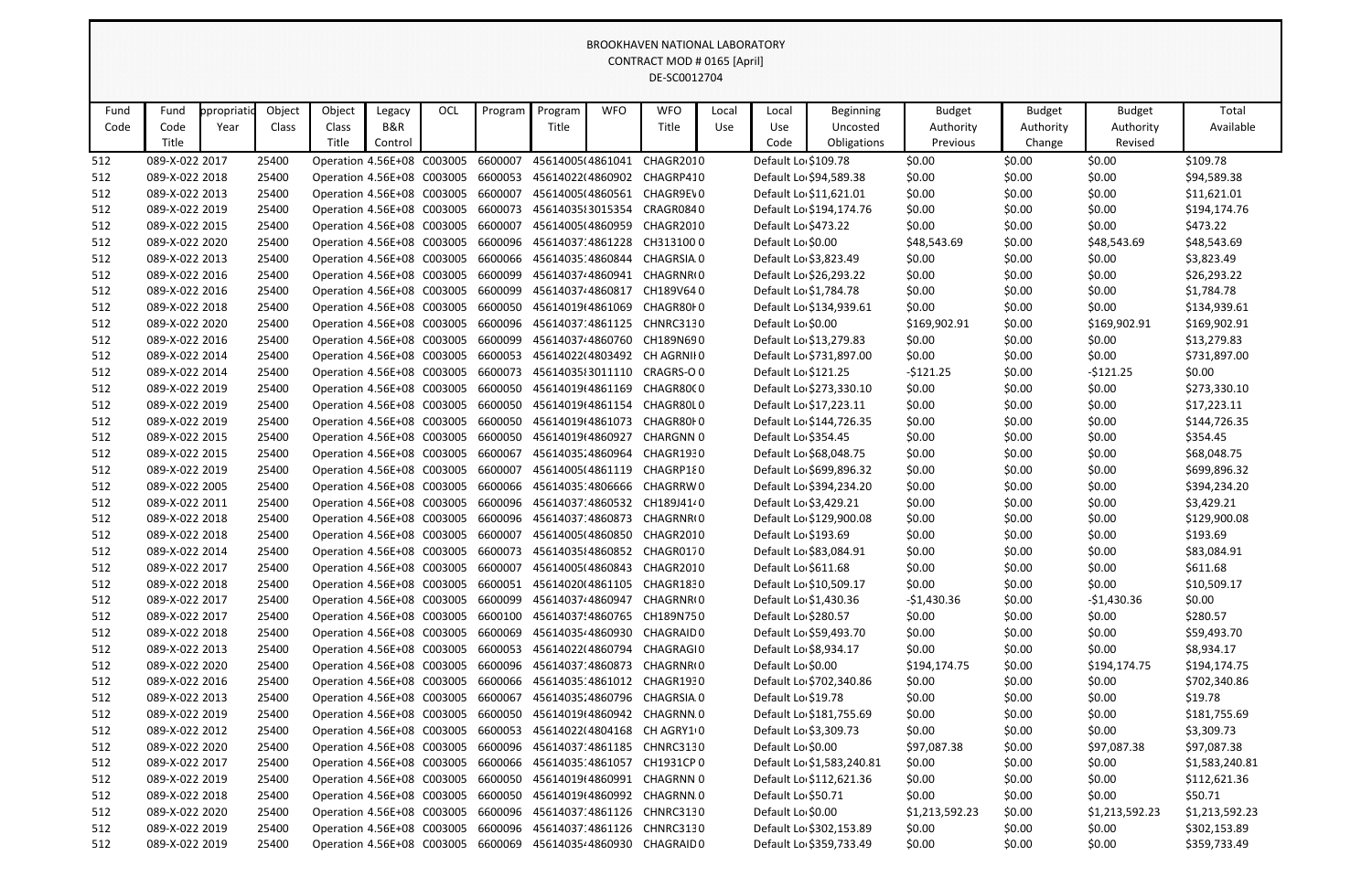|      | <b>BROOKHAVEN NATIONAL LABORATORY</b><br>CONTRACT MOD # 0165 [April]<br>DE-SC0012704 |             |        |                                    |         |            |                                                     |                  |            |                                                                 |       |                       |                            |                  |               |                  |                 |
|------|--------------------------------------------------------------------------------------|-------------|--------|------------------------------------|---------|------------|-----------------------------------------------------|------------------|------------|-----------------------------------------------------------------|-------|-----------------------|----------------------------|------------------|---------------|------------------|-----------------|
|      |                                                                                      |             |        |                                    |         |            |                                                     |                  |            |                                                                 |       |                       |                            |                  |               |                  |                 |
|      |                                                                                      |             |        |                                    |         |            |                                                     |                  |            |                                                                 |       |                       |                            |                  |               |                  |                 |
|      |                                                                                      |             |        |                                    |         |            |                                                     |                  |            |                                                                 |       |                       |                            |                  |               |                  |                 |
| Fund | Fund                                                                                 | ppropriatio | Object | Object                             | Legacy  | <b>OCL</b> | Program                                             | Program          | <b>WFO</b> | <b>WFO</b>                                                      | Local | Local                 | <b>Beginning</b>           | <b>Budget</b>    | <b>Budget</b> | <b>Budget</b>    | Total           |
| Code | Code                                                                                 | Year        | Class  | Class                              | B&R     |            |                                                     | Title            |            | Title                                                           | Use   | Use                   | Uncosted                   | Authority        | Authority     | Authority        | Available       |
|      | Title                                                                                |             |        | Title                              | Control |            |                                                     |                  |            |                                                                 |       | Code                  | Obligations                | Previous         | Change        | Revised          |                 |
| 512  | 089-X-022 2007                                                                       |             | 25400  | Operation 4.56E+08 C003005         |         |            | 6600050                                             | 45614019(4860316 |            | CHAGRNN.0                                                       |       |                       | Default Lo \$20,870.32     | \$0.00           | \$0.00        | \$0.00           | \$20,870.32     |
| 512  | 089-X-022 2016                                                                       |             | 25400  | Operation 4.56E+08 C003005         |         |            | 6600099                                             | 4561403744860948 |            | CHAGRNR(0                                                       |       |                       | Default Lo \$93,297.65     | \$0.00           | \$0.00        | \$0.00           | \$93,297.65     |
| 512  | 089-X-022 2015                                                                       |             | 25400  | Operation 4.56E+08 C003005         |         |            | 6600099                                             | 456140374860657  |            | CH189V610                                                       |       | Default Lo \$9,708.74 |                            | \$0.00           | \$0.00        | \$0.00           | \$9,708.74      |
| 512  | 089-X-022 2020                                                                       |             | 25400  | Operation 4.56E+08 C003005         |         |            | 6600069                                             | 45614035 4860930 |            | <b>CHAGRAID0</b>                                                |       | Default Lo \$0.00     |                            | \$61,056.55      | \$0.00        | \$61,056.55      | \$61,056.55     |
| 512  | 089-X-022 2017                                                                       |             | 25400  | Operation 4.56E+08 C003005         |         |            | 6600099                                             | 4561403744860911 |            | CHAGRNR(0                                                       |       |                       | Default Lo \$72,595.39     | \$0.00           | \$0.00        | \$0.00           | \$72,595.39     |
| 512  | 089-X-022 2014                                                                       |             | 25400  | Operation 4.56E+08 C003005         |         |            | 6600007                                             | 45614005(4860561 |            | CHAGR9EV0                                                       |       | Default Lo \$8,737.52 |                            | \$0.00           | \$0.00        | \$0.00           | \$8,737.52      |
| 512  | 089-X-022 2019                                                                       |             | 25400  | Operation 4.56E+08 C003005         |         |            | 6600007                                             | 45614005(4861123 |            | CHAGRP180                                                       |       |                       | Default Lo \$81,383.58     | \$0.00           | \$0.00        | \$0.00           | \$81,383.58     |
| 512  | 089-X-022 2014                                                                       |             | 25400  | Operation 4.56E+08 C003005         |         |            | 6600099                                             | 456140374860657  |            | CH189V610                                                       |       |                       | Default Lo \$29,137.54     | \$0.00           | \$0.00        | \$0.00           | \$29,137.54     |
| 512  | 089-X-022 2019                                                                       |             | 25400  | Operation 4.56E+08 C003005         |         |            | 6600053                                             | 45614022(4861118 |            | CHAGR1R20                                                       |       |                       | Default Lo \$199,458.49    | \$0.00           | \$0.00        | \$0.00           | \$199,458.49    |
| 512  | 089-X-022 2019                                                                       |             | 25400  | Operation 4.56E+08 C003005         |         |            | 6600099                                             | 45614037 4860894 |            | CHAGRNR(0                                                       |       | Default Lo \$1,553.31 |                            | \$0.00           | \$0.00        | \$0.00           | \$1,553.31      |
| 512  | 089-X-022 2013                                                                       |             | 25400  | Operation 4.56E+08 C003005         |         |            | 6600007                                             | 45614005(4860849 |            | CHAGR2010                                                       |       | Default Lo \$2,007.03 |                            | $-$2,007.03$     | \$0.00        | $-$2,007.03$     | \$0.00          |
| 512  | 089-X-022 2014                                                                       |             | 25400  | Operation 4.56E+08 C003005         |         |            | 6600099                                             | 456140374860697  |            | CH189N670                                                       |       |                       | Default Lo \$67,304.85     | $-567,304.85$    | \$0.00        | $-$67,304.85$    | \$0.00          |
| 512  | 089-X-022 2019                                                                       |             | 25400  | Operation 4.56E+08 C003005         |         |            | 6600007                                             | 45614005(4861131 |            | CHAGRER20                                                       |       |                       | Default Lo \$12,305.74     | \$0.00           | \$0.00        | \$0.00           | \$12,305.74     |
| 512  | 089-X-022 2015                                                                       |             | 25400  | Operation 4.56E+08 C003005         |         |            | 6600053                                             | 45614022(4860897 |            | CHAGRR210                                                       |       | Default Lo \$6,228.29 |                            | \$0.00           | \$0.00        | \$0.00           | \$6,228.29      |
| 512  | 089-X-022 2016                                                                       |             | 25400  | Operation 4.56E+08 C003005         |         |            | 6600099                                             | 45614037 4860724 |            | CH189V610                                                       |       | Default Lo \$3,761.11 |                            | \$0.00           | \$0.00        | \$0.00           | \$3,761.11      |
| 512  | 089-X-022 2015                                                                       |             | 25400  | Operation 4.56E+08 C003005         |         |            | 6600007                                             |                  |            | 45614005(4860561 CHAGR9EV0                                      |       | Default Lo \$1.29     |                            | \$0.00           | \$0.00        | \$0.00           | \$1.29          |
| 512  | 089-X-022 2018                                                                       |             | 25400  | Operation 4.56E+08 C003005         |         |            | 6600096                                             | 45614037 4861126 |            | CHNRC3130                                                       |       |                       | Default Lo \$252,639.11    | \$0.00           | \$0.00        | \$0.00           | \$252,639.11    |
| 512  | 089-X-022 2019                                                                       |             | 25400  | Operation 4.56E+08 C003005         |         |            | 6600096 45614037 4860873                            |                  |            | CHAGRNR(0                                                       |       |                       | Default Lo \$882,226.04    | \$0.00           | \$0.00        | \$0.00           | \$882,226.04    |
| 512  | 089-X-022 2015                                                                       |             | 25400  | Operation 4.56E+08 C003005         |         |            | 6600072                                             | 45614035 4860914 |            | CHAGR1930                                                       |       | Default Lo \$260.99   |                            | \$0.00           | \$0.00        | \$0.00           | \$260.99        |
| 512  | 089-X-022 2019                                                                       |             | 25400  | Operation 4.56E+08 C003005         |         |            | 6600053                                             | 45614022(4861180 |            | CHAGRP3C0                                                       |       |                       | Default Lo \$3,600,000.00  | \$0.00           | \$0.00        | \$0.00           | \$3,600,000.00  |
| 512  | 089-X-022 2019                                                                       |             | 25400  | Operation 4.56E+08 C003005         |         |            | 6600066                                             | 45614035 4861183 |            | CH1931CP 0                                                      |       |                       | Default Lo \$11,000,000.00 | \$0.00           | \$0.00        | \$0.00           | \$11,000,000.00 |
| 512  | 089-X-022 2017                                                                       |             | 25400  | Operation 4.56E+08 C003005         |         |            | 6600007                                             | 45614005(4861037 |            | CHAGR17E0                                                       |       | Default Lo \$3.72     |                            | \$0.00           | \$0.00        | \$0.00           | \$3.72          |
| 512  | 089-X-022 2016                                                                       |             | 25400  | Operation 4.56E+08 C003005         |         |            | 6600066                                             | 45614035 4860970 |            | CHAGR1930                                                       |       |                       | Default Lo \$503,880.42    | \$0.00           | \$0.00        | \$0.00           | \$503,880.42    |
| 512  | 089-X-022 2014                                                                       |             | 25400  | Operation 4.56E+08 C003005         |         |            |                                                     |                  |            | 6600072 45614035 4860914 CHAGR1930                              |       | Default Lo \$6,708.87 |                            | \$0.00           | \$0.00        | \$0.00           | \$6,708.87      |
| 512  | 089-X-022 2019                                                                       |             | 25400  | Operation 4.56E+08 C003005         |         |            | 6600050 45614019(4860979                            |                  |            | CHAGRNN.0                                                       |       |                       | Default Lo \$7,251,862.99  | $-53,592,233.01$ | \$0.00        | $-53,592,233.01$ | \$3,659,629.98  |
| 512  | 089-X-022 2014                                                                       |             | 25400  |                                    |         |            |                                                     |                  |            | Operation 4.56E+08 C003005 6600096 45614037 4860776 CH189QB\0   |       | Default Lo \$9,993.07 |                            | \$0.00           | \$0.00        | \$0.00           | \$9,993.07      |
| 512  | 089-X-022 2019                                                                       |             | 25400  |                                    |         |            |                                                     |                  |            | Operation 4.56E+08 C003005 6600050 45614019(4861025 CHAGRNN 0   |       | Default Lo \$1,494.72 |                            | \$0.00           | \$0.00        | \$0.00           | \$1,494.72      |
| 512  | 089-X-022 2016                                                                       |             | 25400  |                                    |         |            |                                                     |                  |            | Operation 4.56E+08 C003005 6600050 45614019(4860745 CHAGRNN.0   |       | Default Lo \$6,224.31 |                            | \$0.00           | \$0.00        | \$0.00           | \$6,224.31      |
| 512  | 089-X-022 2017                                                                       |             | 25400  |                                    |         |            | Operation 4.56E+08 C003005 6600007 45614005(4861054 |                  |            | CHAGRNA: 0                                                      |       | Default Lo \$8,453.63 |                            | \$0.00           | \$0.00        | \$0.00           | \$8,453.63      |
| 512  | 089-X-022 2016                                                                       |             | 25400  |                                    |         |            |                                                     |                  |            | Operation 4.56E+08 C003005 6600053 45614022(4803492 CH AGRNII 0 |       |                       | Default Lo \$455,077.00    | \$0.00           | \$0.00        | \$0.00           | \$455,077.00    |
| 512  | 089-X-022 2020                                                                       |             | 25400  | Operation 4.56E+08 C003005         |         |            | 6600066 45614035 4861183                            |                  |            | CH1931CP 0                                                      |       | Default Lo \$0.00     |                            | \$1,500,000.00   | \$0.00        | \$1,500,000.00   | \$1,500,000.00  |
| 512  | 089-X-022 2018                                                                       |             | 25400  | Operation 4.56E+08 C003005         |         |            |                                                     |                  |            | 6600050 45614019(4860991 CHAGRNN 0                              |       |                       | Default Lo \$190,814.09    | \$0.00           | \$0.00        | \$0.00           | \$190,814.09    |
| 512  | 089-X-022 2005                                                                       |             | 25400  | Operation 4.56E+08 C003005 6600053 |         |            |                                                     |                  |            | 45614022(4803774 CH AGRRWO                                      |       |                       | Default Lo \$527,491.57    | \$0.00           | \$0.00        | \$0.00           | \$527,491.57    |
| 512  | 089-X-022 2019                                                                       |             | 25400  | Operation 4.56E+08 C003005         |         |            | 6600096 45614037 4861185                            |                  |            | CHNRC3130                                                       |       |                       | Default Lo \$145,631.07    | \$0.00           | \$0.00        | \$0.00           | \$145,631.07    |
| 512  | 089-X-022 2019                                                                       |             | 25400  |                                    |         |            |                                                     |                  |            | Operation 4.56E+08 C003005 6600096 45614037 4861125 CHNRC3130   |       |                       | Default Lo \$155,641.60    | \$0.00           | \$0.00        | \$0.00           | \$155,641.60    |
| 517  | 089-X-022 2019                                                                       |             | 25400  |                                    |         |            |                                                     |                  |            | Operation 4.56E+08 C003005 6600207 456167SC(4861010 CHAGR8730   |       |                       | Default Lo \$3,138,491.98  | \$0.00           | \$0.00        | \$0.00           | \$3,138,491.98  |
| 517  | 089-X-022 2020                                                                       |             | 25400  | Operation 4.56E+08 C003005         |         |            | 6600207                                             |                  |            | 456167SC(4861108 CHAGR8430                                      |       | Default Lo \$0.00     |                            | \$1,260,437.86   | \$0.00        | \$1,260,437.86   | \$1,260,437.86  |
| 517  | 089-X-022 2018                                                                       |             | 25400  | Operation 4.56E+08 C003005 6600207 |         |            |                                                     |                  |            | 456167SC(4860826 CHAGR8720                                      |       | Default Lo \$7,745.02 |                            | \$0.00           | \$0.00        | \$0.00           | \$7,745.02      |
| 517  | 089-X-022 2018                                                                       |             | 25400  | Operation 4.56E+08 C003005         |         |            | 6600207                                             | 456167SC(4861108 |            | CHAGR8430                                                       |       |                       | Default Lo \$3,060,444.99  | \$0.00           | \$0.00        | \$0.00           | \$3,060,444.99  |
| 517  | 089-X-022 2019                                                                       |             | 25400  | Operation 4.56E+08 C003005         |         |            | 6600207                                             | 456167SC(4861108 |            | CHAGR8430                                                       |       |                       | Default Lo \$3,602,103.30  | \$0.00           | \$0.00        | \$0.00           | \$3,602,103.30  |
| 517  | 089-X-022 2019                                                                       |             | 25400  | Operation 4.56E+08 C003005 6600207 |         |            |                                                     | 456167SC(4860823 |            | CHAGR8720                                                       |       |                       | Default Lo \$35,674.26     | \$0.00           | \$0.00        | \$0.00           | \$35,674.26     |
| 517  | 089-X-022 2018                                                                       |             | 25400  | Operation 4.56E+08 C003005         |         |            | 6600207                                             | 456167SC(4860834 |            | CHAGR8720                                                       |       |                       | Default Lo \$13,298.02     | \$0.00           | \$0.00        | \$0.00           | \$13,298.02     |
| 525  | 089-20/21 2020                                                                       |             | 25400  |                                    |         |            |                                                     |                  |            | Operation 4.56E+08 C003005 6600050 45614019(4861216 CHAGR80F0   |       | Default Lo \$0.00     |                            | \$100,266.99     | \$0.00        | \$100,266.99     | \$100,266.99    |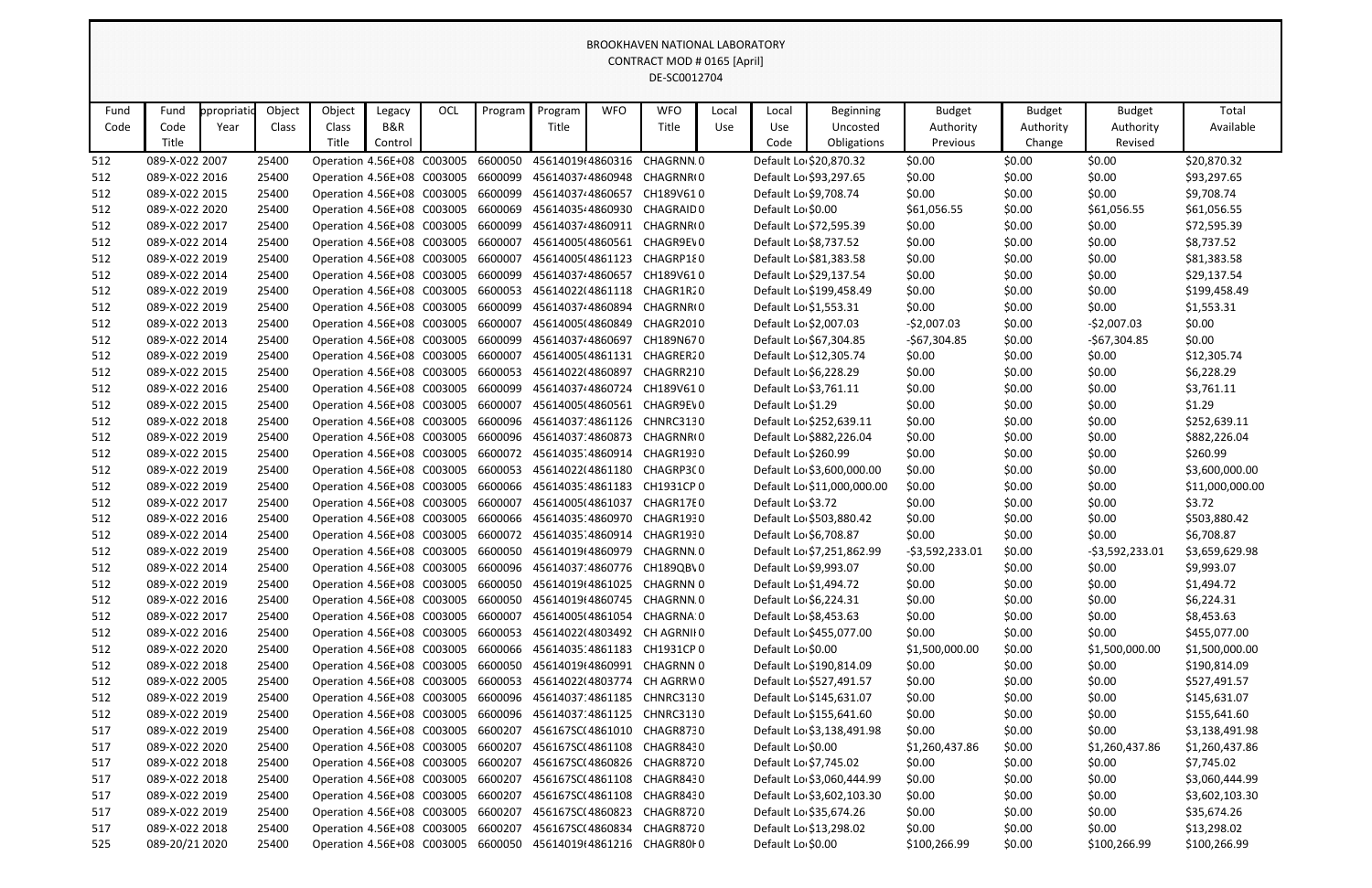|            |                                  |             |                |                                                          |         |     |                                                     |                          |            | BROOKHAVEIN INATIONAL LABORATORY<br>CONTRACT MOD # 0165 [April] |       |                     |                                                 |                  |                  |                  |                           |
|------------|----------------------------------|-------------|----------------|----------------------------------------------------------|---------|-----|-----------------------------------------------------|--------------------------|------------|-----------------------------------------------------------------|-------|---------------------|-------------------------------------------------|------------------|------------------|------------------|---------------------------|
|            |                                  |             |                |                                                          |         |     |                                                     |                          |            | DE-SC0012704                                                    |       |                     |                                                 |                  |                  |                  |                           |
| Fund       | Fund                             | ppropriatio | Object         | Object                                                   | Legacy  | OCL | Program                                             | Program                  | <b>WFO</b> | <b>WFO</b>                                                      | Local | Local               | <b>Beginning</b>                                | <b>Budget</b>    | <b>Budget</b>    | <b>Budget</b>    | Total                     |
| Code       | Code                             | Year        | Class          | Class                                                    | B&R     |     |                                                     | Title                    |            | Title                                                           | Use   | Use                 | Uncosted                                        | Authority        | Authority        | Authority        | Available                 |
|            | Title                            |             |                | Title                                                    | Control |     |                                                     |                          |            |                                                                 |       | Code                | Obligations                                     | Previous         | Change           | Revised          |                           |
| 525        | 089-20/21 2020                   |             | 25400          | Operation 4.56E+08 C003005                               |         |     | 6600050                                             | 45614019(4861154         |            | CHAGR80L0                                                       |       | Default Lo \$0.00   |                                                 | \$31,445.63      | \$0.00           | \$31,445.63      | \$31,445.63               |
| 525        | 089-20/21 2020                   |             | 25400          | Operation 4.56E+08 C003005                               |         |     | 6600007                                             | 45614005(4861131         |            | CHAGRER20                                                       |       | Default Lo \$0.00   |                                                 | \$69,527.18      | \$0.00           | \$69,527.18      | \$69,527.18               |
| 525        | 089-20/21 2020                   |             | 25400          | Operation 4.56E+08 C003005                               |         |     | 6600050                                             | 45614019(4861073         |            | CHAGR80F0                                                       |       | Default Lo \$0.00   |                                                 | \$44,660.19      | \$0.00           | \$44,660.19      | \$44,660.19               |
| 525        | 089-20/21 2020                   |             | 25400          | Operation 4.56E+08 C003005                               |         |     | 6600050                                             | 45614019(4861207         |            | CHAGR80J0                                                       |       | Default Lo \$0.00   |                                                 | \$6,796,116.50   | \$0.00           | \$6,796,116.50   | \$6,796,116.50            |
| 525        | 089-20/21 2020                   |             | 25400          | Operation 4.56E+08 C003005                               |         |     | 6600050                                             | 45614019(4861214         |            | <b>CHAGRNN 0</b>                                                |       | Default Lo \$0.00   |                                                 | \$110,000.00     | \$0.00           | \$110,000.00     | \$110,000.00              |
| 528        | 089-20/21 2020                   |             | 25400          | Operation KC000000 C002853                               |         |     | 2925140                                             | KC090101(0               |            | Default WI0                                                     |       | Default Lo \$0.00   |                                                 | \$150,000.00     | \$0.00           | \$150,000.00     | \$150,000.00              |
| 528        | 089-20/21 2020                   |             | 25400          | Operation KP000000 C001024                               |         |     | 2925149                                             | KP180730(0               |            | Default WI0                                                     |       | Default Lo \$0.00   |                                                 | \$480,000.00     | \$0.00           | \$480,000.00     | \$480,000.00              |
| 528        | 089-20/21 2020                   |             | 25400          | Operation KC000000 C002853                               |         |     | 2925141                                             | KC0902010                |            | Default WI0                                                     |       | Default Lo \$0.00   |                                                 | \$2,350,000.00   | \$0.00           | \$2,350,000.00   | \$2,350,000.00            |
| 541        | 089-19/20 2020                   |             | 25400          | Operation 4.56E+08 C003005                               |         |     | 6600050                                             | 45614019(4861207         |            | CHAGR80J0                                                       |       | Default Lo \$0.00   |                                                 | \$3,592,233.01   | \$0.00           | \$3,592,233.01   | \$3,592,233.01            |
| 541        | 089-19/20 2020                   |             | 25400          | Operation 4.56E+08 C003005                               |         |     | 6600050                                             | 45614019(4860992         |            | CHAGRNN.0                                                       |       | Default Lo \$0.00   |                                                 | \$48,543.69      | \$0.00           | \$48,543.69      | \$48,543.69               |
| 541        | 089-19/20 2020                   |             | 25400          | Operation 4.56E+08 C003005                               |         |     | 6600050                                             | 45614019(4861211         |            | CHAGR80C0                                                       |       | Default Lo \$0.00   |                                                 | \$316,019.42     | \$0.00           | \$316,019.42     | \$316,019.42              |
| 674        | 089-18/19 2018                   |             | 25400          | Operation TT000000(C003093                               |         |     | 4500001                                             | TT102000(0               |            | Default WI0                                                     |       |                     | Default Lo \$9,923.86                           | \$0.00           | \$0.00           | \$0.00           | \$9,923.86                |
| 679        | 089-15/16 2015                   |             | 25400          | Operation WA22000(C001104                                |         |     |                                                     | 2822390 WA22301(0        |            | Default WI302064                                                |       |                     | Climate RE \$40,000.00                          | \$0.00           | \$0.00           | \$0.00           | \$40,000.00               |
| 681        | 089-14/15 2014                   |             | 25400          | Operation WA22000(C001104                                |         |     |                                                     | 2822390 WA22301(0        |            | Default WI0                                                     |       |                     | Default Lo \$39,548.18                          | \$0.00           | \$0.00           | \$0.00           | \$39,548.18               |
| 692        | 089-14/15 2014                   |             | 25400          | Operation WN00000(C001118                                |         |     | 1721222                                             | WN02190(4860825          |            | CHAGR8720                                                       |       |                     | Default Lo \$17,728.79                          | \$0.00           | \$0.00           | \$0.00           | \$17,728.79               |
| 900        | 089-X-024 2019                   |             | 25400          | Operation DP090900 C002955                               |         |     | 2223112                                             | DP0909010                |            | Default WI0                                                     |       |                     | Default Lo \$35,687.86                          | \$0.00           | \$0.00           | \$0.00           | \$35,687.86               |
| 900        | 089-X-024 2014                   |             | 25400          | Operation DP120400 C000912                               |         |     | 2220743                                             | DP1204010                |            | Default WI0                                                     |       | Default Lo \$836.82 |                                                 | \$0.00           | \$0.00           | \$0.00           | \$836.82                  |
| 900        | 089-X-024 2014                   |             | 25400          | Operation DP400000 C000925                               |         |     | 2222480                                             | DP4011090                |            | Default WI0                                                     |       |                     | Default Lo \$2,057.91                           | $-52,057.91$     | \$0.00           | $-52,057.91$     | \$0.00                    |
| 900        | 089-X-024 2020                   |             | 25400          | Operation DP090900 C002955                               |         |     | 2223112<br>2222989                                  | DP0909010<br>DP8000000   |            | Default WI0<br>Default WI0                                      |       | Default Lo \$0.00   |                                                 | \$427,000.00     | \$0.00           | \$427,000.00     | \$427,000.00              |
| 900<br>910 | 089-X-024 2015<br>089-X-024 2014 |             | 25400<br>25400 | Operation DP800000 C002982<br>Operation 4.56E+08 C003005 |         |     | 6600084                                             | 4561403614860915         |            | <b>CHAGRHSIO</b>                                                |       |                     | Default Lo \$1,260.15<br>Default Lo \$11,352.52 | \$0.00<br>\$0.00 | \$0.00<br>\$0.00 | \$0.00<br>\$0.00 | \$1,260.15<br>\$11,352.52 |
| 910        | 089-X-024 2014                   |             | 25400          | Operation 4.56E+08 C003005                               |         |     | 6600084                                             | 4561403614860789         |            | <b>CHAGRHSIO</b>                                                |       |                     | Default Lo \$4,403.81                           | \$0.00           | \$0.00           | \$0.00           | \$4,403.81                |
| 910        | 089-X-024 2015                   |             | 25400          | Operation 4.56E+08 C003005                               |         |     | 6600014                                             | 45614007!4860884         |            | CHAGRW70                                                        |       |                     | Default Lo \$34,783.01                          | \$0.00           | \$0.00           | \$0.00           | \$34,783.01               |
| 910        | 089-X-024 2014                   |             | 25400          | Operation 4.56E+08 C003005                               |         |     | 6600072 45614035 4860787                            |                          |            | CHAGRSIA.0                                                      |       |                     | Default Lo \$849.00                             | \$0.00           | \$0.00           | \$0.00           | \$849.00                  |
| 910        | 089-X-024 2015                   |             | 25400          | Operation 4.56E+08 C003005                               |         |     | 6600084 45614036I4860847                            |                          |            | CHAGRHSI 0                                                      |       |                     | Default Lo \$34,200.86                          | \$0.00           | \$0.00           | \$0.00           | \$34,200.86               |
| 910        | 089-X-024 2017                   |             | 25400          |                                                          |         |     | Operation 4.56E+08 C003005 6600072 45614035 4860787 |                          |            | CHAGRSIA.0                                                      |       | Default Lo \$0.01   |                                                 | \$0.00           | \$0.00           | \$0.00           | \$0.01                    |
| 910        | 089-X-024 2014                   |             | 25400          |                                                          |         |     | Operation 4.56E+08 C003005 6600084 4561403614841247 |                          |            | CHAGRHSI0                                                       |       |                     | Default Lo \$4,212.25                           | \$0.00           | \$0.00           | \$0.00           | \$4,212.25                |
| 1050       | 089-X-024 2018                   |             | 25400          | Operation HU000000 C002426 3184709                       |         |     |                                                     | HU2006100                |            | Default WI0                                                     |       | Default Lo \$8.89   |                                                 | \$0.00           | \$0.00           | \$0.00           | \$8.89                    |
| 1050       | 089-X-024 2019                   |             | 25400          |                                                          |         |     | Operation HQ000000 C002425 3184701 HQ100100 0       |                          |            | Default WIO                                                     |       |                     | Default Lo \$67,876.51                          | \$0.00           | \$0.00           | \$0.00           | \$67,876.51               |
| 1055       | 089-X-024 2018                   |             | 25400          |                                                          |         |     | Operation 4.56E+08 C003005 6600040 45614014.4861082 |                          |            | CHAGREA(0                                                       |       |                     | Default Lo \$403.92                             | $-$ \$403.92     | \$0.00           | $-$ \$403.92     | \$0.00                    |
| 1055       | 089-X-024 2015                   |             | 25400          |                                                          |         |     | Operation 4.56E+08 C003005 6600084 4561403614860923 |                          |            | CHARGHSI 0                                                      |       | Default Lo \$696.09 |                                                 | \$0.00           | \$0.00           | \$0.00           | \$696.09                  |
| 1055       | 089-X-024 2019                   |             | 25400          | Operation 4.56E+08 C003005                               |         |     |                                                     | 6600038 45614013!4861137 |            | CHAGRHR(0                                                       |       |                     | Default Lo \$56,714.69                          | \$0.00           | \$0.00           | \$0.00           | \$56,714.69               |
| 1055       | 089-X-024 2018                   |             | 25400          |                                                          |         |     | Operation 4.56E+08 C003005 6600084 4561403614861124 |                          |            | CHAGR70F0                                                       |       |                     | Default Lo \$15,635.71                          | \$0.00           | \$0.00           | \$0.00           | \$15,635.71               |
| 1055       | 089-X-024 2018                   |             | 25400          | Operation 4.56E+08 C003005                               |         |     | 6600040 45614014.4861094                            |                          |            | CHAGREA(0                                                       |       |                     | Default Lo \$9,985.94                           | \$0.00           | \$0.00           | \$0.00           | \$9,985.94                |
| 1055       | 089-X-024 2019                   |             | 25400          | Operation 4.56E+08 C003005                               |         |     | 6600040 45614014.4861147                            |                          |            | CHAGREA(0                                                       |       |                     | Default Lo \$345.96                             | -\$345.96        | \$0.00           | $-$ \$345.96     | \$0.00                    |
| 1055       | 089-X-024 2017                   |             | 25400          |                                                          |         |     | Operation 4.56E+08 C003005 6600084 4561403614861049 |                          |            | CHAGRHSI 0                                                      |       |                     | Default Lo \$1,108.00                           | \$0.00           | \$0.00           | \$0.00           | \$1,108.00                |
| 1055       | 089-X-024 2019                   |             | 25400          |                                                          |         |     |                                                     |                          |            | Operation 4.56E+08 C003005 6600084 4561403614861140 CHAGR70F0   |       |                     | Default Lo \$95,699.66                          | \$0.00           | \$0.00           | \$0.00           | \$95,699.66               |
| 1055       | 089-X-024 2016                   |             | 25400          | Operation 4.56E+08 C003005                               |         |     | 6600084 45614036l4860960                            |                          |            | CHAGRHSI 0                                                      |       |                     | Default Lo \$90,000.00                          | \$0.00           | \$0.00           | \$0.00           | \$90,000.00               |
| 1055       | 089-X-024 2019                   |             | 25400          | Operation 4.56E+08 C003005                               |         |     |                                                     | 6600040 45614014.4861055 |            | CHAGRNC.0                                                       |       |                     | Default Lo \$300,000.00                         | \$0.00           | \$0.00           | \$0.00           | \$300,000.00              |
| 1055       | 089-X-024 2016                   |             | 25400          |                                                          |         |     | Operation 4.56E+08 C003005 6600084 4561403614861008 |                          |            | CHAGRHSI 0                                                      |       |                     | Default Lo \$25,000.00                          | \$0.00           | \$0.00           | \$0.00           | \$25,000.00               |
| 1055       | 089-X-024 2018                   |             | 25400          | Operation 4.56E+08 C003005                               |         |     |                                                     | 6600040 45614014.4861117 |            | CHAGRNR(0                                                       |       |                     | Default Lo \$125,511.81                         | \$0.00           | \$0.00           | \$0.00           | \$125,511.81              |
| 1055       | 089-X-024 2012                   |             | 25400          |                                                          |         |     | Operation 4.56E+08 C003005 6600084 4561403614860789 |                          |            | CHAGRHSI 0                                                      |       |                     | Default Lo \$1,561.80                           | \$0.00           | \$0.00           | \$0.00           | \$1,561.80                |
| 1055       | 089-X-024 2018                   |             | 25400          |                                                          |         |     | Operation 4.56E+08 C003005 6600040 45614014.4861097 |                          |            | CHAGREA(0                                                       |       |                     | Default Lo \$3,745.35                           | \$0.00           | \$0.00           | \$0.00           | \$3,745.35                |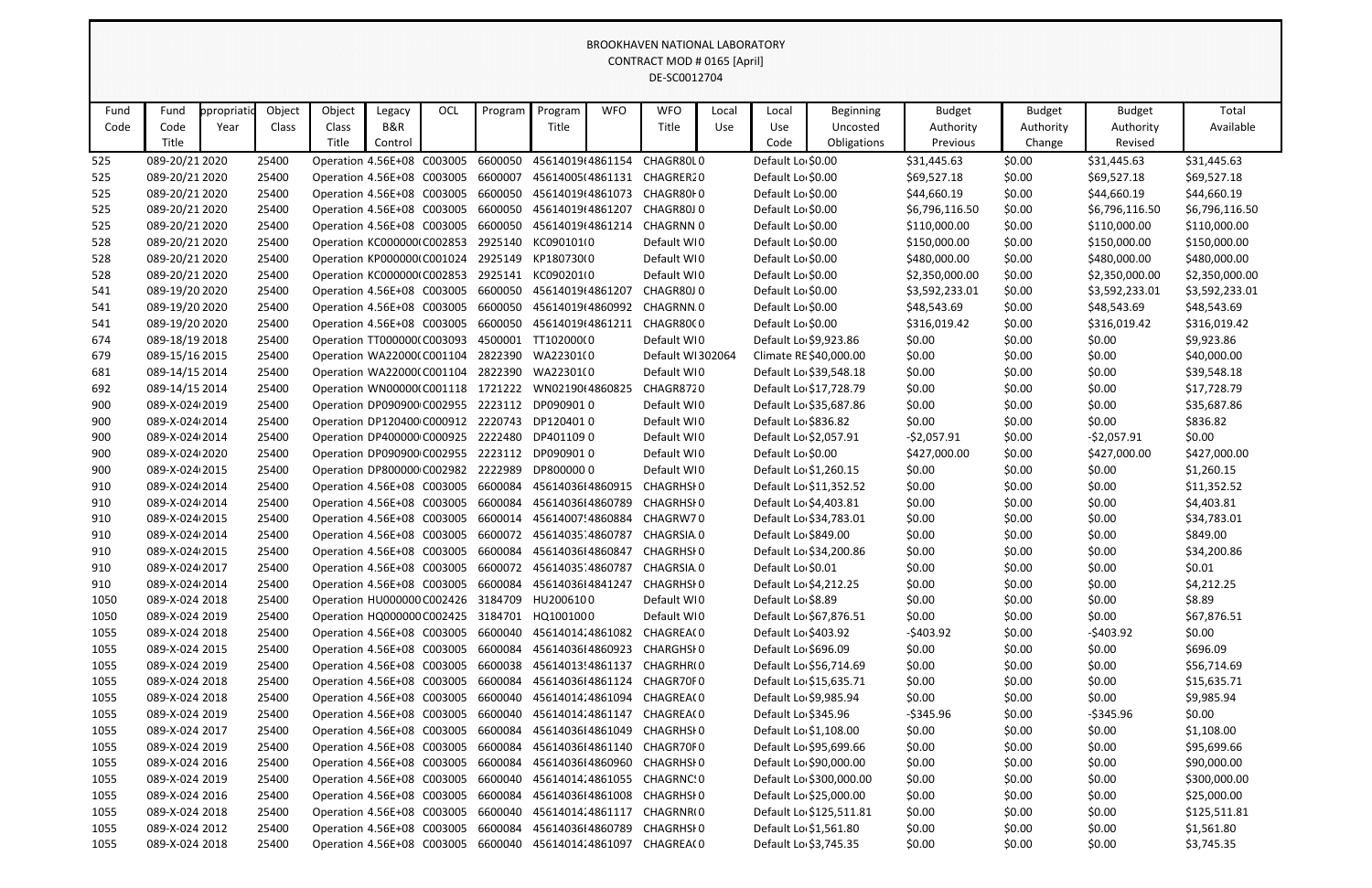|      |                |             |        |                                    |         |     |                                                     |                   |            | <b>BROOKHAVEN NATIONAL LABORATORY</b> |            |                       |                           |                |               |                |                |
|------|----------------|-------------|--------|------------------------------------|---------|-----|-----------------------------------------------------|-------------------|------------|---------------------------------------|------------|-----------------------|---------------------------|----------------|---------------|----------------|----------------|
|      |                |             |        |                                    |         |     |                                                     |                   |            | CONTRACT MOD # 0165 [April]           |            |                       |                           |                |               |                |                |
|      |                |             |        |                                    |         |     |                                                     |                   |            | DE-SC0012704                          |            |                       |                           |                |               |                |                |
|      |                |             |        |                                    |         |     |                                                     |                   |            |                                       |            |                       |                           |                |               |                |                |
| Fund | Fund           | ppropriatio | Object | Object                             | Legacy  | OCL | Program                                             | Program           | <b>WFO</b> | <b>WFO</b>                            | Local      | Local                 | <b>Beginning</b>          | <b>Budget</b>  | <b>Budget</b> | <b>Budget</b>  | Total          |
| Code | Code           | Year        | Class  | Class                              | B&R     |     |                                                     | Title             |            | Title                                 | <b>Use</b> | Use                   | Uncosted                  | Authority      | Authority     | Authority      | Available      |
|      | Title          |             |        | Title                              | Control |     |                                                     |                   |            |                                       |            | Code                  | Obligations               | Previous       | Change        | Revised        |                |
| 1055 | 089-X-024 2020 |             | 25400  | Operation 4.56E+08 C003005         |         |     | 6600084                                             | 4561403613015399  |            | CRAGR70R0                             |            | Default Lo \$0.00     |                           | \$30,000.00    | \$0.00        | \$30,000.00    | \$30,000.00    |
| 1055 | 089-X-024 2019 |             | 25400  | Operation 4.56E+08 C003005         |         |     | 6600040                                             | 45614014.4861150  |            | CHAGREA(0                             |            |                       | Default Lo \$119,804.68   | \$0.00         | \$0.00        | \$0.00         | \$119,804.68   |
| 1055 | 089-X-024 2016 |             | 25400  | Operation 4.56E+08 C003005         |         |     | 6600084                                             | 4561403614842534  |            | <b>CHAGRHSIO</b>                      |            |                       | Default Lo \$21,555.93    | \$0.00         | \$0.00        | \$0.00         | \$21,555.93    |
| 1055 | 089-X-024 2018 |             | 25400  | Operation 4.56E+08 C003005         |         |     | 6600040                                             | 45614014.4861113  |            | CHAGREA(0                             |            | Default Lo \$3,776.95 |                           | \$0.00         | \$0.00        | \$0.00         | \$3,776.95     |
| 1055 | 089-X-024 2018 |             | 25400  | Operation 4.56E+08 C003005         |         |     | 6600040                                             | 45614014.4861085  |            | CHAGRNR 0                             |            | Default Lo \$996.57   |                           | \$0.00         | \$0.00        | \$0.00         | \$996.57       |
| 1055 | 089-X-024 2019 |             | 25400  | Operation 4.56E+08 C003005         |         |     | 6600040                                             | 45614014.4861148  |            | CHAGREA(0                             |            |                       | Default Lo \$98,179.86    | \$0.00         | \$0.00        | \$0.00         | \$98,179.86    |
| 1055 | 089-X-024 2019 |             | 25400  | Operation 4.56E+08 C003005         |         |     | 6600084                                             | 4561403614861143  |            | CHAGR70F0                             |            |                       | Default Lo \$106,799.55   | \$0.00         | \$0.00        | \$0.00         | \$106,799.55   |
| 1055 | 089-X-024 2019 |             | 25400  | Operation 4.56E+08 C003005         |         |     | 6600084                                             | 4561403614861172  |            | <b>CHAGRHSFO</b>                      |            | Default Lo \$5,654.21 |                           | \$0.00         | \$0.00        | \$0.00         | \$5,654.21     |
| 1055 | 089-X-024 2018 |             | 25400  | Operation 4.56E+08 C003005         |         |     | 6600040                                             | 45614014.4861112  |            | CHAGREA(0                             |            |                       | Default Lo \$69,446.97    | \$0.00         | \$0.00        | \$0.00         | \$69,446.97    |
| 1055 | 089-X-024 2017 |             | 25400  | Operation 4.56E+08 C003005         |         |     | 6600084                                             | 4561403614861005  |            | CHAGRHSI 0                            |            |                       | Default Lo \$1,122,345.17 | \$0.00         | \$0.00        | \$0.00         | \$1,122,345.17 |
| 1055 | 089-X-024 2018 |             | 25400  | Operation 4.56E+08 C003005         |         |     | 6600084                                             | 4561403614861051  |            | CHAGRHSI 0                            |            |                       | Default Lo \$149,682.38   | \$0.00         | \$0.00        | \$0.00         | \$149,682.38   |
| 1055 | 089-X-024 2017 |             | 25400  | Operation 4.56E+08 C003005         |         |     | 6600084                                             | 4561403614861048  |            | CHAGRHSI 0                            |            | Default Lo \$6,585.86 |                           | \$0.00         | \$0.00        | \$0.00         | \$6,585.86     |
| 1055 | 089-X-024 2018 |             | 25400  | Operation 4.56E+08 C003005         |         |     | 6600109                                             | 45614006.4861078  |            | CHAGRF4F0                             |            | Default Lo \$332.65   |                           | \$0.00         | \$0.00        | \$0.00         | \$332.65       |
| 1055 | 089-X-024 2016 |             | 25400  | Operation 4.56E+08 C003005         |         |     | 6600084                                             | 4561403614860997  |            | <b>CHAGRHSIO</b>                      |            |                       | Default Lo \$17,697.10    | \$0.00         | \$0.00        | \$0.00         | \$17,697.10    |
| 1055 | 089-X-024 2019 |             | 25400  | Operation 4.56E+08 C003005         |         |     | 6600040                                             | 45614014.4861171  |            | CHAGREA(0                             |            |                       | Default Lo \$174,182.91   | \$0.00         | \$0.00        | \$0.00         | \$174,182.91   |
| 1055 | 089-X-024 2018 |             | 25400  | Operation 4.56E+08 C003005         |         |     | 6600040                                             | 45614014.4861110  |            | CH16003D0                             |            | Default Lo \$338.24   |                           | \$0.00         | \$0.00        | \$0.00         | \$338.24       |
| 1055 | 089-X-024 2018 |             | 25400  | Operation 4.56E+08 C003005         |         |     | 6600040                                             | 45614014.4861055  |            | CHAGRNC.O                             |            |                       | Default Lo \$299,732.80   | \$0.00         | \$0.00        | \$0.00         | \$299,732.80   |
| 1055 | 089-X-024 2019 |             | 25400  | Operation 4.56E+08 C003005         |         |     | 6600040                                             | 45614014.4861152  |            | CHAGRHQ <sub>1</sub> 0                |            |                       | Default Lo \$172,483.51   | \$0.00         | \$0.00        | \$0.00         | \$172,483.51   |
| 1055 | 089-X-024 2018 |             | 25400  | Operation 4.56E+08 C003005         |         |     | 6600040                                             | 45614014.4861083  |            | CHAGREA(0                             |            |                       | Default Lo \$22,941.95    | \$0.00         | \$0.00        | \$0.00         | \$22,941.95    |
| 1055 | 089-X-024 2019 |             | 25400  | Operation 4.56E+08 C003005         |         |     | 6600040                                             | 45614014.4861149  |            | CHAGREA(0                             |            |                       | Default Lo \$119,234.20   | \$0.00         | \$0.00        | \$0.00         | \$119,234.20   |
| 1055 | 089-X-024 2018 |             | 25400  | Operation 4.56E+08 C003005         |         |     | 6600084                                             | 4561403614861024  |            | <b>CHAGRHSIO</b>                      |            | Default Lo \$3,598.73 |                           | \$0.00         | \$0.00        | \$0.00         | \$3,598.73     |
| 1055 | 089-X-024 2019 |             | 25400  | Operation 4.56E+08 C003005         |         |     | 6600040                                             | 45614014.4861166  |            | CHAGRNR 0                             |            |                       | Default Lo \$123,499.49   | \$0.00         | \$0.00        | \$0.00         | \$123,499.49   |
| 1055 | 089-X-024 2019 |             | 25400  | Operation 4.56E+08 C003005         |         |     | 6600040                                             |                   |            | 45614014.4861155 CHAGREA(0            |            |                       | Default Lo \$127,323.50   | \$0.00         | \$0.00        | \$0.00         | \$127,323.50   |
| 1055 | 089-X-024 2016 |             | 25400  | Operation 4.56E+08 C003005         |         |     | 6600033                                             | 45614012، 4861006 |            | CHAGR10C0                             |            | Default Lo \$2,259.69 |                           | \$0.00         | \$0.00        | \$0.00         | \$2,259.69     |
| 1055 | 089-X-024 2018 |             | 25400  |                                    |         |     | Operation 4.56E+08 C003005 6600040 45614014.4861095 |                   |            | CHAGREA(0                             |            | Default Lo \$261.12   |                           | \$0.00         | \$0.00        | \$0.00         | \$261.12       |
| 1055 | 089-X-024 2015 |             | 25400  |                                    |         |     | Operation 4.56E+08 C003005 6600084 45614036I4860960 |                   |            | CHAGRHSI 0                            |            |                       | Default Lo \$120,639.12   | \$0.00         | \$0.00        | \$0.00         | \$120,639.12   |
| 1055 | 089-X-024 2016 |             | 25400  | Operation 4.56E+08 C003005         |         |     | 6600040 45614014.4861013                            |                   |            | <b>CHAGRNIDO</b>                      |            |                       | Default Lo \$100,000.00   | \$0.00         | \$0.00        | \$0.00         | \$100,000.00   |
| 1055 | 089-X-024 2018 |             | 25400  | Operation 4.56E+08 C003005         |         |     | 6600084                                             | 4561403614861129  |            | CHAGR70F0                             |            |                       | Default Lo \$30,529.83    | \$0.00         | \$0.00        | \$0.00         | \$30,529.83    |
| 1055 | 089-X-024 2018 |             | 25400  | Operation 4.56E+08 C003005         |         |     | 6600038 45614013!4861106                            |                   |            | CHAGRHR(0                             |            | Default Lo \$3,607.88 |                           | \$0.00         | \$0.00        | \$0.00         | \$3,607.88     |
| 1055 | 089-X-024 2019 |             | 25400  | Operation 4.56E+08 C003005 6600084 |         |     |                                                     | 4561403614861129  |            | CHAGR70F0                             |            |                       | Default Lo \$112,112.00   | \$0.00         | \$0.00        | \$0.00         | \$112,112.00   |
| 1055 | 089-X-024 2016 |             | 25400  | Operation 4.56E+08 C003005 6600084 |         |     |                                                     | 4561403614860994  |            | <b>CHAGRHSI0</b>                      |            | Default Lo \$2,561.17 |                           | $-52,561.17$   | \$0.00        | $-52,561.17$   | \$0.00         |
| 1055 | 089-X-024 2015 |             | 25400  | Operation 4.56E+08 C003005         |         |     | 6600084                                             | 45614036I4860933  |            | CHAGRHSI0                             |            | Default Lo \$2,147.71 |                           | \$0.00         | \$0.00        | \$0.00         | \$2,147.71     |
| 1060 | 089-X-024 2018 |             | 25400  | Operation GD600000 C002970 3203764 |         |     |                                                     | GD6020400         |            | Default WIO                           |            |                       | Default Lo \$44,205.46    | \$0.00         | \$0.00        | \$0.00         | \$44,205.46    |
| 1060 | 089-X-024 2018 |             | 25400  |                                    |         |     | Operation GD600000 C002970 3203780 GD6050200        |                   |            | Default WIO                           |            | Default Lo \$147.49   |                           | \$0.00         | \$0.00        | \$0.00         | \$147.49       |
| 1060 | 089-X-024 2017 |             | 25400  |                                    |         |     | Operation GD600000 C002970 3203779 GD6050100        |                   |            | Default WI0                           |            | Default Lo \$864.41   |                           | $-$ \$864.41   | \$0.00        | -\$864.41      | \$0.00         |
| 1060 | 089-X-024 2020 |             | 25400  |                                    |         |     | Operation GD600000 C002970 3203761 GD6020100        |                   |            | Default WIO                           |            | Default Lo \$0.00     |                           | \$790,500.00   | \$0.00        | \$790,500.00   | \$790,500.00   |
| 1060 | 089-X-024 2019 |             | 25400  |                                    |         |     | Operation GD600000 C002970 3203763 GD6020300        |                   |            | Default WIO                           |            |                       | Default Lo \$506,503.22   | \$0.00         | \$0.00        | \$0.00         | \$506,503.22   |
| 1060 | 089-X-024 2019 |             | 25400  | Operation GD600000 C002970 3203769 |         |     |                                                     | GD6020900         |            | Default WIO                           |            |                       | Default Lo \$159,749.68   | \$0.00         | \$0.00        | \$0.00         | \$159,749.68   |
| 1060 | 089-X-024 2020 |             | 25400  |                                    |         |     | Operation GD600000 C002970 3203763 GD6020300        |                   |            | Default WIO                           |            | Default Lo \$0.00     |                           | \$3,253,300.00 | \$0.00        | \$3,253,300.00 | \$3,253,300.00 |
| 1060 | 089-X-024 2019 |             | 25400  |                                    |         |     | Operation GD600000 C002970 3203761 GD6020100        |                   |            | Default WIO                           |            |                       | Default Lo \$178,271.45   | \$0.00         | \$0.00        | \$0.00         | \$178,271.45   |
| 1060 | 089-X-024 2019 |             | 25400  |                                    |         |     | Operation GD600000 C002970 3203762 GD6020200        |                   |            | Default WIO                           |            |                       | Default Lo \$31,594.63    | \$0.00         | \$0.00        | \$0.00         | \$31,594.63    |
| 1060 | 089-X-024 2020 |             | 25400  | Operation GD600000 C002970 3203764 |         |     |                                                     | GD6020400         |            | Default WI0                           |            | Default Lo \$0.00     |                           | \$20,000.00    | \$0.00        | \$20,000.00    | \$20,000.00    |
| 1071 | 089-19/20 2020 |             | 25400  |                                    |         |     | Operation 4.56E+08 C003005 6600040 45614014.4861194 |                   |            | CHAGRHQ <sub>1</sub> 0                |            | Default Lo \$0.00     |                           | \$250,000.00   | \$0.00        | \$250,000.00   | \$250,000.00   |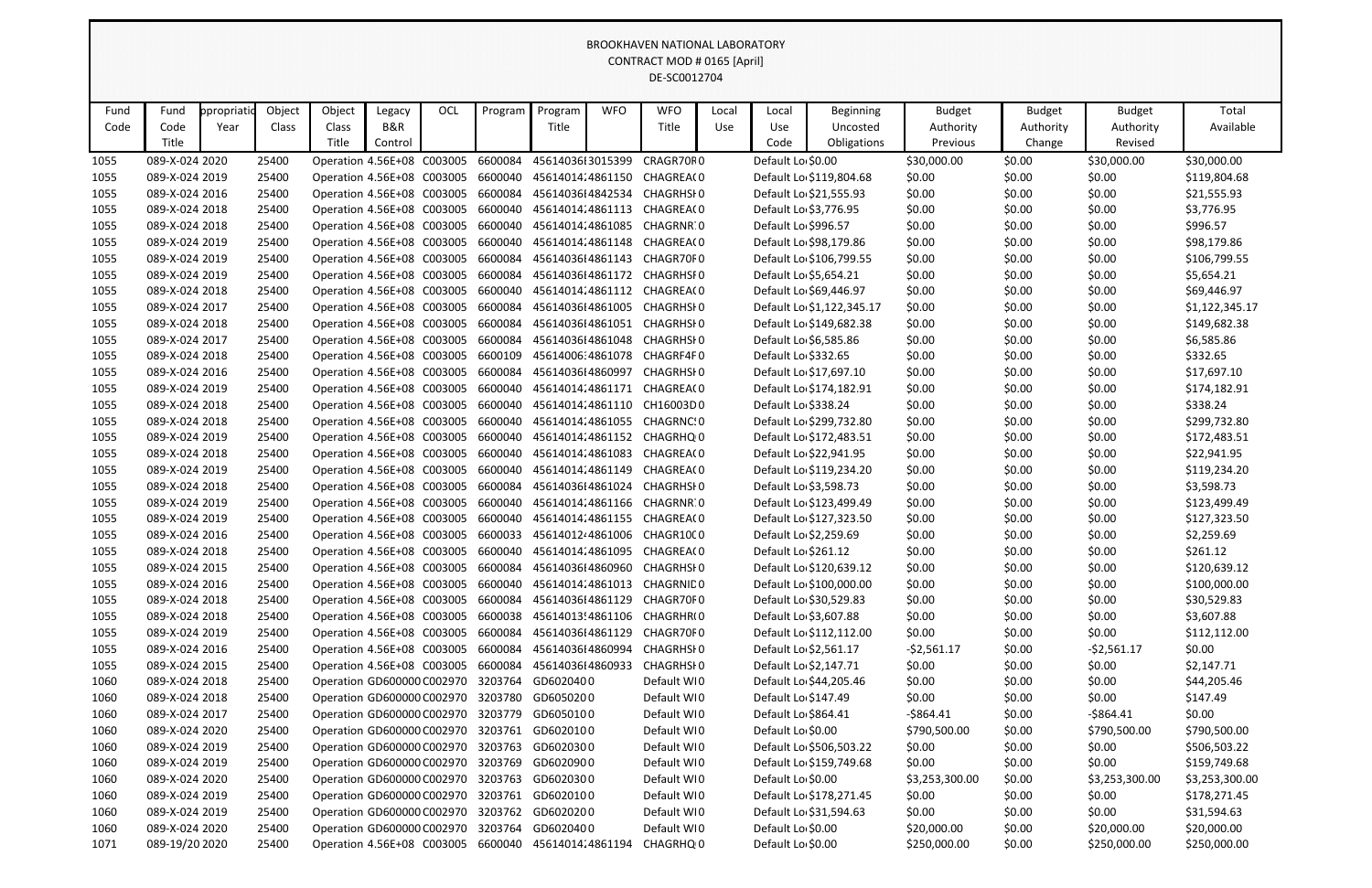|              | <u>WEN INATIONAL LADOIMTONI</u><br>CONTRACT MOD # 0165 [April]<br>DE-SC0012704 |            |                |                                    |         |     |         |                                                                                               |            |                            |       |                                        |                         |                              |                  |                              |                              |
|--------------|--------------------------------------------------------------------------------|------------|----------------|------------------------------------|---------|-----|---------|-----------------------------------------------------------------------------------------------|------------|----------------------------|-------|----------------------------------------|-------------------------|------------------------------|------------------|------------------------------|------------------------------|
|              |                                                                                |            |                |                                    |         |     |         |                                                                                               |            |                            |       |                                        |                         |                              |                  |                              |                              |
| Fund         | Fund                                                                           | ppropriati | Object         | Object                             | Legacy  | OCL | Program | Program                                                                                       | <b>WFO</b> | <b>WFO</b>                 | Local | Local                                  | Beginning               | <b>Budget</b>                | <b>Budget</b>    | <b>Budget</b>                | Total                        |
| Code         | Code                                                                           | Year       | Class          | Class                              | B&R     |     |         | Title                                                                                         |            | Title                      | Use   | Use                                    | Uncosted                | Authority                    | Authority        | Authority                    | Available                    |
|              | Title                                                                          |            |                | Title                              | Control |     |         |                                                                                               |            |                            |       | Code                                   | Obligations             | Previous                     | Change           | Revised                      |                              |
| 1071         | 089-19/20 2020                                                                 |            | 25400          | Operation 4.56E+08 C003005 6600109 |         |     |         | 45614006.4861188                                                                              |            | CHAGRF4F0                  |       | Default Lo \$0.00                      |                         | \$14,563.11                  | \$0.00           | \$14,563.11                  | \$14,563.11                  |
| 1551         | 089-X-030 2020                                                                 |            | 25400          |                                    |         |     |         | Operation DN201000 C003118 2223180 DN201000 0                                                 |            | Default WI0                |       | Default Lo \$0.00                      |                         | \$4,030,000.00               | \$0.00           | \$4,030,000.00               | \$4,030,000.00               |
| 1551         | 089-X-030 2020                                                                 |            | 25400          |                                    |         |     |         | Operation DN300100 C003039 2223079 DN3001010                                                  |            | Default WIO                |       | Default Lo \$0.00                      |                         | \$253,517.00                 | \$0.00           | \$253,517.00                 | \$253,517.00                 |
| 1551         | 089-X-030 2015                                                                 |            | 25400          |                                    |         |     |         | Operation NN500000 C001058 2221235 NN5002020                                                  |            | Default WI0                |       |                                        | Default Lo \$728,917.12 | $-59,475.00$                 | \$0.00           | $-59,475.00$                 | \$719,442.12                 |
| 1551         | 089-X-030 2019                                                                 |            | 25400          | Operation CT800000(C003284         |         |     | 2223020 | CT840100(0                                                                                    |            | Default WIO                |       |                                        | Default Lo \$415,188.51 | \$0.00                       | \$0.00           | \$0.00                       | \$415,188.51                 |
| 1551         | 089-X-030 2019                                                                 |            | 25400          | Operation DN100600 C003089         |         |     |         | 2223153 DN1006010                                                                             |            | Default WI0                |       |                                        | Default Lo \$24,365.89  | \$0.00                       | \$0.00           | \$0.00                       | \$24,365.89                  |
| 1551         | 089-X-030 2015                                                                 |            | 25400          |                                    |         |     |         | Operation NN200000 C001052 2221132 NN200100 0                                                 |            | Default WI0                |       | Default Lo \$1.79                      |                         | \$0.00                       | \$0.00           | \$0.00                       | \$1.79                       |
| 1551         | 089-X-030 2015                                                                 |            | 25400          |                                    |         |     |         | Operation NN400000 C001056 2222717 NN4009010                                                  |            | Default WIO                |       | Default Lo \$0.89                      |                         | $-50.89$                     | \$0.00           | $-50.89$                     | \$0.00                       |
| 1551         | 089-X-030 2018                                                                 |            | 25400          | Operation DN400000 C003042 2223103 |         |     |         | DN4004010                                                                                     |            | Default WI0                |       | Default Lo \$752.78                    |                         | \$0.00                       | \$0.00           | \$0.00                       | \$752.78                     |
| 1551         | 089-X-030 2018                                                                 |            | 25400          | Operation DN100300 C003036 2223063 |         |     |         | DN1003010                                                                                     |            | Default WI0                |       |                                        | Default Lo \$77,831.19  | \$0.00                       | \$0.00           | \$0.00                       | \$77,831.19                  |
| 1551         | 089-X-030 2015                                                                 |            | 25400          |                                    |         |     |         | Operation NN400000 C001056 2222733 NN4012040                                                  |            | Default WI0                |       | Default Lo \$1.95                      |                         | $-51.95$                     | \$0.00           | $-51.95$                     | \$0.00                       |
| 1551         | 089-X-030 2020                                                                 |            | 25400          | Operation CT800000(C003284         |         |     | 2223023 | CT840401(0                                                                                    |            | Default WIO                |       | Default Lo \$0.00                      |                         | \$79,000.00                  | \$0.00           | \$79,000.00                  | \$79,000.00                  |
| 1551         | 089-X-030 2019                                                                 |            | 25400          | Operation DN400000 C003042         |         |     | 2223101 | DN4003010                                                                                     |            | Default WI0                |       |                                        | Default Lo \$9,981.33   | \$0.00                       | \$0.00           | \$0.00                       | \$9,981.33                   |
| 1551         | 089-X-030 2020                                                                 |            | 25400          | Operation CT800000(C003284         |         |     |         | 2223144 CT800100(0                                                                            |            | Default WI0                |       | Default Lo \$0.00                      |                         | \$60,000.00                  | \$0.00           | \$60,000.00                  | \$60,000.00                  |
| 1551         | 089-X-030 2016                                                                 |            | 25400          | Operation DN400000 C003042         |         |     |         | 2223105 DN4004030                                                                             |            | Default WI0                |       |                                        | Default Lo \$68,067.39  | \$0.00                       | \$0.00           | \$0.00                       | \$68,067.39                  |
| 1551         | 089-X-030 2015                                                                 |            | 25400          |                                    |         |     |         | Operation NN500000 C001058 2221240 NN5004010                                                  |            | Default WI0                |       |                                        | Default Lo \$2,916.33   | \$0.00                       | \$0.00           | \$0.00                       | \$2,916.33                   |
| 1551         | 089-X-030 2020                                                                 |            | 25400          | Operation DN100100 C003034         |         |     | 2223053 | DN1001020                                                                                     |            | Default WIO                |       | Default Lo \$0.00                      |                         | \$35,692.59                  | \$0.00           | \$35,692.59                  | \$35,692.59                  |
| 1551         | 089-X-030 2020                                                                 |            | 25400          | Operation CT800000(C003284         |         |     | 2223022 | CT840300(0                                                                                    |            | Default WI0                |       | Default Lo \$0.00                      |                         | \$100,000.00                 | \$0.00           | \$100,000.00                 | \$100,000.00                 |
| 1551         | 089-X-030 2020                                                                 |            | 25400          | Operation DN400000 C003042         |         |     |         | 2223102 DN4003020                                                                             |            | Default WIO                |       | Default Lo \$0.00                      |                         | \$468,828.00                 | \$0.00           | \$468,828.00                 | \$468,828.00                 |
| 1551         | 089-X-030 2019                                                                 |            | 25400          | Operation DN400000 C003042         |         |     |         | 2223102 DN4003020                                                                             |            | Default WI0                |       |                                        | Default Lo \$140,079.81 | \$0.00                       | \$0.00           | \$0.00                       | \$140,079.81                 |
| 1551         | 089-X-030 2019                                                                 |            | 25400          |                                    |         |     |         | Operation DN100300 C003036 2223063 DN1003010                                                  |            | Default WI0                |       |                                        | Default Lo \$300,411.24 | \$0.00                       | \$0.00           | \$0.00                       | \$300,411.24                 |
| 1551         | 089-X-030 2020                                                                 |            | 25400          |                                    |         |     |         | Operation DN201100 C003119 2223181 DN2011000                                                  |            | Default WIO                |       | Default Lo \$0.00                      |                         | \$250,000.00                 | \$0.00           | \$250,000.00                 | \$250,000.00                 |
| 1551         | 089-X-030 2019                                                                 |            | 25400          |                                    |         |     |         | Operation DN100500 C003088 2223152 DN1005010                                                  |            | Default WI0                |       |                                        | Default Lo \$185,729.08 | \$0.00                       | \$0.00           | \$0.00                       | \$185,729.08                 |
| 1551         | 089-X-030 2019                                                                 |            | 25400          |                                    |         |     |         | Operation DN400000 C003042 2223096 DN4001030                                                  |            | Default WI0                |       |                                        | Default Lo \$540,094.18 | \$0.00                       | \$0.00           | \$0.00                       | \$540,094.18                 |
| 1551         | 089-X-030 2019                                                                 |            | 25400          |                                    |         |     |         | Operation CT800000(C003284 2223014 CT810100(0                                                 |            | Default WI0                |       |                                        | Default Lo \$15,000.00  | \$0.00                       | \$0.00           | \$0.00                       | \$15,000.00                  |
| 1551         | 089-X-030 2020                                                                 |            | 25400          | Operation CT800000(C003284         |         |     |         | 2223020 CT840100(0                                                                            |            | Default WI0                |       | Default Lo \$0.00                      |                         | \$2,437,570.00               | \$0.00           | \$2,437,570.00               | \$2,437,570.00               |
| 1551         | 089-X-030 2019                                                                 |            | 25400          | Operation DN400000 C003042         |         |     |         | 2223094 DN4001010                                                                             |            | Default WIO                |       |                                        | Default Lo \$300,960.59 | \$0.00                       | \$0.00           | \$0.00                       | \$300,960.59                 |
| 1551         | 089-X-030 2019                                                                 |            | 25400          | Operation CT800000(C003284         |         |     |         | 2223144 CT800100(0                                                                            |            | Default WI0                |       |                                        | Default Lo \$56,005.95  | \$0.00                       | \$0.00           | \$0.00                       | \$56,005.95                  |
| 1551         | 089-X-030 2020                                                                 |            | 25400          | Operation CT800000(C003284         |         |     |         | 2223218 CT840603(0                                                                            |            | Default WIO                |       | Default Lo \$0.00                      |                         | \$40,000.00                  | \$0.00           | \$40,000.00                  | \$40,000.00                  |
| 1551         | 089-X-030 2020                                                                 |            | 25400          |                                    |         |     |         | Operation DN400000 C003042 2223095 DN4001020                                                  |            | Default WI0                |       | Default Lo \$0.00                      |                         | \$688,000.00                 | \$0.00           | \$688,000.00                 | \$688,000.00                 |
| 1551         | 089-X-030 2018                                                                 |            | 25400          | Operation CT800000(C003284         |         |     | 2223014 | CT810100(0                                                                                    |            | Default WI0                |       |                                        | Default Lo \$41,561.96  | \$0.00                       | \$0.00           | \$0.00                       | \$41,561.96                  |
| 1551         | 089-X-030 2020                                                                 |            | 25400          |                                    |         |     |         | Operation DN400000 C003042 2223210 DN4001050                                                  |            | Default WIO                |       | Default Lo \$0.00                      |                         | \$230,000.00                 | \$0.00           | \$230,000.00                 | \$230,000.00                 |
| 1551         | 089-X-030 2017                                                                 |            | 25400          |                                    |         |     |         | Operation DN100100 C003034 2223049 DN1001010                                                  |            | Default WIO                |       |                                        | Default Lo \$139,186.91 | \$0.00                       | \$0.00           | \$0.00                       | \$139,186.91                 |
| 1551         | 089-X-030 2019                                                                 |            | 25400          |                                    |         |     |         | Operation DN400000 C003042 2223106 DN400404 0                                                 |            | Default WIO                |       |                                        | Default Lo \$56,502.85  | \$0.00                       | \$0.00           | \$0.00                       | \$56,502.85                  |
| 1551         | 089-X-030 2019                                                                 |            | 25400          |                                    |         |     |         | Operation DN201200 C003120 2223182 DN2012010                                                  |            | Default WI0                |       |                                        | Default Lo \$10,019.78  | \$0.00                       | \$0.00           | \$0.00                       | \$10,019.78                  |
| 1551         | 089-X-030 2020                                                                 |            | 25400          | Operation DN100300 C003036 2223063 |         |     |         | DN1003010                                                                                     |            | Default WIO                |       | Default Lo \$0.00                      |                         | \$1,190,742.28               | \$0.00           | \$1,190,742.28               | \$1,190,742.28               |
| 1551         | 089-X-030 2020                                                                 |            | 25400          |                                    |         |     |         | Operation DN400000 C003042 2223096 DN4001030                                                  |            | Default WI0                |       | Default Lo \$0.00                      |                         | \$428,000.00                 | \$0.00           | \$428,000.00<br>\$0.00       | \$428,000.00                 |
| 1551         | 089-X-030 2017                                                                 |            | 25400          |                                    |         |     |         | Operation DN200100 C003038 2223076 DN2001010                                                  |            | Default WIO                |       |                                        | Default Lo \$2,727.18   | \$0.00                       | \$0.00           |                              | \$2,727.18                   |
| 1551         | 089-X-030 2020<br>089-X-030 2020                                               |            | 25400          |                                    |         |     |         | Operation DN400000 C003042 2223105 DN4004030                                                  |            | Default WI0                |       | Default Lo \$0.00<br>Default Lo \$0.00 |                         | \$40,000.00                  | \$0.00           | \$40,000.00                  | \$40,000.00                  |
| 1551<br>1551 | 089-X-030 2020                                                                 |            | 25400<br>25400 |                                    |         |     |         | Operation DN100600 C003089 2223153 DN1006010<br>Operation DN400000 C003042 2223106 DN400404 0 |            | Default WI0<br>Default WI0 |       | Default Lo \$0.00                      |                         | \$150,000.00<br>\$150,000.00 | \$0.00<br>\$0.00 | \$150,000.00<br>\$150,000.00 | \$150,000.00<br>\$150,000.00 |
| 1551         | 089-X-030 2019                                                                 |            | 25400          |                                    |         |     |         | Operation DN400000 C003042 2223103 DN4004010                                                  |            | Default WI0                |       |                                        | Default Lo \$179,045.00 | \$0.00                       | \$0.00           | \$0.00                       | \$179,045.00                 |
|              | 089-X-030 2019                                                                 |            | 25400          | Operation CT800000(C003284         |         |     |         | 2223023 CT840401(0                                                                            |            | Default WIO                |       |                                        | Default Lo \$2,159.62   | \$0.00                       | \$0.00           | \$0.00                       |                              |
| 1551         |                                                                                |            |                |                                    |         |     |         |                                                                                               |            |                            |       |                                        |                         |                              |                  |                              | \$2,159.62                   |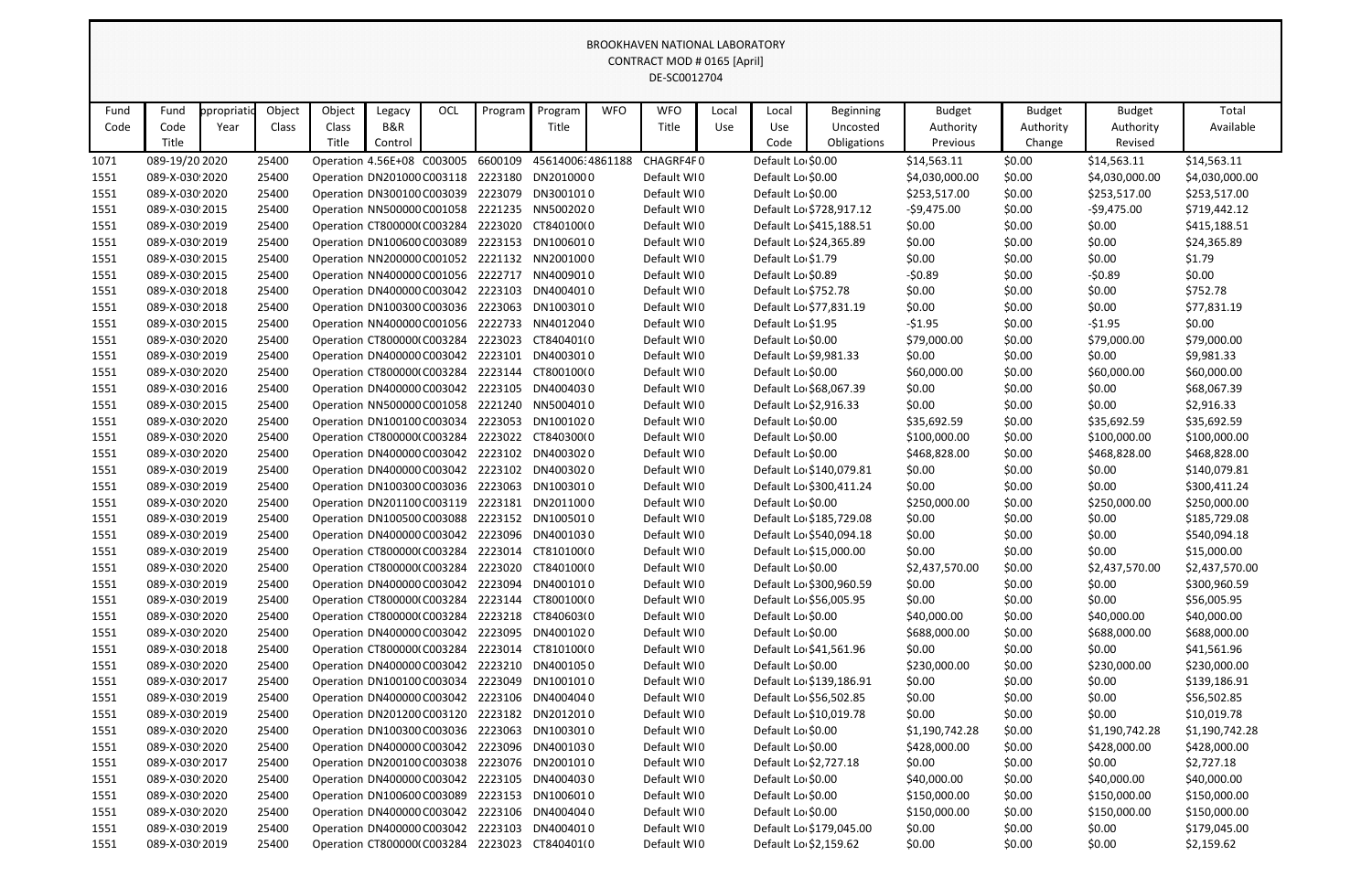|      | <b>BROOKHAVEN NATIONAL LABORATORY</b><br><b>CONTRACT MOD # 0165 [April]</b> |           |        |                                    |         |     |         |                                               |            |                  |       |                     |                           |                |               |                |                |
|------|-----------------------------------------------------------------------------|-----------|--------|------------------------------------|---------|-----|---------|-----------------------------------------------|------------|------------------|-------|---------------------|---------------------------|----------------|---------------|----------------|----------------|
|      | DE-SC0012704                                                                |           |        |                                    |         |     |         |                                               |            |                  |       |                     |                           |                |               |                |                |
|      |                                                                             |           |        |                                    |         |     |         |                                               |            |                  |       |                     |                           |                |               |                |                |
|      |                                                                             |           |        |                                    |         |     |         |                                               |            |                  |       |                     |                           |                |               |                |                |
| Fund | Fund                                                                        | propriati | Object | Object                             | Legacy  | OCL | Program | Program                                       | <b>WFO</b> | <b>WFO</b>       | Local | Local               | <b>Beginning</b>          | <b>Budget</b>  | <b>Budget</b> | <b>Budget</b>  | Total          |
| Code | Code                                                                        | Year      | Class  | Class                              | B&R     |     |         | Title                                         |            | Title            | Use   | Use                 | Uncosted                  | Authority      | Authority     | Authority      | Available      |
|      | Title                                                                       |           |        | Title                              | Control |     |         |                                               |            |                  |       | Code                | Obligations               | Previous       | Change        | Revised        |                |
| 1551 | 089-X-030 2019                                                              |           | 25400  | Operation DN201000 C003118         |         |     | 2223180 | DN2010000                                     |            | Default WI0      |       |                     | Default Lo \$326,796.72   | \$0.00         | \$0.00        | \$0.00         | \$326,796.72   |
| 1551 | 089-X-030 2020                                                              |           | 25400  | Operation DN400000 C003042         |         |     |         | 2223094 DN4001010                             |            | Default WI0      |       | Default Lo \$0.00   |                           | \$625,000.00   | \$0.00        | \$625,000.00   | \$625,000.00   |
| 1551 | 089-X-030 2017                                                              |           | 25400  | Operation DN200100 C003038         |         |     |         | 2223154 DN2001030                             |            | Default WI0      |       | Default Lo \$2.37   |                           | \$0.00         | \$0.00        | \$0.00         | \$2.37         |
| 1551 | 089-X-030 2016                                                              |           | 25400  | Operation DN100100 C003034         |         |     | 2223053 | DN1001020                                     |            | Default WI0      |       |                     | Default Lo \$288,345.44   | \$0.00         | \$0.00        | \$0.00         | \$288,345.44   |
| 1551 | 089-X-030 2019                                                              |           | 25400  | Operation DN400000 C003042         |         |     | 2223095 | DN4001020                                     |            | Default WI0      |       |                     | Default Lo \$264,643.88   | \$0.00         | \$0.00        | \$0.00         | \$264,643.88   |
| 1551 | 089-X-030 2015                                                              |           | 25400  | Operation NN500000 C001058         |         |     |         | 2221234 NN5002010                             |            | Default WI0      |       |                     | Default Lo \$18,170.30    | \$9,475.00     | \$0.00        | \$9,475.00     | \$27,645.30    |
| 1557 | 089-X-030 2012                                                              |           | 25400  | Operation NN500000 C001058         |         |     |         | 2222290 NN5010000                             |            | Default WI0      |       |                     | Default Lo \$39,192.22    | \$0.00         | \$0.00        | \$0.00         | \$39,192.22    |
| 1650 | 089-X-031 2010                                                              |           | 25400  | Operation PS000000(C001075         |         |     |         | 2221514 PS020213.0                            |            | Default WI0      |       |                     | Default Lo \$31,245.57    | \$0.00         | \$0.00        | \$0.00         | \$31,245.57    |
| 1689 | 089-14/15 2014                                                              |           | 25400  |                                    |         |     |         | Operation PS000000(C001075 2222565 PS020220(0 |            | Default WI0      |       |                     | Default Lo \$2,021.13     | \$0.00         | \$0.00        | \$0.00         | \$2,021.13     |
| 1751 | 089-X-031 2018                                                              |           | 25400  | Operation EZ500000(C002226 1110983 |         |     |         | EZ501241(0                                    |            | Default WI0      |       |                     | Default Lo \$197,200.35   | \$0.00         | \$0.00        | \$0.00         | \$197,200.35   |
| 1751 | 089-X-031 2015                                                              |           | 25400  | Operation EZ500000(C002226 1110981 |         |     |         | EZ501230(0                                    |            | Default WI0      |       | Default Lo \$47.62  |                           | \$0.00         | \$0.00        | \$0.00         | \$47.62        |
| 1751 | 089-X-031 2020                                                              |           | 25400  | Operation EZ500000(C002226         |         |     | 1111727 | EZ505641(0                                    |            | Default WI0      |       | Default Lo \$0.00   |                           | \$4,500,000.00 | \$0.00        | \$4,500,000.00 | \$4,500,000.00 |
| 1751 | 089-X-031 2013                                                              |           | 25400  | Operation EZ500000(C002226         |         |     | 1110981 | EZ501230(0                                    |            | Default WIO      |       |                     | Default Lo \$108,184.59   | \$0.00         | \$0.00        | \$0.00         | \$108,184.59   |
| 1751 | 089-X-031 2019                                                              |           | 25400  |                                    |         |     |         | Operation EZ500000(C002226 1110983 EZ501241(0 |            | Default WI0      |       | Default Lo \$0.00   |                           | \$1,564,800.00 | \$0.00        | \$1,564,800.00 | \$1,564,800.00 |
| 2300 | 089-X-418 2019                                                              |           | 25400  | Operation ST000000(C001087         |         |     |         | 2720715 ST500103(0                            |            | Default WI0      |       |                     | Default Lo \$387,993.08   | \$400,000.00   | \$0.00        | \$400,000.00   | \$787,993.08   |
| 2300 | 089-X-418 2020                                                              |           | 25400  | Operation ST000000(C001087         |         |     |         | 2720718 ST600102(0                            |            | Default WI0      |       | Default Lo \$0.00   |                           | \$324,000.00   | \$0.00        | \$324,000.00   | \$324,000.00   |
| 2300 | 089-X-418 2018                                                              |           | 25400  | Operation ST000000(C001087         |         |     |         | 2924281 ST60010340                            |            | Default WI0      |       |                     | Default Lo \$201,258.53   | \$0.00         | \$0.00        | \$0.00         | \$201,258.53   |
| 2300 | 089-X-418 2020                                                              |           | 25400  | Operation ST000000(C001087         |         |     |         | 2720715 ST500103(0                            |            | Default WI0      |       | Default Lo \$0.00   |                           | \$640,000.00   | \$0.00        | \$640,000.00   | \$640,000.00   |
| 2300 | 089-X-418 2018                                                              |           | 32003  | Accelerato ST0000000 C001087       |         |     |         | 2924281 ST60010340                            |            | Default WI485395 |       | <b>CHAIP</b>        | \$1,466,518.90            | \$0.00         | \$0.00        | \$0.00         | \$1,466,518.90 |
| 2300 | 089-X-418 2020                                                              |           | 25400  | Operation ST000000(C001087         |         |     |         | 2924424 ST500104(0                            |            | Default WI0      |       | Default Lo \$0.00   |                           | \$365,000.00   | \$0.00        | \$365,000.00   | \$365,000.00   |
| 2300 | 089-X-418 2016                                                              |           | 25400  | Operation ST000000(C001087         |         |     |         | 2924282 ST600103(0                            |            | Default WI0      |       |                     | Default Lo \$18,396.78    | \$0.00         | \$0.00        | \$0.00         | \$18,396.78    |
| 2300 | 089-X-418 2018                                                              |           | 25400  | Operation ST000000(C001087         |         |     |         | 2924424 ST500104(0                            |            | Default WI0      |       |                     | Default Lo \$795,949.65   | \$0.00         | \$0.00        | \$0.00         | \$795,949.65   |
| 2300 | 089-X-418 2020                                                              |           | 32003  | Accelerato ST0000000 C001087       |         |     |         | 2924281 ST60010340                            |            | Default WI485395 |       | <b>CHAIP</b>        | \$0.00                    | \$90,000.00    | \$0.00        | \$90,000.00    | \$90,000.00    |
| 2300 | 089-X-418 2019                                                              |           | 25400  | Operation ST000000(C001087         |         |     |         | 2720714 ST500102(0                            |            | Default WI0      |       |                     | Default Lo \$350,000.00   | \$0.00         | \$0.00        | \$0.00         | \$350,000.00   |
| 2300 | 089-X-418 2018                                                              |           | 25400  | Operation ST000000(C001087         |         |     |         | 2720716 ST500200(0                            |            | Default WI0      |       |                     | Default Lo \$10,768.67    | \$0.00         | \$0.00        | \$0.00         | \$10,768.67    |
| 2300 | 089-X-418 2019                                                              |           | 25400  | Operation ST000000(C001087         |         |     |         | 2924424 ST500104(0                            |            | Default WI0      |       |                     | Default Lo \$323,000.00   | \$0.00         | \$0.00        | \$0.00         | \$323,000.00   |
| 2300 | 089-X-418 2018                                                              |           | 25400  | Operation ST000000(C001087         |         |     |         | 2720714 ST500102(0                            |            | Default WI0      |       |                     | Default Lo \$259,374.42   | \$0.00         | \$0.00        | \$0.00         | \$259,374.42   |
| 2300 | 089-X-418 2020                                                              |           | 25400  | Operation ST000000(C001087         |         |     |         | 2720716 ST500200(0                            |            | Default WIO      |       | Default Lo \$0.00   |                           | \$30,000.00    | \$0.00        | \$30,000.00    | \$30,000.00    |
| 2300 | 089-X-418 2020                                                              |           | 25400  | Operation ST000000(C001087         |         |     |         | 2924280 ST60010320                            |            | Default WIO      |       | Default Lo \$0.00   |                           | \$2,049,000.00 | \$0.00        | \$2,049,000.00 | \$2,049,000.00 |
| 2300 | 089-X-418 2019                                                              |           | 25400  | Operation ST000000(C001087         |         |     |         | 2924306 ST60010310                            |            | Default WI0      |       |                     | Default Lo \$5,447,419.38 | \$0.00         | \$0.00        | \$0.00         | \$5,447,419.38 |
| 2300 | 089-X-418 2019                                                              |           | 25400  | Operation ST000000(C001087         |         |     |         | 2924280 ST60010320                            |            | Default WIO      |       |                     | Default Lo \$1,104,187.68 | \$1,040,000.00 | \$0.00        | \$1,040,000.00 | \$2,144,187.68 |
| 2300 | 089-X-418 2019                                                              |           | 25400  | Operation ST000000(C001087         |         |     |         | 2720718 ST600102(0                            |            | Default WIO      |       |                     | Default Lo \$569,438.47   | \$458,000.00   | \$0.00        | \$458,000.00   | \$1,027,438.47 |
| 5300 | 089-X-031 2017                                                              |           | 25400  |                                    |         |     |         | Operation TE120000(C002799 3123809 TE120300(0 |            | Default WIO      |       | Default Lo \$621.94 |                           | -\$621.94      | \$0.00        | -\$621.94      | \$0.00         |
| 5300 | 089-X-031 2016                                                              |           | 25400  |                                    |         |     |         | Operation TE130000(C002800 3123804 TE130200(0 |            | Default WIO      |       | Default Lo \$200.26 |                           | \$0.00         | \$0.00        | \$0.00         | \$200.26       |
| 5300 | 089-X-031 2016                                                              |           | 25400  |                                    |         |     |         | Operation TF000000(C002802 3123796 TF000000(0 |            | Default WI0      |       | Default Lo \$121.66 |                           | $-5121.66$     | \$0.00        | -\$121.66      | \$0.00         |
| 5300 | 089-X-031 2019                                                              |           | 25400  |                                    |         |     |         | Operation TE110000(C002798 3123785 TE110300(0 |            | Default WIO      |       |                     | Default Lo \$1,400,000.00 | \$0.00         | \$0.00        | \$0.00         | \$1,400,000.00 |
| 5300 | 089-X-031 2016                                                              |           | 25400  |                                    |         |     |         | Operation TE110000(C002798 3123789 TE110100(0 |            | Default WI0      |       | Default Lo \$136.88 |                           | -\$136.88      | \$0.00        | -\$136.88      | \$0.00         |
| 5300 | 089-X-031 2016                                                              |           | 25400  |                                    |         |     |         | Operation TE130000(C002800 3123815 TE130500(0 |            | Default WI0      |       | Default Lo \$117.37 |                           | \$0.00         | \$0.00        | \$0.00         | \$117.37       |
| 5300 | 089-X-031 2016                                                              |           | 25400  |                                    |         |     |         | Operation TE120000(C002799 3123810 TE120400(0 |            | Default WI0      |       | Default Lo \$205.91 |                           | -\$205.91      | \$0.00        | $-5205.91$     | \$0.00         |
| 5300 | 089-X-031 2018                                                              |           | 25400  |                                    |         |     |         | Operation TE110000(C002798 3123785 TE110300(0 |            | Default WI0      |       |                     | Default Lo \$264,522.58   | \$0.00         | \$0.00        | \$0.00         | \$264,522.58   |
| 5300 | 089-X-031 2017                                                              |           | 25400  |                                    |         |     |         | Operation TE110000(C002798 3123816 TE110401(0 |            | Default WI0      |       |                     | Default Lo \$12,301.98    | \$0.00         | \$0.00        | \$0.00         | \$12,301.98    |
| 5300 | 089-X-031 2016                                                              |           | 25400  |                                    |         |     |         | Operation TE120000(C002799 3123792 TE120100(0 |            | Default WI0      |       |                     | Default Lo \$2,262.82     | $-52,262.82$   | \$0.00        | -\$2,262.82    | \$0.00         |
| 5300 | 089-X-031 2018                                                              |           | 25400  |                                    |         |     |         | Operation TE120000(C002799 3123811 TE120500(0 |            | Default WI0      |       |                     | Default Lo \$41,767.81    | \$0.00         | \$0.00        | \$0.00         | \$41,767.81    |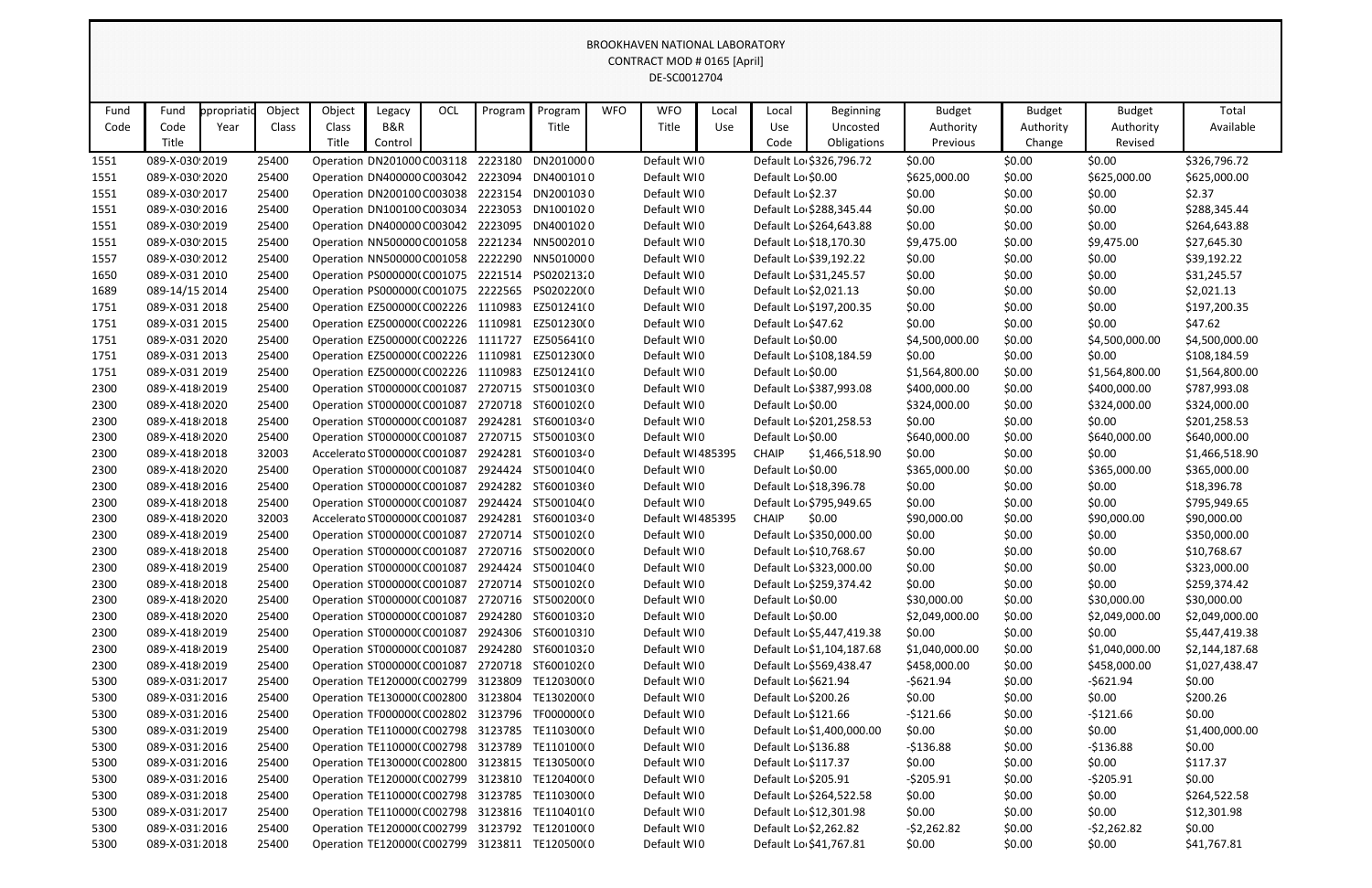|      | ו חס ואוסטולוג וואז ואז אוס ואוסטונא<br>CONTRACT MOD # 0165 [April]<br>DE-SC0012704 |             |        |        |                                    |     |         |                                               |            |                  |       |                     |                           |                |               |                |                |
|------|-------------------------------------------------------------------------------------|-------------|--------|--------|------------------------------------|-----|---------|-----------------------------------------------|------------|------------------|-------|---------------------|---------------------------|----------------|---------------|----------------|----------------|
| Fund | Fund                                                                                | ppropriatio | Object | Object |                                    | OCL | Program | Program                                       | <b>WFO</b> | <b>WFO</b>       | Local |                     | <b>Beginning</b>          | <b>Budget</b>  | <b>Budget</b> | <b>Budget</b>  | Total          |
| Code | Code                                                                                | Year        | Class  | Class  | Legacy<br><b>B&amp;R</b>           |     |         | Title                                         |            | Title            | Use   | Local<br>Use        | Uncosted                  | Authority      | Authority     | Authority      | Available      |
|      | Title                                                                               |             |        | Title  | Control                            |     |         |                                               |            |                  |       | Code                | Obligations               | Previous       | Change        | Revised        |                |
| 5300 | 089-X-031 2017                                                                      |             | 25400  |        | Operation TE130000(C002800 3123803 |     |         | TE130100(0                                    |            | Default WIO      |       | Default Lo \$356.54 |                           | \$0.00         | \$0.00        | \$0.00         | \$356.54       |
| 5300 | 089-X-031 2016                                                                      |             | 25400  |        |                                    |     |         | Operation TE120000(C002799 3123812 TE120600(0 |            | Default WIO      |       | Default Lo \$22.70  |                           | $-522.70$      | \$0.00        | -\$22.70       | \$0.00         |
| 5300 | 089-X-031 2020                                                                      |             | 25400  |        |                                    |     |         | Operation TE110000(C002798 3123785 TE110300(0 |            | Default WIO      |       | Default Lo \$0.00   |                           | \$370,000.00   | \$0.00        | \$370,000.00   | \$370,000.00   |
| 5300 | 089-X-031 2017                                                                      |             | 25400  |        |                                    |     |         | Operation TE140000(C002801 3123795 TE140000(0 |            | Default WIO      |       | Default Lo \$260.97 |                           | $-5260.97$     | \$0.00        | $-5260.97$     | \$0.00         |
| 5300 | 089-X-031 2016                                                                      |             | 25400  |        |                                    |     |         | Operation TE110000(C002798 3123802 TE110400(0 |            | Default WIO      |       |                     | Default Lo \$128,941.30   | $-$126,987.80$ | \$0.00        | $-$126,987.80$ | \$1,953.50     |
| 5350 | 089-X-031 2019                                                                      |             | 25400  |        |                                    |     |         | Operation AF580000(C000822 2720874 AF583202(0 |            | Default WIO      |       |                     | Default Lo \$43,775.94    | \$0.00         | \$0.00        | \$0.00         | \$43,775.94    |
| 5350 | 089-X-031 2020                                                                      |             | 25400  |        |                                    |     |         | Operation FT090000(C003288 2721080 FT090700(0 |            | Default WIO      |       | Default Lo \$0.00   |                           | \$400,000.00   | \$0.00        | \$400,000.00   | \$400,000.00   |
| 5350 | 089-X-031 2019                                                                      |             | 25400  |        |                                    |     |         | Operation NT040000 C002805 2720882 NT040200 0 |            | Default WIO      |       |                     | Default Lo \$465,962.87   | \$0.00         | \$0.00        | \$0.00         | \$465,962.87   |
| 5350 | 089-X-031 2019                                                                      |             | 25400  |        | Operation RC060000 C003237         |     |         | 2720992 RC060300 0                            |            | Default WIO      |       |                     | Default Lo \$8,463.14     | \$0.00         | \$0.00        | \$0.00         | \$8,463.14     |
| 5350 | 089-X-031 2020                                                                      |             | 25400  |        |                                    |     |         | Operation RC050000 C003095 2720978 RC050400 0 |            | Default WIO      |       | Default Lo \$0.00   |                           | \$150,000.00   | \$0.00        | \$150,000.00   | \$150,000.00   |
| 5350 | 089-X-031 2018                                                                      |             | 25400  |        |                                    |     |         | Operation NT080000 C003286 2720928 NT080300 0 |            | Default WIO      |       |                     | Default Lo \$129,028.00   | \$0.00         | \$0.00        | \$0.00         | \$129,028.00   |
| 5350 | 089-X-031 2020                                                                      |             | 25400  |        |                                    |     |         | Operation FT110000(C003290 2721023 FT110500(0 |            | Default WIO      |       | Default Lo \$0.00   |                           | \$384,642.00   | \$0.00        | \$384,642.00   | \$384,642.00   |
| 5350 | 089-X-031 2018                                                                      |             | 25400  |        | Operation AF580000(C000822 2720875 |     |         | AF583203(0                                    |            | Default WIO      |       |                     | Default Lo \$352,232.57   | \$0.00         | \$0.00        | \$0.00         | \$352,232.57   |
| 5350 | 089-X-031 2020                                                                      |             | 25400  |        |                                    |     |         | Operation FT090000(C003288 2721068 FT090300(0 |            | Default WI0      |       | Default Lo \$0.00   |                           | \$35,000.00    | \$0.00        | \$35,000.00    | \$35,000.00    |
| 5350 | 089-X-031 2017                                                                      |             | 25400  |        | Operation AF580000(C000822 2720965 |     |         | AF586101(0                                    |            | Default WIO      |       | Default Lo \$740.20 |                           | \$0.00         | \$0.00        | \$0.00         | \$740.20       |
| 5350 | 089-X-031 2019                                                                      |             | 25400  |        | Operation AF580000(C000822 2720667 |     |         | AF581000(0                                    |            | Default WIO      |       |                     | Default Lo \$69,520.80    | \$0.00         | \$0.00        | \$0.00         | \$69,520.80    |
| 5350 | 089-X-031 2019                                                                      |             | 25400  |        |                                    |     |         | Operation AF580000(C000822 2720703 AF583500(0 |            | Default WIO      |       |                     | Default Lo \$77,737.45    | \$0.00         | \$0.00        | \$0.00         | \$77,737.45    |
| 5350 | 089-X-031 2018                                                                      |             | 25400  |        |                                    |     |         | Operation AF580000(C000822 2720955 AF583204(0 |            | Default WIO      |       |                     | Default Lo \$480,756.06   | \$0.00         | \$0.00        | \$0.00         | \$480,756.06   |
| 5350 | 089-X-031 2019                                                                      |             | 25400  |        |                                    |     |         | Operation AF580000(C000822 2720875 AF583203(0 |            | Default WI0      |       |                     | Default Lo \$51,000.00    | \$0.00         | \$0.00        | \$0.00         | \$51,000.00    |
| 5350 | 089-X-031 2017                                                                      |             | 25400  |        |                                    |     |         | Operation RC040000 C002775 2720918 RC042400 0 |            | Default WIO      |       | Default Lo \$368.50 |                           | \$0.00         | \$0.00        | \$0.00         | \$368.50       |
| 5350 | 089-X-031 2017                                                                      |             | 25400  |        |                                    |     |         | Operation AF580000(C000822 2720625 AF585500(0 |            | Default WIO      |       | Default Lo \$349.62 |                           | \$0.00         | \$0.00        | \$0.00         | \$349.62       |
| 5350 | 089-X-031 2019                                                                      |             | 25400  |        |                                    |     |         | Operation RC050000 C003095 2720978 RC050400 0 |            | Default WIO      |       |                     | Default Lo \$21,031.64    | \$0.00         | \$0.00        | \$0.00         | \$21,031.64    |
| 5450 | 089-X-032 2020                                                                      |             | 25400  |        | Operation VT000000 C001096         |     |         | 1005554 VT120100(0                            |            | Default WIO      |       | Default Lo \$0.00   |                           | \$2,201,250.00 | \$0.00        | \$2,201,250.00 | \$2,201,250.00 |
| 5450 | 089-X-032 2017                                                                      |             | 25400  |        |                                    |     |         | Operation VT000000(C001096 1005556 VT130100(0 |            | Default WI0      |       |                     | Default Lo \$7,401.00     | \$0.00         | \$0.00        | \$0.00         | \$7,401.00     |
| 5450 | 089-X-032 2019                                                                      |             | 25400  |        |                                    |     |         | Operation VT000000(C001096 1005554 VT120100(0 |            | Default WI0      |       |                     | Default Lo \$2,180,240.94 | \$0.00         | \$0.00        | \$0.00         | \$2,180,240.94 |
| 5450 | 089-X-032 2019                                                                      |             | 25400  |        | Operation BT000000(C000848         |     |         | 1004219 BT030403(0                            |            | Default WIO      |       | Default Lo \$0.00   |                           | \$213,394.00   | \$0.00        | \$213,394.00   | \$213,394.00   |
| 5450 | 089-X-032 2019                                                                      |             | 25400  |        | Operation GT000000 C002910         |     |         | 1005623 GT020000 0                            |            | Default WIO      |       |                     | Default Lo \$950,000.00   | \$0.00         | \$0.00        | \$0.00         | \$950,000.00   |
| 5450 | 089-X-032 2018                                                                      |             | 25400  |        | Operation SL000000CC002911         |     |         | 1005616 SL030000(0                            |            | Default WI0      |       |                     | Default Lo \$226,224.00   | \$0.00         | \$0.00        | \$0.00         | \$226,224.00   |
| 5450 | 089-X-032 2020                                                                      |             | 25400  |        | Operation BT000000(C000848         |     |         | 1004210 BT010100(0                            |            | Default WI0      |       | Default Lo \$0.00   |                           | \$700,000.00   | \$0.00        | \$700,000.00   | \$700,000.00   |
| 5450 | 089-X-032 2017                                                                      |             | 25400  |        | Operation SL000000C C002911        |     |         | 1005616 SL030000(0                            |            | Default WI0      |       |                     | Default Lo \$665,015.61   | \$0.00         | \$0.00        | \$0.00         | \$665,015.61   |
| 5450 | 089-X-032 2020                                                                      |             | 25400  |        | Operation BT000000(C000848         |     |         | 1004222 BT040000(0                            |            | Default WI0      |       | Default Lo \$0.00   |                           | \$250,000.00   | \$0.00        | \$250,000.00   | \$250,000.00   |
| 5450 | 089-X-032 2014                                                                      |             | 25400  |        | Operation BM00000CC002732          |     |         | 1009218 BM01070(0                             |            | Default WIO      |       |                     | Default Lo \$1,252.09     | \$0.00         | \$0.00        | \$0.00         | \$1,252.09     |
| 5450 | 089-X-032 2018                                                                      |             | 25400  |        | Operation GT000000 C002910         |     |         | 1005623 GT020000 0                            |            | Default WI0      |       |                     | Default Lo \$4,819.47     | \$0.00         | \$0.00        | \$0.00         | \$4,819.47     |
| 5450 | 089-X-032 2014                                                                      |             | 25400  |        | Operation GT000000 C002910         |     |         | 1005612 GT010000 0                            |            | Default WI0      |       |                     | Default Lo \$6,283.33     | \$0.00         | \$0.00        | \$0.00         | \$6,283.33     |
| 5450 | 089-X-032 2016                                                                      |             | 25400  |        | Operation HT000000 C002796         |     |         | 1009190 HT0101000                             |            | Default WI302017 |       | TCF Fundir \$294.34 |                           | \$0.00         | \$0.00        | \$0.00         | \$294.34       |
| 5450 | 089-X-032 2019                                                                      |             | 25400  |        | Operation WW00000 C002917          |     |         | 1005682 WW080000                              |            | Default WI0      |       | Default Lo \$0.00   |                           | \$13,837.00    | \$0.00        | \$13,837.00    | \$13,837.00    |
| 5450 | 089-X-032 2016                                                                      |             | 25400  |        | Operation ED000000 C000949         |     | 1009209 | ED2701000                                     |            | Default WI0      |       |                     | Default Lo \$276,958.14   | \$0.00         | \$0.00        | \$0.00         | \$276,958.14   |
| 5450 | 089-X-032 2016                                                                      |             | 25400  |        | Operation PG000000 C002840         |     |         | 1005604 PG040000 0                            |            | Default WI0      |       |                     | Default Lo \$40,972.14    | \$0.00         | \$0.00        | \$0.00         | \$40,972.14    |
| 5450 | 089-X-032 2016                                                                      |             | 25400  |        | Operation VT000000 C001096         |     |         | 1005556 VT13010000                            |            | Default WI0      |       |                     | Default Lo \$5,774.29     | \$0.00         | \$0.00        | \$0.00         | \$5,774.29     |
| 5450 | 089-X-032 2019                                                                      |             | 25400  |        | Operation BM00000CC002732          |     |         | 1004173 BM0102060                             |            | Default WI0      |       | Default Lo \$0.00   |                           | \$1,095,692.00 | \$0.00        | \$1,095,692.00 | \$1,095,692.00 |
| 5450 | 089-X-032 2018                                                                      |             | 25400  |        | Operation GT000000 C002910         |     |         | 1005613 GT030000 0                            |            | Default WIO      |       |                     | Default Lo \$10,301.60    | \$0.00         | \$0.00        | \$0.00         | \$10,301.60    |
| 5450 | 089-X-032 2018                                                                      |             | 25400  |        | Operation HT000000 C002796         |     |         | 1009190 HT0101000                             |            | Default WI0      |       |                     | Default Lo \$93,487.86    | \$0.00         | \$0.00        | \$0.00         | \$93,487.86    |
| 5450 | 089-X-032 2019                                                                      |             | 25400  |        |                                    |     |         | Operation SL000000CC002911 1005616 SL030000CO |            | Default WI0      |       |                     | Default Lo \$123,776.00   | \$0.00         | \$0.00        | \$0.00         | \$123,776.00   |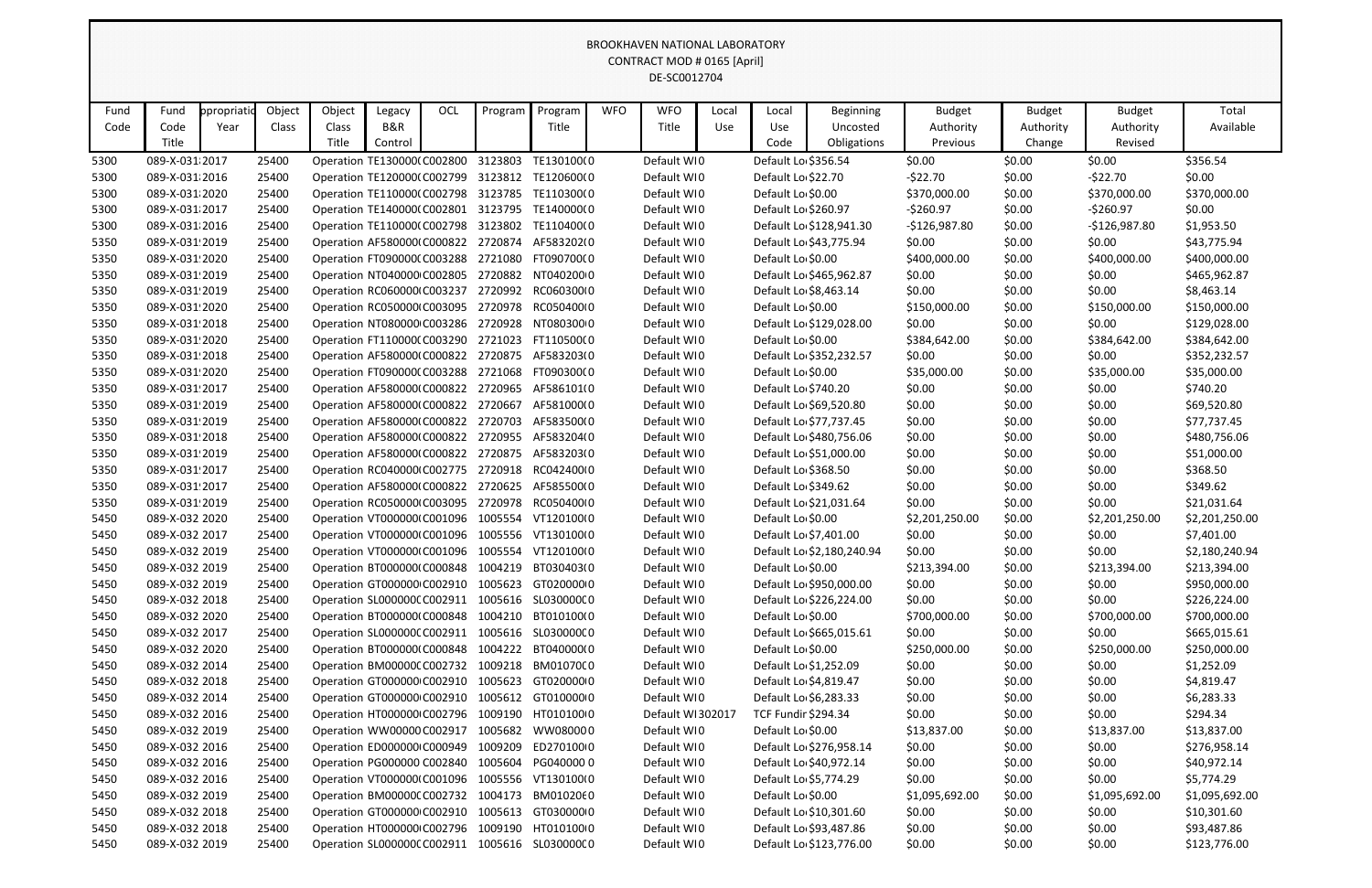| BROOKHAVEN NATIONAL LABORATORY |
|--------------------------------|
| CONTRACT MOD # 0165 [April]    |
| DE-SC0012704                   |

|                                                         | <b>BROOKHAVEN NATIONAL LABORATORY</b><br>CONTRACT MOD # 0165 [April]<br>DE-SC0012704 |                    |                 |                                                                   |               |     |                                                     |                          |            |                                                               |              |                                            |                              |                                                  |                            |                            |                           |
|---------------------------------------------------------|--------------------------------------------------------------------------------------|--------------------|-----------------|-------------------------------------------------------------------|---------------|-----|-----------------------------------------------------|--------------------------|------------|---------------------------------------------------------------|--------------|--------------------------------------------|------------------------------|--------------------------------------------------|----------------------------|----------------------------|---------------------------|
| Fund<br>Code                                            | Fund<br>Code                                                                         | ppropriati<br>Year | Object<br>Class | Object<br>Class                                                   | Legacy<br>B&R | OCL | Program                                             | Program<br>Title         | <b>WFO</b> | <b>WFO</b><br>Title                                           | Local<br>Use | Local<br>Use                               | <b>Beginning</b><br>Uncosted | <b>Budget</b><br>Authority                       | <b>Budget</b><br>Authority | <b>Budget</b><br>Authority | Total<br>Available        |
|                                                         | Title                                                                                |                    |                 | Title                                                             | Control       |     |                                                     |                          |            |                                                               |              | Code                                       | <b>Obligations</b>           | Previous                                         | Change                     | Revised                    |                           |
| 5450                                                    | 089-X-032 2019                                                                       |                    | 25400           | Operation HT000000 C002796 1009190                                |               |     |                                                     | HT0101000                |            | Default WI0                                                   |              |                                            | Default Lo \$300,000.00      | \$0.00                                           | \$0.00                     | \$0.00                     | \$300,000.00              |
| 5450                                                    | 089-X-032 2017                                                                       |                    | 25400           |                                                                   |               |     | Operation HT000000 C002796 2223156 HT110000 0       |                          |            | Default WI0                                                   |              | Default Lo \$2,577.39                      |                              | \$0.00                                           | \$0.00                     | \$0.00                     | \$2,577.39                |
| 5450                                                    | 089-X-032 2018                                                                       |                    | 25400           | Operation BT0000000 C000848 1004219                               |               |     |                                                     | BT030403(0               |            | Default WI0                                                   |              |                                            | Default Lo \$355,633.31      | \$0.00                                           | \$0.00                     | \$0.00                     | \$355,633.31              |
| 5450                                                    | 089-X-032 2018                                                                       |                    | 25400           | Operation SL000000C C002911 1005622                               |               |     |                                                     | SL02000000               |            | Default WI0                                                   |              | Default Lo \$268.16                        |                              | \$0.00                                           | \$0.00                     | \$0.00                     | \$268.16                  |
| 5450                                                    | 089-X-032 2018                                                                       |                    | 25400           | Operation BT000000(C000848                                        |               |     | 1004210                                             | BT010100(0               |            | Default WI0                                                   |              |                                            | Default Lo \$24,055.38       | \$0.00                                           | \$0.00                     | \$0.00                     | \$24,055.38               |
| 5489                                                    | 089-16/17 2016                                                                       |                    | 25400           | Operation 4.56E+08 C003005                                        |               |     | 6600073                                             | 45614035 4861011         |            | CHAGRGX(302027                                                |              |                                            | OTT 16-17 \$32,628.12        | \$0.00                                           | \$0.00                     | \$0.00                     | \$32,628.12               |
| 5498                                                    | 089-X-032 2017                                                                       |                    | 25400           | Operation 4.56E+08 C003005                                        |               |     | 6600146                                             | 45616003:4860966         |            | CHAGR8730                                                     |              |                                            | Default Lo \$11,618.24       | \$0.00                                           | \$0.00                     | \$0.00                     | \$11,618.24               |
| 5499                                                    | 089-X-032 2016                                                                       |                    | 25400           | Operation 4.56E+08 C003005 6600072                                |               |     |                                                     | 45614035 3012199         |            | CRAGR-S-CO                                                    |              |                                            | Default Lo \$25,808.25       | \$0.00                                           | \$0.00                     | \$0.00                     | \$25,808.25               |
| 5499                                                    | 089-X-032 2014                                                                       |                    | 25400           | Operation 4.56E+08 C003005                                        |               |     | 6600072                                             | 45614035 3011110         |            | CRAGRS-O0                                                     |              | Default Lo \$45.77                         |                              | $-$ \$45.77                                      | \$0.00                     | $-545.77$                  | \$0.00                    |
| 5499                                                    | 089-X-032 2014                                                                       |                    | 25400           | Operation 4.56E+08 C003005                                        |               |     | 6600072                                             | 45614035 3012882         |            | <b>CRAGR 19:0</b>                                             |              | Default Lo \$638.50                        |                              | $-5638.50$                                       | \$0.00                     | $-5638.50$                 | \$0.00                    |
| 5900                                                    | 089X2250 2019                                                                        |                    | 25400           | Operation TG000000 C003224 4219019                                |               |     |                                                     | TG010402 0               |            | Default WI0                                                   |              |                                            | Default Lo \$56,506.00       | \$0.00                                           | \$0.00                     | \$0.00                     | \$56,506.00               |
| 6600                                                    | 089X0337 2014                                                                        |                    | 25400           | Operation CJ010000C C002599 3166012                               |               |     |                                                     | CJ010000C0               |            | Default WI1249                                                |              | CHARPA-0 \$1,392.09                        |                              | \$0.00                                           | \$0.00                     | \$0.00                     | \$1,392.09                |
| 6600                                                    | 089X0337 2016                                                                        |                    | 25400           | Operation CJ010000CC002599                                        |               |     | 3166012                                             | CJ010000C0               |            | Default WI1314                                                |              |                                            | ARPA-E Lal \$90,742.79       | \$0.00                                           | \$0.00                     | \$0.00                     | \$90,742.79               |
| 6600                                                    | 089X0337 2017                                                                        |                    | 25400           | Operation CJ010000C C002599                                       |               |     | 3166012                                             | CJ010000C0               |            | Default WI1352                                                |              |                                            | ARPA-E Lal \$142,701.78      | \$0.00                                           | \$0.00                     | \$0.00                     | \$142,701.78              |
| 6600                                                    | 089X0337 2014                                                                        |                    | 25400           | Operation CJ010000C C002599                                       |               |     | 3166012                                             | CJ010000C0<br>CJ010000C0 |            | Default WI0                                                   |              | Default Lo \$1,823.77                      |                              | \$0.00                                           | \$0.00                     | \$0.00                     | \$1,823.77                |
| 6600                                                    | 089X0337 2014<br>089-19/20 2019                                                      |                    | 25400<br>25400  | Operation CJ010000C C002599 3166012                               |               |     |                                                     | CJ020000C0               |            | Default WI1250<br>Default WI0                                 |              | CHARPA-0 \$207.88                          |                              | \$0.00<br>\$0.00                                 | \$0.00<br>\$0.00           | \$0.00<br>\$0.00           | \$207.88                  |
| 6632<br>7060                                            | 089-19/20 2019                                                                       |                    | 25400           | Operation CJ020000C C002600 3166013<br>Operation TT000000(C003093 |               |     | 4500005                                             | TT103003(0               |            | Default WI0                                                   |              | Default Lo \$5,000.00<br>Default Lo \$0.00 |                              | \$50,000.00                                      | \$0.00                     | \$50,000.00                | \$5,000.00<br>\$50,000.00 |
| 7070                                                    | 089-20/21 2020                                                                       |                    | 25400           | Operation TT000000(C003093                                        |               |     | 4500001                                             | TT102000(0               |            | Default WI0                                                   |              | Default Lo \$0.00                          |                              | \$57,000.00                                      | \$0.00                     | \$57,000.00                | \$57,000.00               |
| 7500                                                    | 089-20/21 2020                                                                       |                    | 25400           | Operation 4.56E+08 C003005                                        |               |     | 6600040                                             | 45614014.4861215         |            | CHAGREA(0                                                     |              | Default Lo \$0.00                          |                              | \$300,000.00                                     | \$0.00                     | \$300,000.00               | \$300,000.00              |
| 7500                                                    | 089-20/21 2020                                                                       |                    | 25400           | Operation 4.56E+08 C003005 6600038                                |               |     |                                                     | 45614013!4861199         |            | CHAGRHR(0                                                     |              | Default Lo \$0.00                          |                              | \$72,524.27                                      | \$0.00                     | \$72,524.27                | \$72,524.27               |
| 7500                                                    | 089-20/21 2020                                                                       |                    | 25400           | Operation 4.56E+08 C003005                                        |               |     | 6600040                                             | 45614014.4861218         |            | CHAGREA(0                                                     |              | Default Lo \$0.00                          |                              | \$400,000.00                                     | \$0.00                     | \$400,000.00               | \$400,000.00              |
| 7500                                                    | 089-20/21 2020                                                                       |                    | 25400           | Operation 4.56E+08 C003005 6600040                                |               |     |                                                     |                          |            | 45614014.4861220 CHAGREA(0                                    |              | Default Lo \$0.00                          |                              | \$15,000.00                                      | \$0.00                     | \$15,000.00                | \$15,000.00               |
| 7500                                                    | 089-20/21 2020                                                                       |                    | 25400           |                                                                   |               |     | Operation 4.56E+08 C003005 6600040 45614014.4861219 |                          |            | CHAGRHQ 0                                                     |              | Default Lo \$0.00                          |                              | \$2,830,000.00                                   | \$0.00                     | \$2,830,000.00             | \$2,830,000.00            |
| 7500                                                    | 089-20/21 2020                                                                       |                    | 25400           |                                                                   |               |     | Operation 4.56E+08 C003005 6600040 45614014.4861221 |                          |            | CHEAOCOCO                                                     |              | Default Lo \$0.00                          |                              | \$275,000.00                                     | \$0.00                     | \$275,000.00               | \$275,000.00              |
| 7500                                                    | 089-20/21 2020                                                                       |                    | 25400           |                                                                   |               |     | Operation 4.56E+08 C003005 6600040 45614014.4861209 |                          |            | CHAGRHQ 0                                                     |              | Default Lo \$0.00                          |                              | \$1,000,000.00                                   | \$0.00                     | \$1,000,000.00             | \$1,000,000.00            |
| 7500                                                    | 089-20/21 2020                                                                       |                    | 25400           |                                                                   |               |     |                                                     |                          |            | Operation 4.56E+08 C003005 6600040 45614014.4861205 CHAGRHQ 0 |              | Default Lo \$0.00                          |                              | \$750,000.00                                     | \$0.00                     | \$750,000.00               | \$750,000.00              |
|                                                         | <b>Non-Appropriated Total</b>                                                        |                    |                 |                                                                   |               |     |                                                     |                          |            |                                                               |              |                                            | \$35,144,833.92              | \$12,941,543.36                                  | \$0.00                     | \$12,941,543.36            | \$48,086,377.28           |
|                                                         | <b>Other Federal Agency Total</b>                                                    |                    |                 |                                                                   |               |     |                                                     |                          |            |                                                               |              |                                            | \$45,054,758.31              | \$16,663,165.68                                  | \$0.00                     | \$16,663,165.68            | \$61,717,923.99           |
|                                                         | <b>DOE Appropriated Total</b>                                                        |                    |                 |                                                                   |               |     |                                                     |                          |            |                                                               |              |                                            | \$308,570,843.80             | \$571,257,822.25 \$8,011,453.00                  |                            | \$579,269,275.25           | \$887,840,119.05          |
| <b>SF-30 Total</b>                                      |                                                                                      |                    |                 |                                                                   |               |     |                                                     |                          |            |                                                               |              |                                            | \$388,770,436.03             | \$600,862,531.29 \$8,011,453.00 \$608,873,984.29 |                            |                            | \$997,644,420.32          |
|                                                         | <b>FPDS-NG Total [Action Obligation]</b>                                             |                    |                 |                                                                   |               |     |                                                     |                          |            |                                                               |              |                                            |                              |                                                  | \$8,011,453.00             |                            |                           |
| <b>FPDS-NG Total [Base And Exercised Options Value]</b> |                                                                                      |                    |                 |                                                                   |               |     |                                                     |                          |            |                                                               |              |                                            | \$8,011,453.00               |                                                  |                            |                            |                           |
|                                                         | <b>FPDS-NG Total [Base And All Options Value]</b>                                    |                    |                 |                                                                   |               |     |                                                     |                          |            |                                                               |              |                                            |                              |                                                  | \$8,011,453.00             |                            |                           |
|                                                         |                                                                                      |                    |                 |                                                                   |               |     |                                                     |                          |            |                                                               |              |                                            |                              |                                                  |                            |                            |                           |

 Obligation Change Agency and the contract of the contract of the contract of the contract of the contract of the contract of the contract of the contract of the contract of the contract of the contract of the contract of the contract of the

Agency Sub-Report

---------------------------------------------- --------------------------